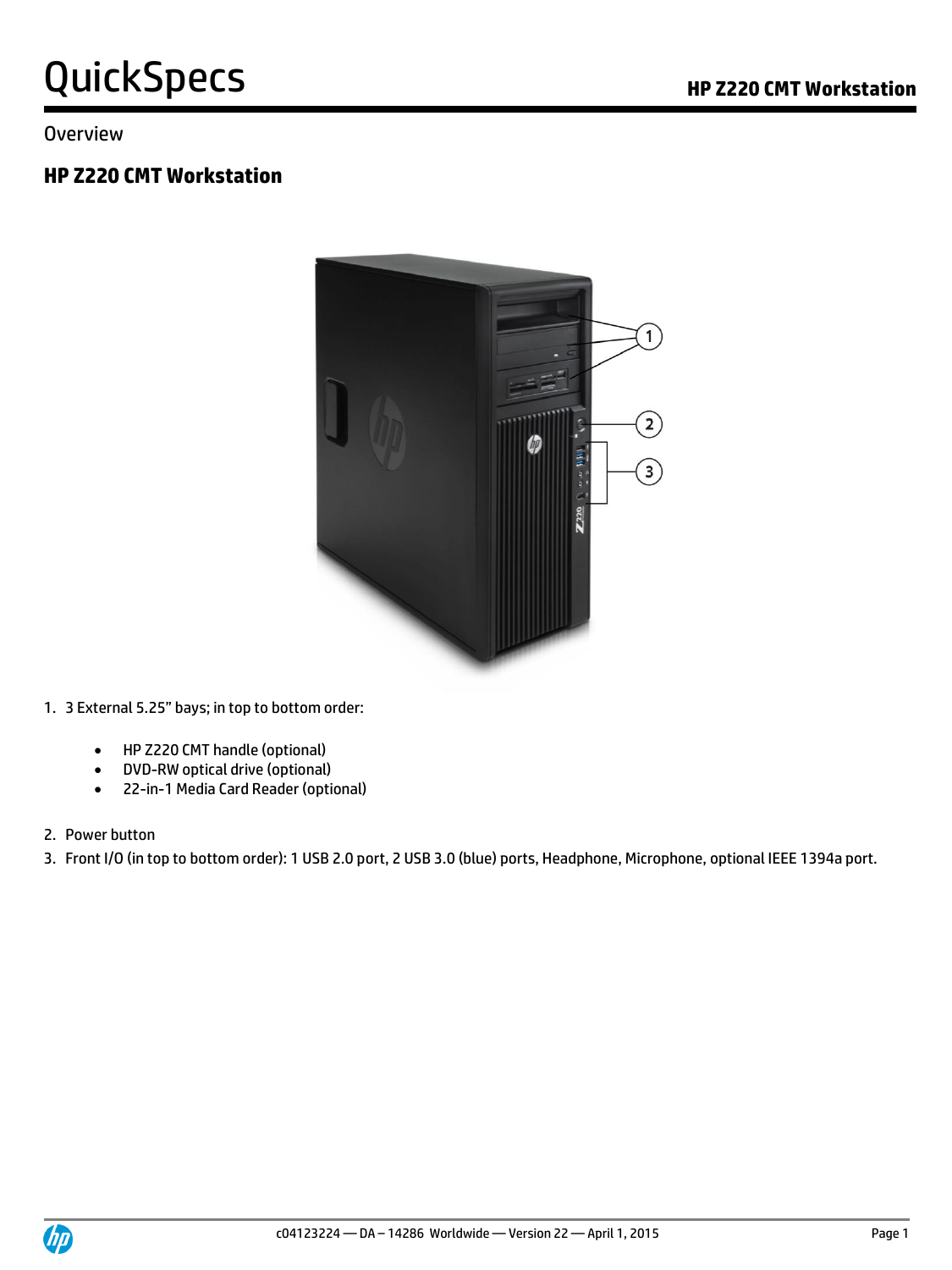### **Overview**



- 1. PS/2 ports (keyboard, mouse)
- 2. 1 DVI-I single link, 1 DisplayPort (DP 1.1) output from Intel HD graphics (available on selected processors only)
- 3. RJ-45 to integrated GBE
- 4. 2 USB 3.0, 4 USB 2.0
- 5. 1 Audio Line In, 1 Audio Line Out, 1 Microphone

| <b>Form Factor</b>       | Convertible Minitower                                                                                                                                                                                                                                                                                                                                                                                                                                                           |
|--------------------------|---------------------------------------------------------------------------------------------------------------------------------------------------------------------------------------------------------------------------------------------------------------------------------------------------------------------------------------------------------------------------------------------------------------------------------------------------------------------------------|
| <b>Operating Systems</b> | Preinstalled:<br>Windows 7 Professional 32/64<br>$\bullet$<br>Windows 8 Pro 64-bit<br>$\bullet$<br>Windows 8 Simplified Chinese Edition 64-bit<br>$\bullet$<br>Windows 8 Pro Downgrade to Windows 7 Professional 32-bit<br>$\bullet$<br>Windows 8 Pro Downgrade to Windows 7 Professional 64-bit<br>$\bullet$<br>HP Installer Kit for Linux [includes drivers for 64-bit OS versions of Red Hat Enterprise Linux 6<br>$\bullet$<br>and SUSE Linux Enterprise Desktop (SLED) 11] |
|                          | SUSE Linux Enterprise Desktop 11 64-bit<br>$\bullet$<br>Red Hat Enterprise Linux Workstation (1 year paper license available; Preinstall not available)<br>$\bullet$<br>Supported:                                                                                                                                                                                                                                                                                              |
|                          | Genuine Windows <sup>®</sup> 7 Enterprise 32/64<br>Genuine Windows® XP Professional 32/64 (on select configurations)*                                                                                                                                                                                                                                                                                                                                                           |
|                          | * See the "Windows XP Support Matrix for Z Workstations" at:<br>http://www.hp.com/support/workstation_manuals                                                                                                                                                                                                                                                                                                                                                                   |

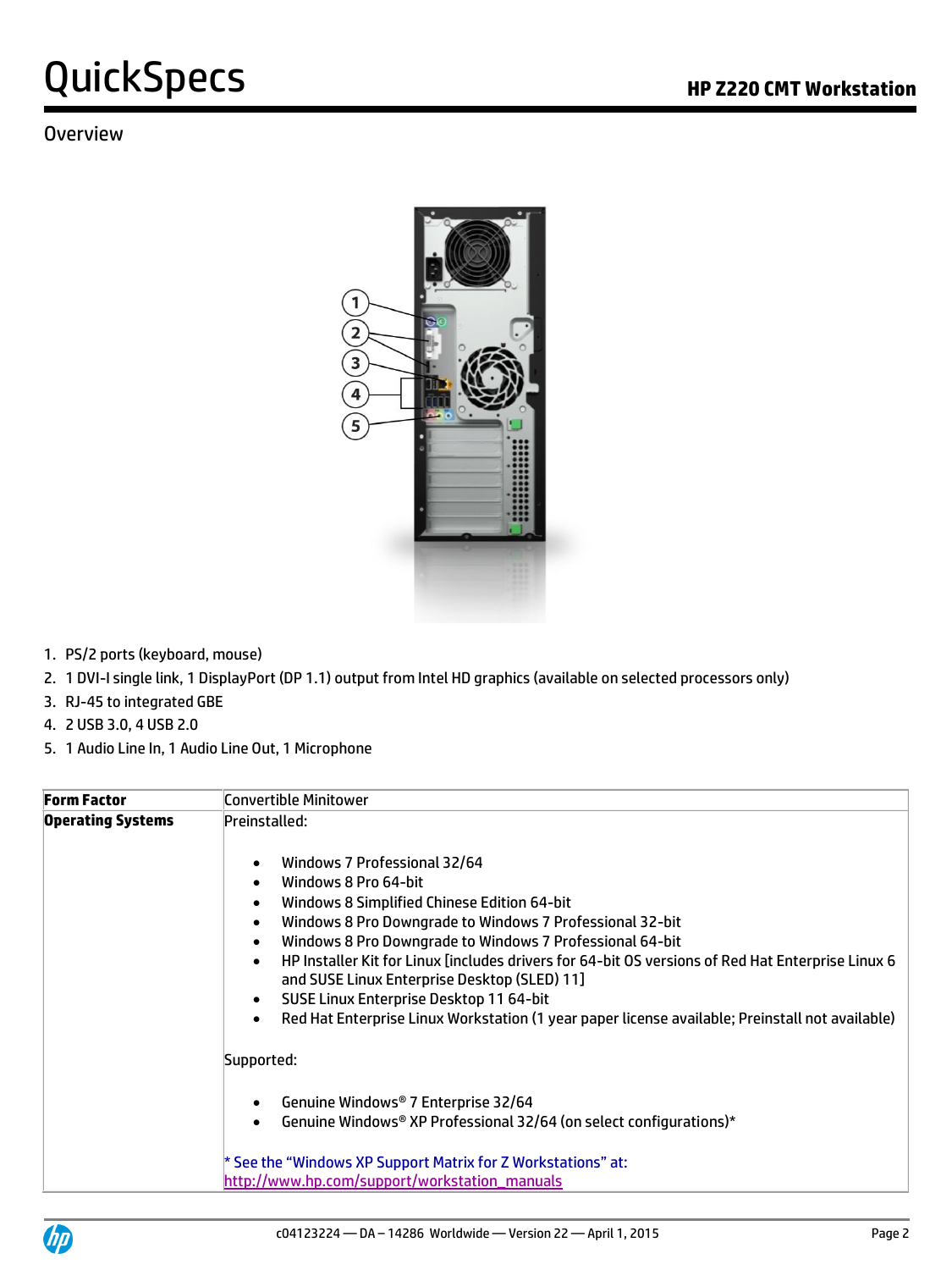#### Overview

|                                                            |                | <b>Clock</b>          | http://www.hp.com/support/linux_hardware_matrix<br>Intel <sup>®</sup> Turbo |                         | <b>Memory</b>          |                            |                                      | <b>Featuring Intel®</b>    |                   |
|------------------------------------------------------------|----------------|-----------------------|-----------------------------------------------------------------------------|-------------------------|------------------------|----------------------------|--------------------------------------|----------------------------|-------------------|
| <b>Name</b>                                                | <b>Cores</b>   | <b>Speed</b><br>(GHz) | <b>Boost</b><br>Technology <sup>1</sup>                                     | Cache<br>(MB)           | <b>Speed</b><br>(MT/s) | Hyper-<br><b>Threading</b> | <b>Integrated</b><br><b>Graphics</b> | vPro™<br><b>Technology</b> | <b>TDP</b><br>(W) |
| Intel <sup>®</sup> Xeon <sup>®</sup>                       |                |                       |                                                                             |                         |                        |                            |                                      |                            |                   |
| processor<br>E3-1290v2                                     | 4              | 3.7                   | 4.1                                                                         | 8                       | 1600                   | Υ                          | N/A                                  | Υ                          | 87W               |
| Intel <sup>®</sup> Xeon <sup>®</sup>                       |                |                       |                                                                             |                         |                        |                            |                                      |                            |                   |
| processor                                                  | 4              | 3.6                   | 4.0                                                                         | 8                       | 1600                   | Υ                          | N/A                                  | Υ                          | 69W               |
| E3-1280v2                                                  |                |                       |                                                                             |                         |                        |                            |                                      |                            |                   |
| Intel <sup>®</sup> Xeon <sup>®</sup>                       |                |                       |                                                                             |                         |                        |                            |                                      |                            |                   |
| processor<br>E3-1270v2                                     | 4              | 3.5                   | 3.9                                                                         | 8                       | 1600                   | Y                          | N/A                                  | Υ                          | 69W               |
| Intel <sup>®</sup> Xeon <sup>®</sup>                       |                |                       |                                                                             |                         |                        |                            | Intel HD                             |                            |                   |
| processor<br>E3-1245v2                                     | 4              | 3.4                   | 3.8                                                                         | 8                       | 1600                   | Y                          | Graphics<br>P4000                    | Y                          | 77W               |
| Intel <sup>®</sup> Xeon <sup>®</sup>                       |                |                       |                                                                             |                         |                        |                            |                                      |                            |                   |
| processor<br>E3-1240v2                                     | 4              | 3.4                   | 3.8                                                                         | 8                       | 1600                   | Υ                          | N/A                                  | Υ                          | 69W               |
| Intel <sup>®</sup> Xeon <sup>®</sup>                       |                |                       |                                                                             |                         |                        |                            |                                      |                            |                   |
| processor<br>E3-1230v2                                     | 4              | 3.3                   | 3.7                                                                         | 8                       | 1600                   | Υ                          | N/A                                  | Υ                          | 69W               |
| Intel <sup>®</sup> Xeon <sup>®</sup>                       |                |                       |                                                                             |                         |                        |                            | Intel HD                             |                            |                   |
| processor<br>E3-1225v2                                     | 4              | 3.2                   | 3.6                                                                         | 8                       | 1600                   | N                          | Graphics<br>P4000                    | Y                          | 77W               |
|                                                            |                |                       |                                                                             |                         |                        |                            | Intel HD                             |                            |                   |
| Intel <sup>®</sup> Core™ i7-<br>3770 processor             | 4              | 3.4                   | 3.9                                                                         | 8                       | 1600                   | Υ                          | Graphics<br>4000                     | Y                          | 77W               |
|                                                            |                |                       |                                                                             |                         |                        |                            | Intel HD                             |                            |                   |
| Intel <sup>®</sup> Core™ i5-<br>3570 processor             | 4              | 3.4                   | 3.8                                                                         | 6                       | 1600                   | N                          | Graphics<br>2500                     | Υ                          | 77W               |
| Intel <sup>®</sup> Core <sup>™</sup> i5-                   |                |                       |                                                                             |                         |                        |                            | Intel HD                             |                            |                   |
| 3470 processor                                             | 4              | 3.2                   | 3.8                                                                         | 6                       | 1600                   | ${\sf N}$                  | Graphics<br>2500                     | Υ                          | 77W               |
|                                                            |                |                       |                                                                             |                         |                        |                            | Intel HD                             |                            |                   |
| Intel <sup>®</sup> Core <sup>™</sup> i3-<br>3240 processor | 2              | 3.4                   | N/A                                                                         | 3                       | 1600                   | ${\sf N}$                  | Graphics<br>2500                     | N                          | 55W               |
|                                                            |                |                       |                                                                             |                         |                        |                            | Intel HD                             |                            |                   |
| Intel <sup>®</sup> Core™ i3-<br>3220 processor             | 2              | 3.3                   | N/A                                                                         | $\overline{\mathbf{3}}$ | 1600                   | ${\sf N}$                  | Graphics<br>2500                     | ${\sf N}$                  | 55W               |
|                                                            |                |                       |                                                                             |                         |                        |                            | Intel HD                             |                            |                   |
| Intel <sup>®</sup> Core™ i3-<br>2120 processor             | 2              | 3.3                   | N/A                                                                         | 3                       | 1333                   | N                          | Graphics<br>2000                     | ${\sf N}$                  | 65W               |
| Intel <sup>®</sup> Pentium <sup>®</sup><br>G2020 processor | $\overline{2}$ | 2.9                   | N/A                                                                         | 3                       | 1333                   | ${\sf N}$                  | Intel HD<br>Graphics                 | ${\sf N}$                  | 55W               |

<sup>1</sup>The specifications shown in this column represent the maximum turbo frequency with one core active. Turbo boost stepping occurs in 100MHz increments. Processors that do not have turbo functionality are denoted as N/A.

**Available Processor Disclaimers**

Integrated Intel® HD graphics is not supported on the Intel Xeon processor E3-1230v2, E3-1240v2, E3- 1270v2, E3-1280v2 or E3-1290v2.

Intel® Xeon E3, Intel Core i3 and Intel Pentium processors can support either ECC or non-ECC memory; Intel<sup>®</sup> Core i5/i7 processors only support non-ECC memory.

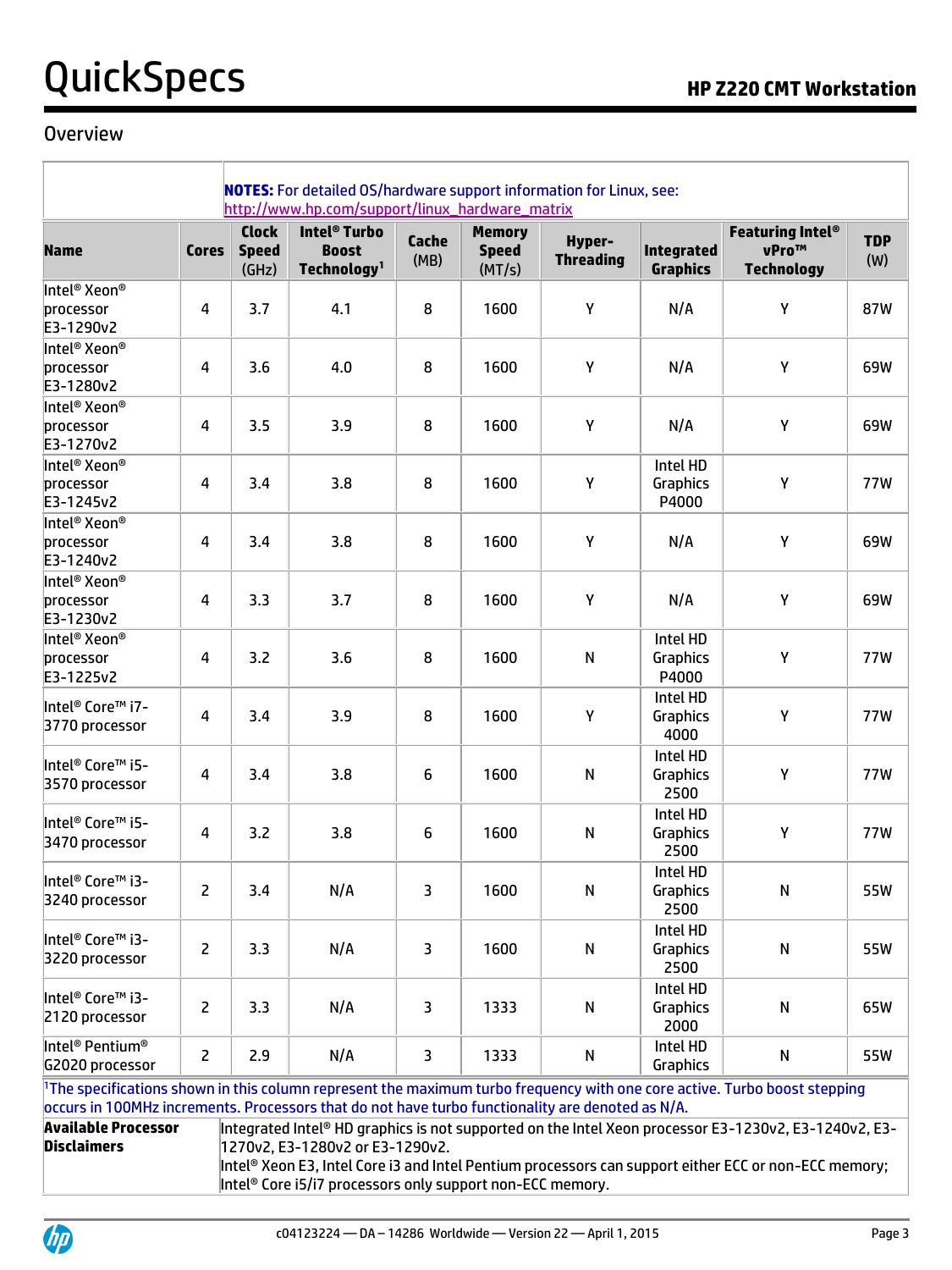### **Overview**

|                               | Intel's numbering is not a measurement of higher performance. Processor numbers differentiate<br>features within each processor family, not across different processor families. See:                                |
|-------------------------------|----------------------------------------------------------------------------------------------------------------------------------------------------------------------------------------------------------------------|
|                               | http://www.intel.com/products/processor_number/ for details.                                                                                                                                                         |
|                               | $64$ -bit computing on Intel® 64 architecture requires a computer system with a processor, chipset, BIOS,<br>operating system, device drivers and applications enabled for Intel 64 architecture. Processor will not |
|                               | operate (including 32-bit operation) without an Intel 64 architecture-enabled BIOS. Performance will                                                                                                                 |
|                               | vary depending on your hardware and software configurations. See: http://www.intel.com/info/em64t                                                                                                                    |
|                               | for more information.                                                                                                                                                                                                |
|                               | Dual-Core and Quad-Core technologies are designed to improve performance of multithreaded<br>software products and hardware-aware multitasking operating systems and may require appropriate                         |
|                               | operating system software for full benefits; check with software provider to determine suitability; Not                                                                                                              |
|                               | all customers or software applications will necessarily benefit from use of these technologies.                                                                                                                      |
| <b>Color</b>                  | Jack Black                                                                                                                                                                                                           |
| <b>Convertibility</b>         | Yes. 5.25" drives rotate for Minitower or Desktop orientation.                                                                                                                                                       |
| <b>Expansion Slots (see</b>   | 1 PCIe Gen3 x16 slot                                                                                                                                                                                                 |
| system board section for      | 1 PCIe Gen2 x4 slot /x16 connector                                                                                                                                                                                   |
| more details)                 | 1 PCIe Gen2 x4 slot /x8 connector                                                                                                                                                                                    |
|                               | 2 PCIe Gen 2 x1 slot                                                                                                                                                                                                 |
|                               | 2 PCI slots                                                                                                                                                                                                          |
|                               | NOTE: The PCIe x8 connector is open ended, allowing a PCIe x16 card to be seated in the slot. However,<br>this slot supports only half length cards.                                                                 |
|                               | In the PCIe Gen3 x16 slot, if it is not being used for a graphics card, only cards certified as After Market                                                                                                         |
|                               | Options for this platform are supported.                                                                                                                                                                             |
| <b>Expansion Bays (see</b>    | 3 internal 3.5" bays                                                                                                                                                                                                 |
| storage section for more      | 3 external 5.25" bays                                                                                                                                                                                                |
| details)                      | NOTE: Third external 5.25" bay is not full depth; maximum depth 170 mm (6.7 inches)                                                                                                                                  |
| Front I/O                     | 2 USB 3.0, 1 USB 2.0, 1 IEEE 1394a (requires optional PCIe card to function), 1 Headphone, and 1<br>Microphone.                                                                                                      |
| Internal I/O                  | 5 USB 2.0 ports available by two separate 2x5 and one 1x5 header:                                                                                                                                                    |
|                               | supports one HP Internal USB Port Kit (one port on each Kit) for 1x5 pin header plus                                                                                                                                 |
|                               | (a) up to two USB Media Card Readers, or (b) one Internal Port kit and one USB Media Card Reader.                                                                                                                    |
| Rear I/O                      | 1 DVI-I Single Link and 1 DisplayPort (DP 1.1) output from Intel HD graphics (available on selected                                                                                                                  |
|                               | processors only), 2 USB 3.0, 4 USB 2.0, 1 optional serial port, 2 PS/2, RJ-45 (NIC), 1 Audio Line-in, 1                                                                                                              |
| <b>Interfaces Supported</b>   | Audio Line-out, 1 Microphone; 2 IEEE 1394b ports (optional)<br>22-in-1 Media Card Reader (optional)                                                                                                                  |
| <b>Chassis Dimensions</b>     | Standard minitower orientation: 447 x 178 x 455 mm (17.6 x 7 x 17.9 in); Converted desktop                                                                                                                           |
| $(H \times W \times D)$       | orientation: 178 x 447 x 455 mm (7 x 17.6 x 17.9 in)                                                                                                                                                                 |
| Weight                        | Exact weights depend upon configuration:                                                                                                                                                                             |
|                               | Minimum: 10.4 :kg (22.9 lbs)                                                                                                                                                                                         |
|                               | Typical*: 11.6 kg (25.5 lbs) Maximum: 14.8 kg (32.6 lbs)<br>Max Supported Weight (desktop orientation) 35 kg (77 lb)                                                                                                 |
|                               |                                                                                                                                                                                                                      |
|                               | $\ast$ Typical weight when configured with 1 3.5" hard drive, 1 optical drive, 2 DIMMs and 1 NVIDIA NVS 300 $\,$                                                                                                     |
|                               | graphics card                                                                                                                                                                                                        |
| <b>Temperature</b>            | Operating: 40° to 95°F (5° to 35°C)                                                                                                                                                                                  |
|                               | Non-operating: -40° to 140°F (-40° to 60°C)                                                                                                                                                                          |
| <b>Humidity</b>               | Operating: 8% to 85%                                                                                                                                                                                                 |
|                               | Non-operating: 8% to 90%                                                                                                                                                                                             |
| <b>Maximum Altitude (non-</b> | Operating: 3,000 m; 10,000 ft                                                                                                                                                                                        |
| pressurized)                  | Non-operating: 9,100 m; 30,000 ft                                                                                                                                                                                    |
| <b>Power Supply</b>           | 400 watts wide-ranging, active Power Factor Correction, 90% Efficient                                                                                                                                                |
|                               | The Power Supply Efficency Report for this Power Supply may be found at the following link:                                                                                                                          |
|                               | http://www.plugloadsolutions.com/psu_reports/HEWLETT-PACKARD_619397-<br>001_ECOS%202277%201_400W_Report.pdf                                                                                                          |
|                               |                                                                                                                                                                                                                      |

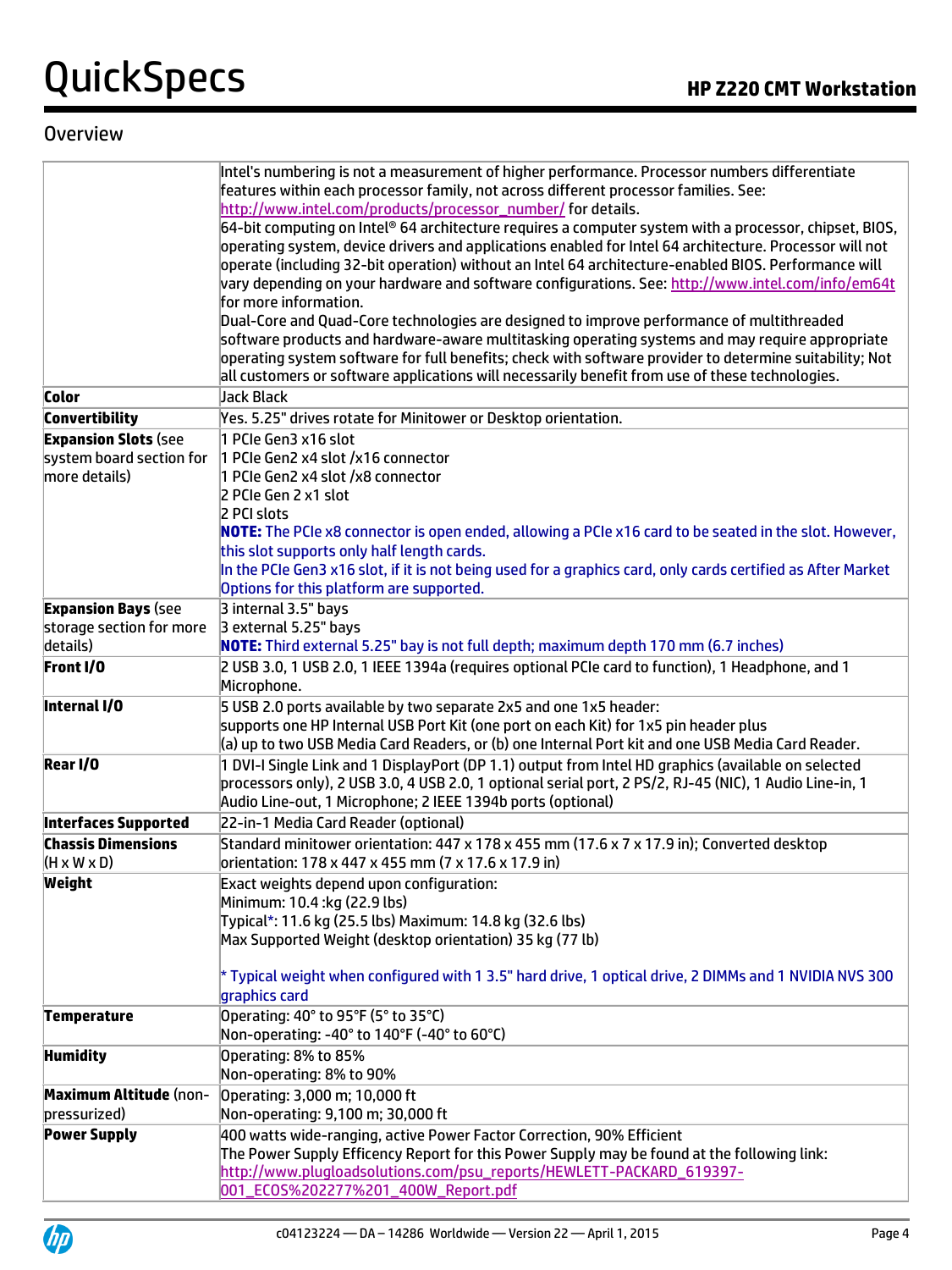### **Overview**

| <b>Backup Devices</b>     | For a complete listing of compatible DAT tape drives, LTO tape drives and RDX Removable Disk Backup<br>System offerings, please visit: http://www.hp.com/go/connect                                                       |
|---------------------------|---------------------------------------------------------------------------------------------------------------------------------------------------------------------------------------------------------------------------|
| <b>Chipset</b>            | Intel® C216 chipset                                                                                                                                                                                                       |
| <b>Memory</b>             | 4 DIMM slots, supporting up to 32GB ECC/non-ECC, DDR3 1600MT/s                                                                                                                                                            |
| <b>Memory disclaimers</b> | The CPUs determine the speed at which the memory is clocked. If a 1066MT/s capable CPU is used in the<br>system, the maximum speed the memory will run at is 1066MT/s regardless of the specified speed of<br>the memory. |
| <b>Workstation ISV</b>    | See the latest list of certifications at                                                                                                                                                                                  |
| <b>Certifications</b>     | http://www.hp.com/united-states/campaigns/workstations/partnerships.html                                                                                                                                                  |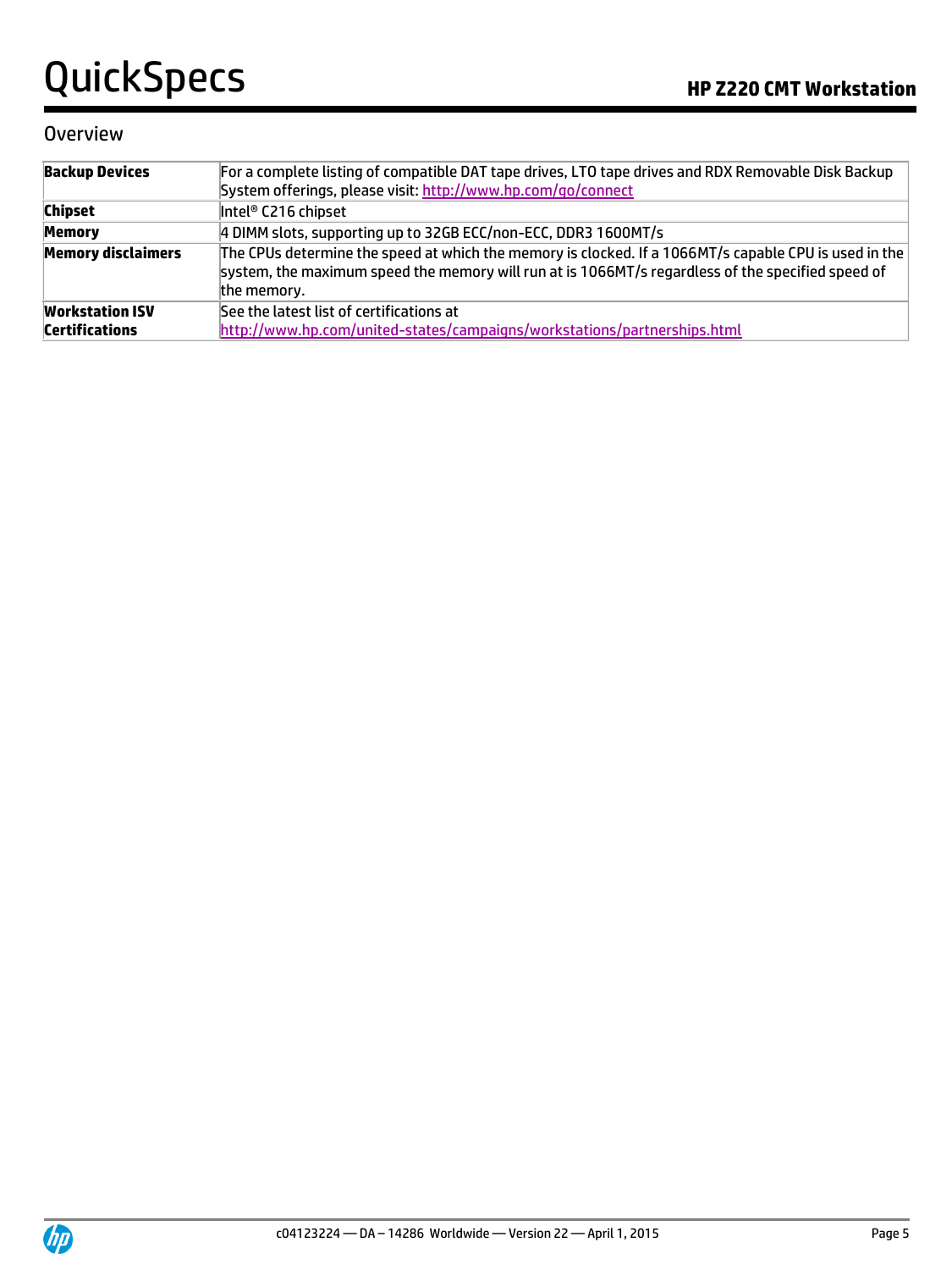## Supported Components

| <b>Processors</b>          |                                                                                                                                                                                                                                                                                                                                                                                  | <b>Factory</b><br><b>Configured</b> | <b>Option</b><br>Kit | <b>Option</b><br><b>Kit Part</b><br><b>Number</b> | <b>Support</b><br><b>Notes</b> |
|----------------------------|----------------------------------------------------------------------------------------------------------------------------------------------------------------------------------------------------------------------------------------------------------------------------------------------------------------------------------------------------------------------------------|-------------------------------------|----------------------|---------------------------------------------------|--------------------------------|
|                            | Intel® Xeon® processor E3 v2 family (Z220)                                                                                                                                                                                                                                                                                                                                       |                                     |                      |                                                   |                                |
|                            | Intel <sup>®</sup> Xeon <sup>®</sup> processor E3-1290v2, Quad-Core, 8 MB<br>cache, 3.7 GHz, up to 4.1 GHz with Intel Turbo Boost<br>Technology                                                                                                                                                                                                                                  | Υ                                   | N                    |                                                   | See Note<br>2                  |
|                            | Intel <sup>®</sup> Xeon <sup>®</sup> processor E3-1280v2, Quad-Core, 8 MB<br>cache, 3.6 GHz, up to 4.0 GHz with Intel Turbo Boost<br>Technology                                                                                                                                                                                                                                  | Υ                                   | N                    |                                                   | See Note<br>2                  |
|                            | Intel <sup>®</sup> Xeon <sup>®</sup> processor E3-1270v2, Quad-Core, 8 MB<br>cache, 3.5 GHz, up to 3.9 GHz with Intel Turbo Boost<br>Technology                                                                                                                                                                                                                                  | Υ                                   | N                    |                                                   | <b>See Note</b><br>2           |
|                            | Intel <sup>®</sup> Xeon <sup>®</sup> processor E3-1245v2, Quad-Core, 8 MB<br>cache, 3.4 GHz, up to 3.8 GHz with Intel Turbo Boost<br>Technolo                                                                                                                                                                                                                                    | Υ                                   | ${\sf N}$            |                                                   | <b>See Note</b><br>2           |
|                            | Intel <sup>®</sup> Xeon <sup>®</sup> processor E3-1240v2, Quad-Core, 8 MB<br>cache, 3.4 GHz, up to 3.8 GHz with Intel Turbo Boost<br>Technology                                                                                                                                                                                                                                  | Υ                                   | N                    |                                                   | <b>See Note</b><br>2           |
|                            | Intel <sup>®</sup> Xeon <sup>®</sup> processor E3-1230v2, Quad-Core, 8 MB<br>cache, 3.3 GHz, up to 3.7 GHz with Intel Turbo Boost<br>Technology                                                                                                                                                                                                                                  | Υ                                   | ${\sf N}$            |                                                   | See Note<br>2                  |
|                            | Intel® Xeon® processor E3-1225v2, Quad-Core, 8 MB<br>cache, 3.2 GHz, up to 3.6 GHz with Intel Turbo Boost<br>Technology                                                                                                                                                                                                                                                          | Υ                                   | ${\sf N}$            |                                                   | <b>See Note</b><br>2           |
|                            | 3rd generation Intel® Core™ processor family                                                                                                                                                                                                                                                                                                                                     |                                     |                      |                                                   |                                |
|                            | Intel <sup>®</sup> Core <sup>™</sup> i7-3770 processor, Quad-Core, 8 MB cache,<br>3.4GHz, up to 3.9 GHz with Intel Turbo Boost Technology                                                                                                                                                                                                                                        | Υ                                   | N                    |                                                   | <b>See Note</b><br>3           |
|                            | Intel <sup>®</sup> Core <sup>™</sup> i5-3570 processor, Quad-Core, 6 MB cache,<br>3.4 GHz, up to 3.8 GHz with Intel Turbo Boost Technology                                                                                                                                                                                                                                       | Υ                                   | N                    |                                                   | <b>See Note</b><br>3           |
|                            | Intel <sup>®</sup> Core <sup>™</sup> i5-3470 processor, Quad-Core, 6 MB cache,<br>3.2 GHz, up to 3.6 GHz with Intel Turbo Boost Technology                                                                                                                                                                                                                                       | Υ                                   | N                    |                                                   | <b>See Note</b><br>3           |
|                            | Intel <sup>®</sup> Core™ i3-3240 processor, Dual-Core, 3 MB cache,<br>3.4 GHz                                                                                                                                                                                                                                                                                                    | Υ                                   | N                    |                                                   | <b>See Note</b><br>2           |
|                            | Intel <sup>®</sup> Core™ i3-3220 processor, Dual-Core, 3 MB cache,<br>3.3 GHz                                                                                                                                                                                                                                                                                                    | v                                   | N                    |                                                   | <b>See Note</b><br>2           |
|                            | Dual-Core Intel® Pentium® processors (Z220)                                                                                                                                                                                                                                                                                                                                      |                                     |                      |                                                   |                                |
|                            | Intel <sup>®</sup> Pentium <sup>®</sup> G2020 processor, Dual-Core, 3 MB cache,<br>2.9 GHz                                                                                                                                                                                                                                                                                       | Y                                   | N                    |                                                   | <b>See Note</b><br>2           |
|                            | NOTE 1: Intel HD Graphics P4000 supports workstation-specific graphics drivers for improved<br>compatibility and performance on select professional applications, compared to either Intel HD<br>Graphics 4000 or Intel HD Graphics 2500.<br><b>NOTE 2:</b> These processors support either ECC or non-ECC memory<br><b>NOTE 3:</b> These processors support only non-ECC memory |                                     |                      |                                                   |                                |
| <b>Monitors / Displays</b> |                                                                                                                                                                                                                                                                                                                                                                                  |                                     |                      | <b>Option</b>                                     |                                |

| <b>Monitors / Displays</b> |                                             |                       |                             | <b>Option</b>      |                         |
|----------------------------|---------------------------------------------|-----------------------|-----------------------------|--------------------|-------------------------|
|                            |                                             | Factory<br>Configured | <b>Option</b><br><b>Kit</b> | Kit Part<br>Number | Support<br><b>Notes</b> |
|                            | HP DreamColor LP2480zx Professional Display |                       |                             |                    |                         |

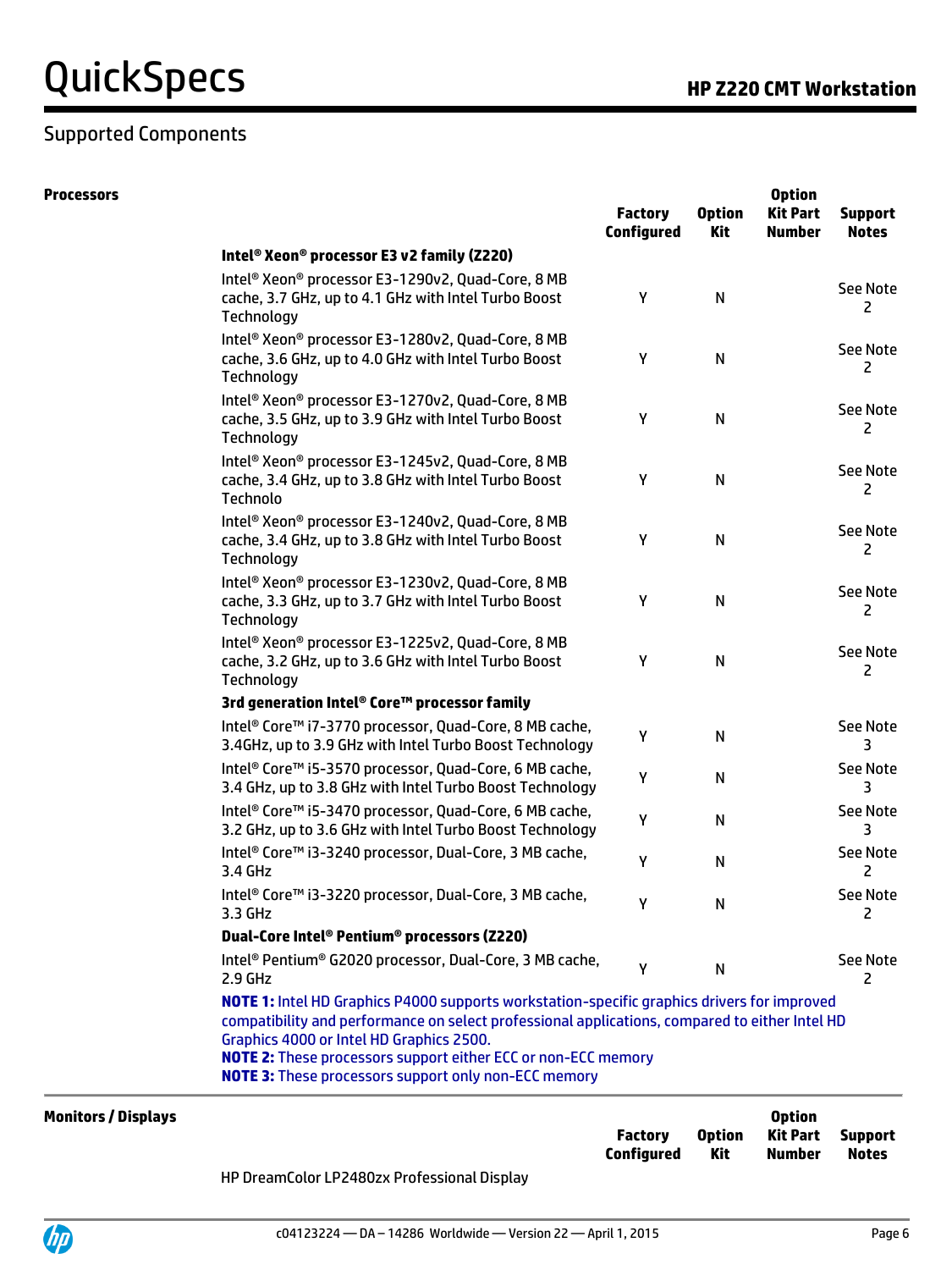# QuickSpecs **Manual Community Community** Research Manual Press, and The Passet Area and Manual Press, and Manual Press, and Manual Press, and Manual Press, and Manual Press, and Manual Press, and Manual Press, and Manual Pr

## Supported Components

HP ZR30w 30-inch S-IPS LCD Monitor HP ZR2740w 27-inch LED Backlit IPS Monitor HP ZR24w 24-inch S-IPS LCD Monitor HP ZR2440w 24-inch LED Backlit IPS Monitor HP ZR2240w 21.5-inch LED Backlit IPS Monitor HP ZR2040w 20-inch LED Backlit IPS Monitor Supported by all Operating Systems available from HP

Screen Size Diagonally Measured

#### **Hard Drives**

| <b>SATA Hard Drives</b> |                                                                       | <b>Factory</b><br><b>Configured</b> | <b>Option</b><br><b>Kit</b> | <b>Option Kit</b><br>Part<br><b>Number</b>                  | <b>Support</b><br><b>Notes</b> |
|-------------------------|-----------------------------------------------------------------------|-------------------------------------|-----------------------------|-------------------------------------------------------------|--------------------------------|
|                         | <b>SATA (Serial ATA) Hard Drives for HP Workstations</b>              |                                     |                             |                                                             |                                |
|                         | 250GB SATA 7200 rpm 6Gb/s 3.5" HDD                                    | γ                                   | Y                           | LQ034AA                                                     |                                |
|                         | 500GB SATA 7200 rpm 6Gb/s 3.5" HDD                                    | Υ                                   | Υ                           | <b>LQ036AA</b>                                              |                                |
|                         | 1TB SATA 7200 rpm 6Gb/s 3.5" HDD                                      | Y                                   | Υ                           | LQ037AA                                                     |                                |
|                         | 2.0TB SATA 7200 rpm 6Gb/s 3.5" HDD                                    | Υ                                   | Υ                           | QB576AA                                                     |                                |
|                         | 250GB SATA 10K rpm SFF HDD                                            | Υ                                   | Y                           | <b>B8X18AA</b>                                              |                                |
|                         | 500GB SATA 10K rpm SFF HDD                                            | Υ                                   | Y                           | <b>B8X19AA</b>                                              |                                |
|                         | 1TB SATA 10K rpm SFF HDD                                              | Υ                                   | Υ                           | <b>B8X20AA</b>                                              |                                |
|                         | 500GB SATA 7.2K SED SFF HDD                                           | Υ                                   | N                           | (not<br>available<br>today as<br>After<br>Market<br>Option) |                                |
|                         | SATA Solid State Drives HP Solid State Drives (SSDs) for Workstations |                                     |                             |                                                             |                                |
|                         | HP 128GB SATA 6Gb/s SSD                                               | γ                                   | Υ                           | A3D25AA                                                     |                                |
|                         | HP 256GB SATA 6Gb/s SSD                                               | Υ                                   | Y                           | A3D26AA                                                     |                                |
|                         | HP 256GB SATA 6Gb/s SED SSD                                           | Υ                                   | Υ                           | D8N28AA                                                     |                                |
|                         | HP 512GB SATA 6Gb/s SSD                                               | Υ                                   | Υ                           | D8F30AA                                                     |                                |
|                         | <b>Intelligent Disk Caching</b>                                       |                                     |                             |                                                             |                                |
|                         | 24GB SSD Disk Cache Module                                            | Υ                                   | N                           |                                                             |                                |

| <b>Hard Drive Controllers</b> |                                                                                         |                                     |                      | <b>Option</b>      |                                |
|-------------------------------|-----------------------------------------------------------------------------------------|-------------------------------------|----------------------|--------------------|--------------------------------|
|                               |                                                                                         | <b>Factory</b><br><b>Configured</b> | <b>Option</b><br>Kit | Kit Part<br>Number | <b>Support</b><br><b>Notes</b> |
|                               | <b>Integrated SATA Controller (Z220)</b>                                                |                                     |                      |                    |                                |
|                               | Integrated SATA Controller (CMT), RAID 0,1 supported: 4<br>ports 3 Gb/s, 2 ports 6 Gb/s | γ                                   | N                    |                    |                                |
|                               | <b>Factory integrated RAID on motherboard for SATA drives</b>                           |                                     |                      |                    |                                |
|                               | RAID 0 Data Configuration -- Boot/OS Drive + 2 Drive<br>Striped Array                   | N                                   | N                    |                    |                                |
|                               | RAID 0 Configuration - Striped Array                                                    | γ                                   | N                    |                    |                                |
|                               | RAID 1 Configuration - Mirrored Array                                                   | γ                                   | N                    |                    |                                |

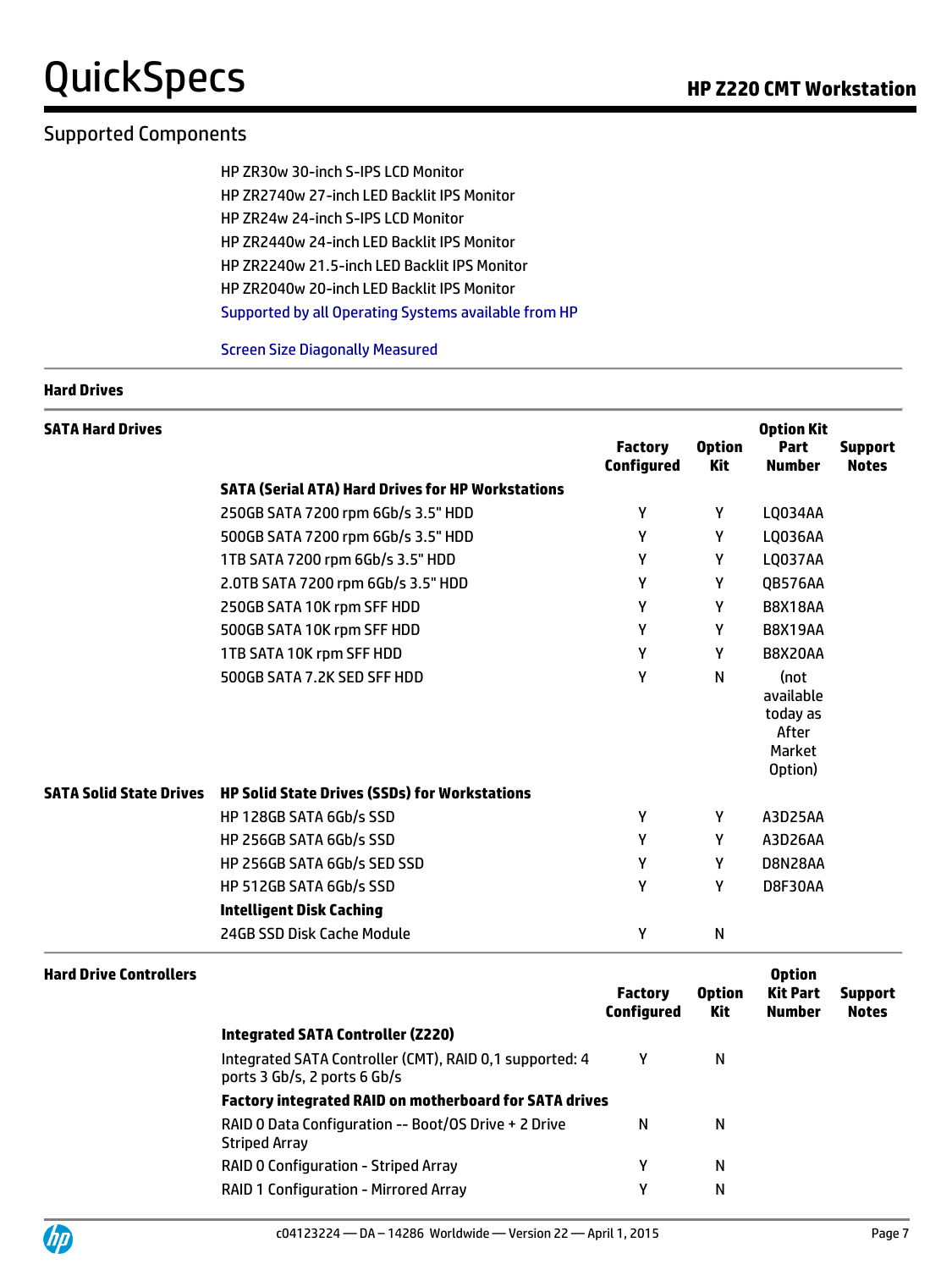### Supported Components

SATA hardware RAID is not supported on Linux systems. The Linux kernel, with built-in software RAID, provides excellent functionality and performance. It is a good alternative to hardware-based RAID. All drives must be identical in type and capacity

Boot volume/RAID array must be less than 2 TB.

**NOTE 1:** Requires identical hard drives (speeds, capacity, interface).

| <b>Graphics</b> |                                                        | <b>Option</b>                |                      |                                  |                                                                                                                                                                                                                                                   | <b>Supported</b> |                |  |
|-----------------|--------------------------------------------------------|------------------------------|----------------------|----------------------------------|---------------------------------------------------------------------------------------------------------------------------------------------------------------------------------------------------------------------------------------------------|------------------|----------------|--|
|                 |                                                        | <b>Factory</b><br>Configured | <b>Option</b><br>Kit | <b>Kit Part</b><br><b>Number</b> | <b>Support</b><br><b>Notes</b>                                                                                                                                                                                                                    | # of<br>cards    | Mixed?         |  |
|                 | Integrated Intel HD Graphics Media Accelerators (Z220) |                              |                      |                                  |                                                                                                                                                                                                                                                   |                  |                |  |
|                 | Intel HD Graphics P4000                                | Υ                            | $\mathsf{N}$         |                                  | Supported<br>on Intel<br>Xeon E3-<br>12x5v2<br>processors<br>only.                                                                                                                                                                                | 1                | N <sub>O</sub> |  |
|                 | Intel HD Graphics 4000                                 | Υ                            | $\mathsf{N}$         |                                  | Supported<br>on Intel<br>Core i7-<br>3xxx<br>processors<br>only.                                                                                                                                                                                  | $\mathbf{1}$     | N <sub>O</sub> |  |
|                 | Intel HD Graphics 2500                                 | Υ                            | $\mathsf{N}$         |                                  | Supported<br>on Intel<br>Core i5-<br>3xxx and<br>i3-3xxx<br>processors<br>only.                                                                                                                                                                   | 1                | N <sub>O</sub> |  |
|                 | Intel HD Graphics                                      | Υ                            | $\mathsf{N}$         |                                  | Supported<br>on Pentium<br>G6xx<br>processors.<br>Even<br>though<br>graphics on<br>this part is<br>branded as<br>Intel HD<br>Graphics, it<br>is similar to<br>Intel HD<br>Graphics<br>2000 but<br>lacks some<br>premium<br>media<br>capabilities. | $\mathbf{1}$     | N <sub>O</sub> |  |
|                 | <b>Professional 2D</b>                                 |                              |                      |                                  |                                                                                                                                                                                                                                                   |                  |                |  |
|                 | NVIDIA NVS 300 512MB Graphics                          | Υ                            | Y                    | <b>XP612AA</b>                   |                                                                                                                                                                                                                                                   | $\mathsf{Z}$     | N <sub>O</sub> |  |
|                 | NVIDIA NVS 310 512MB Graphics                          | Υ                            | Υ                    | <b>A7U59AA</b>                   |                                                                                                                                                                                                                                                   | 2                | N <sub>O</sub> |  |
|                 | NVIDIA NVS 510 2GB Graphics                            | Υ                            | Υ                    | Can be<br>mixed                  |                                                                                                                                                                                                                                                   | 1                | Yes            |  |

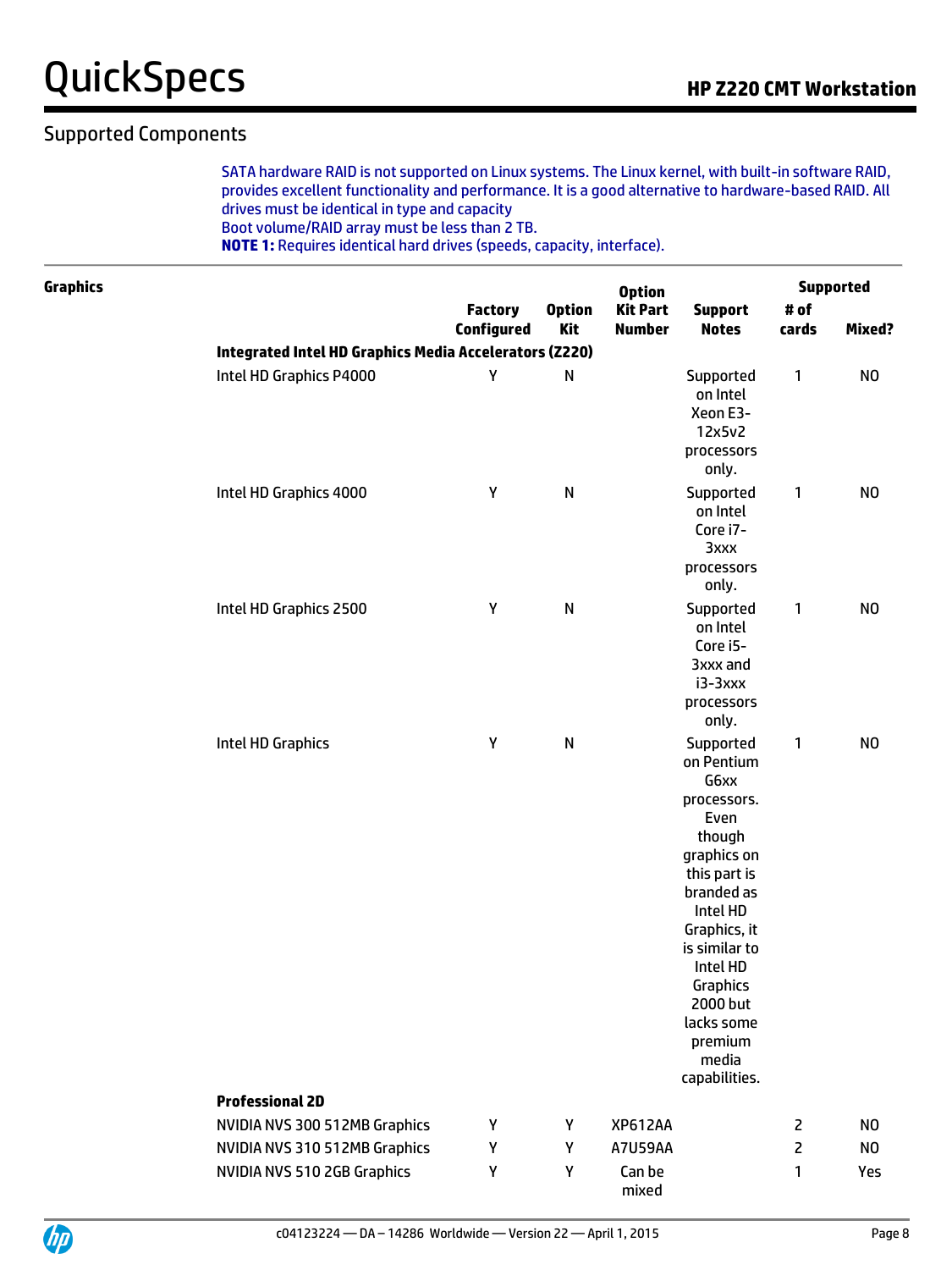# Supported Components

|                                                                                                        |   |   | with one       |     |
|--------------------------------------------------------------------------------------------------------|---|---|----------------|-----|
|                                                                                                        |   |   | <b>NVS 310</b> |     |
| <b>Entry 3D</b>                                                                                        |   |   |                |     |
| AMD FirePro V3900 1GB Graphics                                                                         | γ | γ | A6R69AA        | NO. |
| NVIDIA Quadro K600 1GB Graphics                                                                        | γ | γ | C2J92AA        | NO  |
| NVIDIA Quadro 410 512MB<br><b>Graphics</b>                                                             | γ | γ | A7U60AA        | NO  |
| Mid-range 3D                                                                                           |   |   |                |     |
| NVIDIA Quadro K2000 2GB Graphics                                                                       | Υ | γ | C2J93AA        | NO  |
| <b>High End 3D</b>                                                                                     |   |   |                |     |
| AMD FirePro W7000 4GB Graphics                                                                         | N | γ | C2K00AA        | NO  |
| NVIDIA Quadro K4000 3GB Graphics                                                                       | Ν | γ | C2J94AA        | NO. |
| tatagashiha shekamekad bekal HD mandalas and disegreka mandalas sagda in agdag ka duhun maga klasa kun |   |   |                |     |

Intermixing integrated Intel HD graphics and discrete graphics cards in order to drive more than two displays can be enabled using the Computer (F10) Setup Utility. However, HP recommends using only discrete graphics cards when attaching three or more displays.

|                                              |                              |                      | <b>Option</b>             |                                |               | <b>Supported</b> |
|----------------------------------------------|------------------------------|----------------------|---------------------------|--------------------------------|---------------|------------------|
|                                              | <b>Factory</b><br>Configured | <b>Option</b><br>Kit | <b>Kit Part</b><br>Number | <b>Support</b><br><b>Notes</b> | # of<br>cards | Mixed?           |
| <b>Graphics Cable Adapters</b>               |                              |                      |                           |                                |               |                  |
| HP DisplayPort To DVI-D Adapter (2-<br>Pack) | Υ                            | N                    |                           |                                |               |                  |
| HP DisplayPort To VGA Adapter 2nd            | γ                            | N                    |                           |                                |               |                  |
| HP DisplayPort To DVI-D Adapter (4-<br>Pack) | γ                            | N                    |                           |                                |               |                  |
| HP DisplayPort To DVI-D Adapter (6-<br>Pack) | Υ                            | N                    |                           |                                |               |                  |
| <b>HP DisplayPort To VGA Adapter</b>         | Υ                            | Υ                    | <b>AS615AA</b>            |                                |               |                  |
| HP DisplayPort To DVI-D Adapter              | γ                            | γ                    | FH973AA                   |                                | 1             |                  |
| HP DisplayPort to Dual Link DVI<br>Adapter   | γ                            | γ                    | NR078AA                   |                                |               |                  |
| <b>Graphics Cable Adapters</b>               |                              |                      |                           |                                |               |                  |

#### **Memory Sub-Section Description/Notes**

Intel® Xeon E3, Intel Core i3 and Intel Pentium processors can support either ECC or non-ECC memory; Intel® Core i5/i7 processors only support non-ECC memory.

**Number**

#### **CTO Option Kit Part**

#### **DDR3-1600 nECC Unbuffered DIMMs CTO**

HP 32GB (4x8GB) DDR3-1600 nECC RAM HP 16GB (4x4GB) DDR3-1600 nECC RAM HP 12GB (2x4GB+2x2GB) DDR3-1600 nECC RAM HP 8GB (2x4GB) DDR3-1600 nECC RAM HP 8GB (4x2GB) DDR3-1600 nECC RAM HP 4GB (2x2GB) DDR3-1600 nECC RAM HP 4GB (1x4GB) DDR3-1600 nECC RAM HP 2GB (1x2GB) DDR3-1600 nECC RAM

#### **DDR3-1600 ECC Unbuffered DIMMs - CTO**



**Support Notes**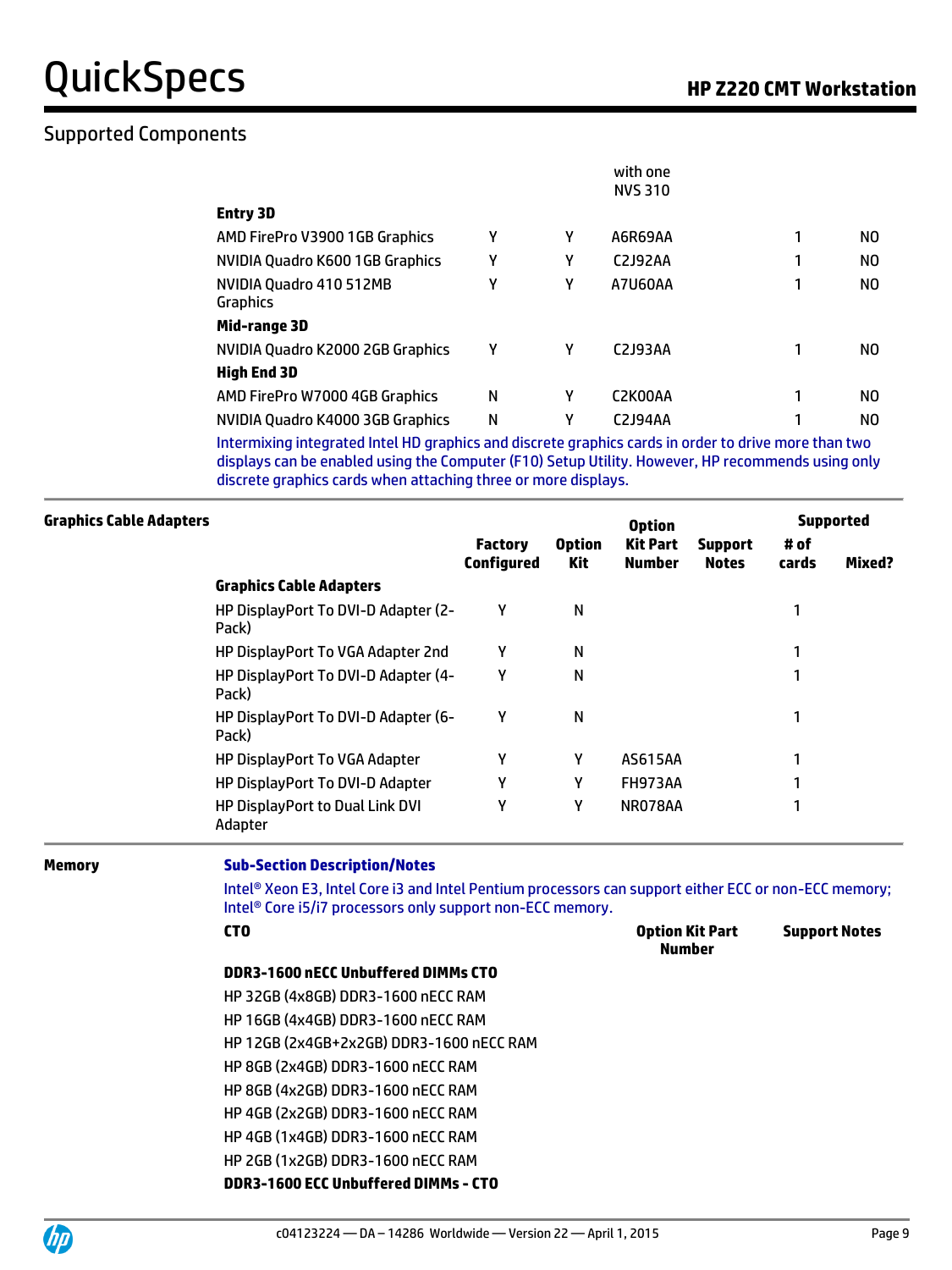# Supported Components

| HP 32GB (4x8GB) DDR3-1600 ECC RAM |  |
|-----------------------------------|--|
| HP 16GB (4x4GB) DDR3-1600 ECC RAM |  |

HP 12GB (2x4GB+2x2GB) DDR3-1600 ECC RAM

HP 8GB (2x4GB) DDR3-1600 ECC RAM

HP 8GB (4x2GB) DDR3-1600 ECC RAM

HP 4GB (2x2GB) DDR3-1600 ECC RAM

HP 4GB (1x4GB) DDR3-1600 ECC RAM

HP 2GB (1x2GB) DDR3-1600 ECC RAM

#### **Sub-Section Description/Notes**

Two channels of DDR3 memory are supported. To realize full performance at least one DIMM must be inserted into each channel.

The CPUs determine the speed at which the memory is clocked. If a 1066MT/s capable CPU is used in the system, the maximum speed the memory will run at is 1066MT/s regardless of the specified speed of the memory.

| <b>AMO</b>                                             | <b>Option Kit Part</b><br><b>Number</b> | <b>Support Notes</b> |
|--------------------------------------------------------|-----------------------------------------|----------------------|
| DDR3-1600 nECC Unbuffered DIMMs AMO                    |                                         |                      |
| HP 8GB (1x8GB) DDR3-1600 non-ECC RAM                   | <b>B1S54AA</b>                          |                      |
| <b>HP 4GB (1x4GB) DDR3-1600 nECC RAM</b>               | <b>B1S53AA</b>                          |                      |
| HP 2GB (1x2GB) DDR3-1600 nECC RAM                      | <b>B1S52AA</b>                          |                      |
| DDR3-1600 ECC Unbuffered DIMMs - AMO                   |                                         |                      |
| HP 8GB (1x8GB) DDR3-1600 ECC RAM                       | A2Z50AA                                 |                      |
| <b>HP 4GB (1x4GB) DDR3-1600 ECC RAM</b>                | A2Z48AA                                 |                      |
| HP 2GB (1x2GB) DDR3-1600 ECC RAM                       | A2Z47AA                                 |                      |
| <b>NOTE:</b> Only unbuffered DDR3 DIMMs are supported. |                                         |                      |

| Multimedia and Audio<br><b>Devices</b> |                                            | Factory<br>Configured | <b>Option</b><br>Kit | <b>Option</b><br>Kit Part<br>Number | <b>Support</b><br><b>Notes</b> |
|----------------------------------------|--------------------------------------------|-----------------------|----------------------|-------------------------------------|--------------------------------|
|                                        | HP Thin USB Powered Speakers, BFR-PVC free |                       |                      | KK912AA                             |                                |
|                                        | Integrated Realtek HD ALC221 Audio         |                       | N                    |                                     |                                |

| <b>Optical and Removable</b><br>Storage |                                                             | <b>Factory</b><br>Configured | <b>Option</b><br>Kit | <b>Option</b><br>Kit Part<br><b>Number</b> | <b>Support</b><br><b>Notes</b> |
|-----------------------------------------|-------------------------------------------------------------|------------------------------|----------------------|--------------------------------------------|--------------------------------|
|                                         | HP 16X DVD-ROM SATA Drive (non Lightscribe)                 | γ                            |                      | AR629AA                                    |                                |
|                                         | HP 16X DVD+/-RW SuperMulti SATA Drive (non-<br>Lightscribe) | γ                            |                      | 0S208AA                                    |                                |
|                                         | <b>HP Blu-ray Writer</b>                                    | γ                            |                      | <b>AR482AA</b>                             |                                |
|                                         | HP 22-in-1 Media Card Reader Kit (Workstations)             | γ                            |                      | <b>NK361AA</b>                             |                                |

Actual speeds may vary. Does not permit copying of commercially available DVD movies or other copyright protected materials. Intended for creation and storage of your original material and other lawful uses. Double Layer discs can store more data than single layer discs. However, double-layer discs burned with this drive may not be compatible with many existing single-layer DVD drives and players.

As Blu-ray is a new format containing new technologies, certain disc, digital connection, compatibility and/or performance issues may arise, and do not constitute defects in the product. Flawless playback on all systems is not guaranteed. In order for some Blu-ray titles to play, they may require a DVI or HDMI digital connection and your display may require HDCP support. HD-DVD movies cannot be played

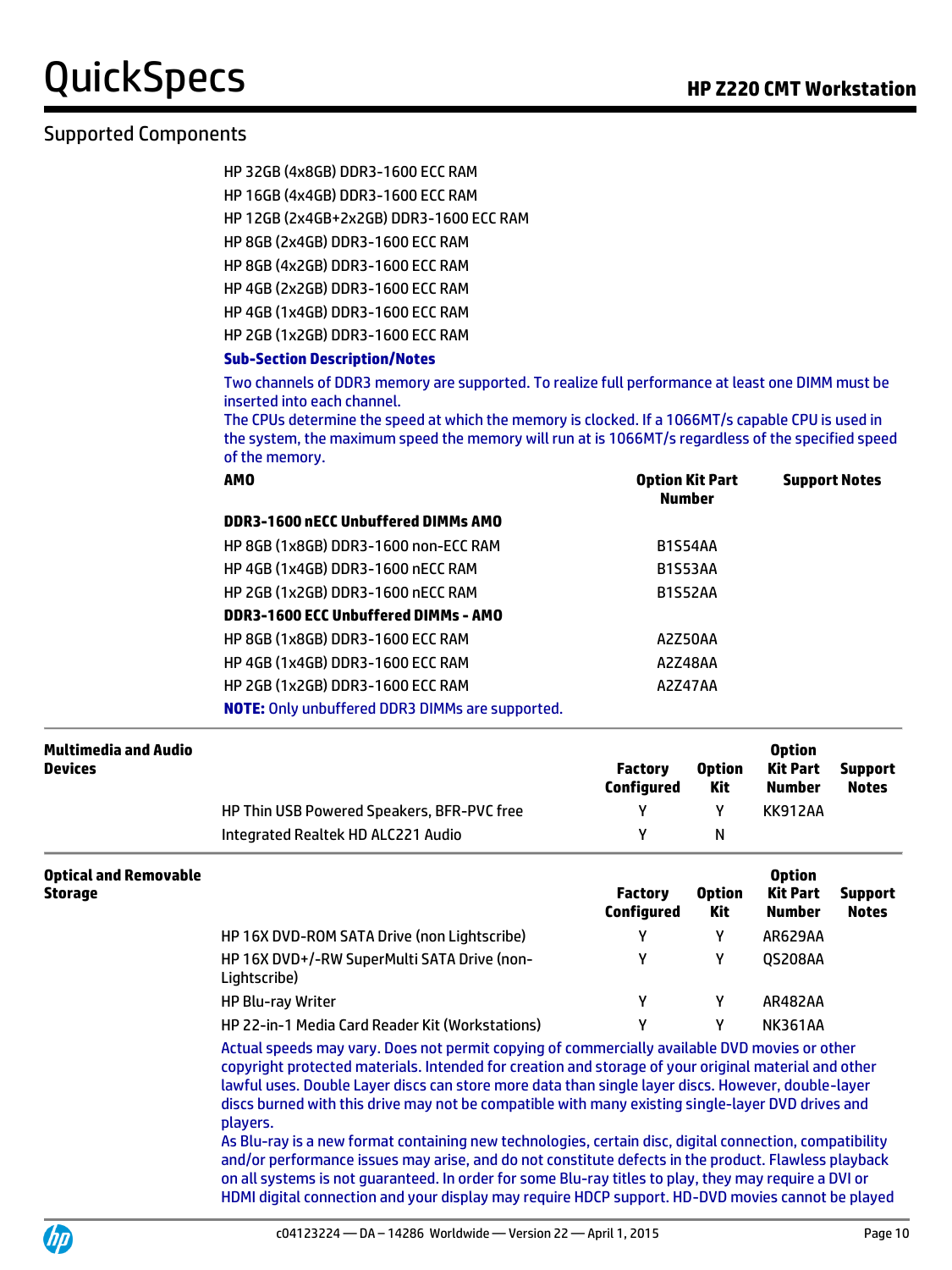### Supported Components

on this workstation.

|                                                | on this workstation.                                                                                                                                                                                                                                                                                                                                                                                                 |                                     |                      |                                                   |                                |  |  |
|------------------------------------------------|----------------------------------------------------------------------------------------------------------------------------------------------------------------------------------------------------------------------------------------------------------------------------------------------------------------------------------------------------------------------------------------------------------------------|-------------------------------------|----------------------|---------------------------------------------------|--------------------------------|--|--|
| <b>Controller Cards</b>                        |                                                                                                                                                                                                                                                                                                                                                                                                                      | <b>Factory</b><br>Configured        | <b>Option</b><br>Kit | <b>Option</b><br><b>Kit Part</b><br><b>Number</b> | <b>Support</b><br><b>Notes</b> |  |  |
|                                                | HP IEEE 1394b FireWire PCIe Card                                                                                                                                                                                                                                                                                                                                                                                     | Υ                                   | Y                    |                                                   | NK653AA See Note<br>1          |  |  |
|                                                | HP USB 3.0 2x2 Port SuperSpeed PCIe x1 Card                                                                                                                                                                                                                                                                                                                                                                          | N                                   | Υ                    |                                                   | QT587AA See Note<br>2          |  |  |
|                                                | NOTE 1: For the HP Z220 CMT Workstation the 1394b card is only supported on Slots 3, 4, or 5.<br>NOTE 2: Four USB 3.0 ports are available integrated on the motherboard (2 front, 2 rear). Integrated<br>USB 3.0 ports are supported under Windows 7 operating system only. The USB 3.0 2x2 Port<br>SuperSpeed PCIe card is required if Windows XP operating systems support is required (supported as<br>AMO only). |                                     |                      |                                                   |                                |  |  |
| Networking and<br><b>Communications</b>        |                                                                                                                                                                                                                                                                                                                                                                                                                      | <b>Factory</b><br><b>Configured</b> | <b>Option</b><br>Kit | <b>Option</b><br><b>Kit Part</b><br><b>Number</b> | <b>Support</b><br><b>Notes</b> |  |  |
|                                                | Integrated Intel 82579LM PCIe GbE Controller                                                                                                                                                                                                                                                                                                                                                                         | Y                                   | N                    |                                                   |                                |  |  |
|                                                | Intel Gigabit CT Desktop NIC                                                                                                                                                                                                                                                                                                                                                                                         | Y                                   | Y                    | <b>FH969AA</b>                                    |                                |  |  |
|                                                | Broadcom NetXtreme Gigabit Ethernet Plus NIC (PCIe)                                                                                                                                                                                                                                                                                                                                                                  | N                                   | Υ                    | <b>FS215AA</b>                                    |                                |  |  |
|                                                | HP X520 10GbE Dual Port Adapter                                                                                                                                                                                                                                                                                                                                                                                      | Y                                   | Y                    | C3N52AA                                           |                                |  |  |
|                                                | HP 10GbE SFP+ SR Transceiver                                                                                                                                                                                                                                                                                                                                                                                         | Υ                                   | Υ                    | C3N53AA                                           |                                |  |  |
|                                                | does not connote actual operating speed of 1 Gb/sec. For high speed transmission, connection to a<br>Gigabit Ethernet server and network infrastructure is required.<br>The Intel Gigabit CT NIC is supported on the following operating systems:<br>Microsoft Windows XP Pro 32-bit and 64-bit and Microsoft Windows 7 32-bit and 64-bit versions.<br>Red Hat Enterprise Linux (RHEL),<br><b>Novell SLED 11</b>     |                                     |                      |                                                   |                                |  |  |
|                                                | <b>NOTE 2:</b> The integrated network connection is required to support Intel vPro Technology.                                                                                                                                                                                                                                                                                                                       |                                     |                      |                                                   |                                |  |  |
|                                                | <b>NOTE 3:</b> If AMT is enabled network teaming with the built in LAN port is not possible.                                                                                                                                                                                                                                                                                                                         |                                     |                      |                                                   |                                |  |  |
|                                                | NOTE 4: DASH remote manageability support is not available with the Broadcom NIC when used on the<br>Z220 workstation.                                                                                                                                                                                                                                                                                               |                                     |                      |                                                   |                                |  |  |
| <b>Racking and Physical</b><br><b>Security</b> |                                                                                                                                                                                                                                                                                                                                                                                                                      | <b>Factory</b><br><b>Configured</b> | <b>Option</b><br>Kit | <b>Option Kit</b><br>Part<br><b>Number</b>        | <b>Support</b><br><b>Notes</b> |  |  |
|                                                | HP xw4/Z2/Z4 Depth Adjustable Fixed Rail Rack Kit                                                                                                                                                                                                                                                                                                                                                                    | N                                   | Υ                    | <b>WH340AA</b>                                    |                                |  |  |
|                                                | Security Cable with Kensington Lock                                                                                                                                                                                                                                                                                                                                                                                  | N                                   | Y                    | <b>PC766A</b>                                     |                                |  |  |
|                                                | HP Solenoid Hood Lock & Hood Sensor                                                                                                                                                                                                                                                                                                                                                                                  | Y                                   | Y                    | <b>DE618A</b>                                     |                                |  |  |
|                                                | <b>HP Business PC Security Lock Kit</b>                                                                                                                                                                                                                                                                                                                                                                              | N                                   | Y                    | <b>PV606AA</b>                                    |                                |  |  |
| <b>Input Devices</b>                           |                                                                                                                                                                                                                                                                                                                                                                                                                      |                                     |                      | <b>Option</b>                                     |                                |  |  |

| <b>Devices</b> |                                             | Factory<br><b>Configured</b> | <b>Option</b><br>Kit | <b>Option</b><br><b>Kit Part</b><br><b>Number</b> | <b>Support</b><br><b>Notes</b> |
|----------------|---------------------------------------------|------------------------------|----------------------|---------------------------------------------------|--------------------------------|
|                | HP SpacePilot 3D USB Intelligent Controller | N                            |                      | <b>EF390AA</b>                                    |                                |
|                | HP SpaceExplorer 3D USB Controller          | N                            |                      | <b>RY429AA</b>                                    |                                |

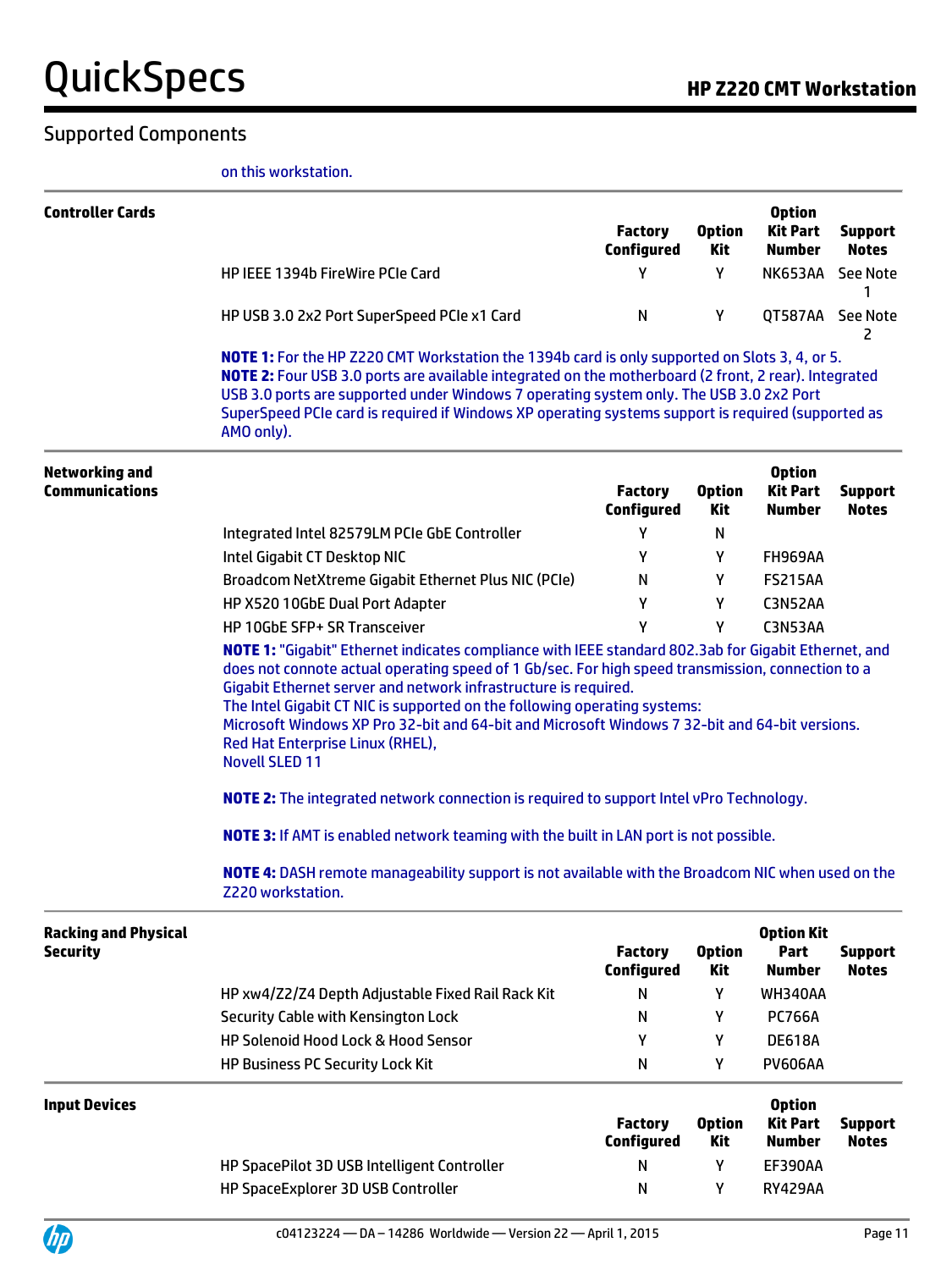### Supported Components

| HP USB Optical 3-Button Mouse       | γ |   | <b>DY651A</b>  |  |
|-------------------------------------|---|---|----------------|--|
| HP 2.4GHz Wireless Keyboard & Mouse | N | Υ | <b>NB896AA</b> |  |
| HP USB CCID SmartCard Keyboard      | γ | γ | <b>BV813AA</b> |  |
| HP USB 1000dpi Laser Mouse          | γ | v |                |  |
| HP PS/2 Keyboard                    | γ | γ |                |  |
| <b>HP USB Optical Mouse</b>         | ٧ | v |                |  |
| HP PS/2 Mouse                       | ν | ν |                |  |
| <b>HP USB Keyboard</b>              | γ | ν |                |  |
| HP PS/2 Optical Scroll Mouse        | ν | ν |                |  |

| <b>Other Hardware</b> |                                            | <b>Factory</b><br><b>Configured</b> | <b>Option</b><br><b>Kit</b> | <b>Option Kit</b><br>Part<br>Number | <b>Support</b><br><b>Notes</b> |
|-----------------------|--------------------------------------------|-------------------------------------|-----------------------------|-------------------------------------|--------------------------------|
|                       | <b>HP Power Cord Kit</b>                   | Ν                                   | γ                           | <b>DM293A</b>                       |                                |
|                       | <b>HP Workstation Mouse Pad</b>            | Υ                                   | N                           |                                     | Japan<br>only                  |
|                       | <b>HP Serial Port Adapter</b>              | Υ                                   | γ                           | <b>PA716A</b>                       |                                |
|                       | HP ENERGY STAR 5.0 Enabled Configuration   | Υ                                   | N                           |                                     |                                |
|                       | Configure minitower in desktop orientation | Υ                                   | N                           |                                     |                                |
|                       | HP Parallel Port Adapter Kit               | Ν                                   | γ                           | KD061AA                             |                                |
|                       | <b>HP Internal USB Port Kit</b>            | Ν                                   | γ                           | <b>EM165AA</b>                      |                                |
|                       | <b>HP eSATA PCI Cable Kit</b>              | γ                                   | v                           | <b>FH966AA</b>                      |                                |

| <b>Software</b> |                                  | <b>Factory</b><br>Configured | <b>Option</b><br>Kit | <b>Option</b><br><b>Kit Part</b><br><b>Number</b> | <b>Support Notes</b>                                                                                                             |
|-----------------|----------------------------------|------------------------------|----------------------|---------------------------------------------------|----------------------------------------------------------------------------------------------------------------------------------|
|                 | <b>HP Performance Advisor</b>    | γ                            | N                    |                                                   | <b>Supports Windows 7</b><br>only. Available as a<br>download from<br>hp.com or pre-<br>installed with every<br>Windows 7 order. |
|                 | <b>HP ProtectTools Security</b>  | Υ                            | N                    |                                                   | Must be selected as<br>a Configure to Order<br>option. Delivered in<br>the form of a "Drop<br>in the Box" CD.                    |
|                 | PDF Complete - Corporate Edition | Υ                            | N                    |                                                   |                                                                                                                                  |
|                 | Cyberlink PowerDVD / Power2Go    | Υ                            | N                    |                                                   | Media playback and<br>authoring software                                                                                         |
|                 | MS Office Home & Business 2013   | Υ                            | N                    |                                                   | Must be selected as<br>a Configure to Order<br>option. Delivered in<br>the form of a "Drop<br>in the Box" CD.                    |

#### **Operating Systems Support Notes**

Genuine Windows® 7 Ultimate 64-bit Genuine Windows® 7 Professional 32-bit Se[e http://www.microsoft.com/windows/windows-7/](http://www.microsoft.com/windows/windows-7/)

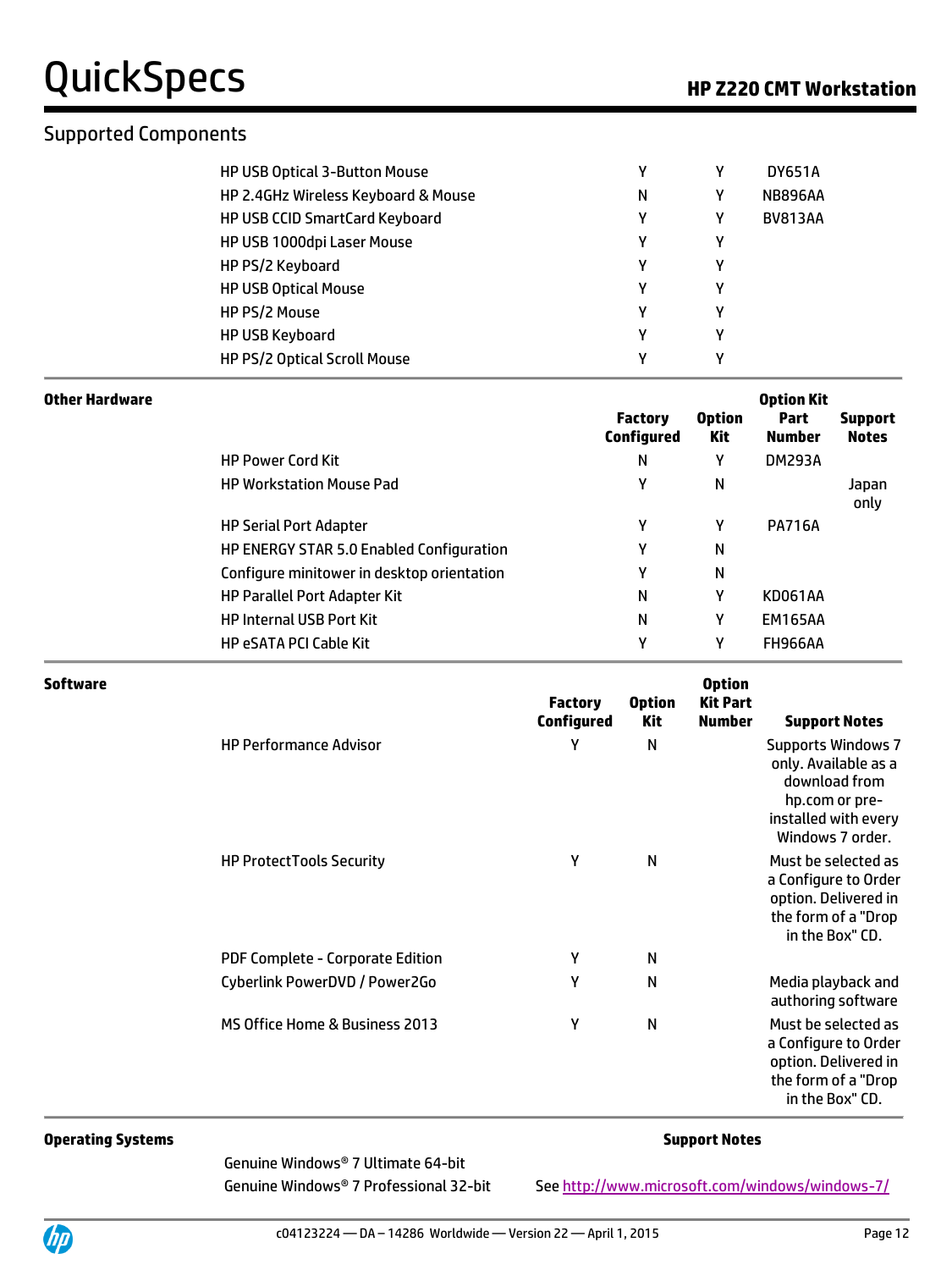# Supported Components

|                                                                                  | for support details.                                                    |
|----------------------------------------------------------------------------------|-------------------------------------------------------------------------|
| Genuine Windows® 7 Professional 64-bit                                           | See http://www.microsoft.com/windows/windows-7/<br>for support details. |
| Genuine Windows® 7 Home Premium 32-bit                                           | See http://www.microsoft.com/windows/windows-7/<br>for support details. |
| Genuine Windows® 7 Home Premium 64-bit                                           | See http://www.microsoft.com/windows/windows-7/<br>for support details. |
| Windows 8 Pro 64-bit                                                             |                                                                         |
| Windows 8 Simplified Chinese Edition 64-bit                                      |                                                                         |
| Windows 8 Pro Downgrade to Windows 7<br>Professional 32-bit                      |                                                                         |
| Windows 8 Pro Downgrade to Windows 7<br>Professional 64-bit                      |                                                                         |
| <b>HP Linux Installer Kit</b>                                                    | See http://h20331.www2.hp.com/hpsub/cache/537200-<br>0-0-225-121.html   |
| Red Hat Enterprise Linux (RHEL)<br>Workstation - Paper License (1yr)             | See http://www.redhat.com/rhel/desktop/                                 |
| <b>SUSE Linux Enterprise Desktop 11</b>                                          | See http://www.suse.com/products/desktop/                               |
| Windows XP 32-bit/64-bit OS supported; drivers available on HP support web site. |                                                                         |

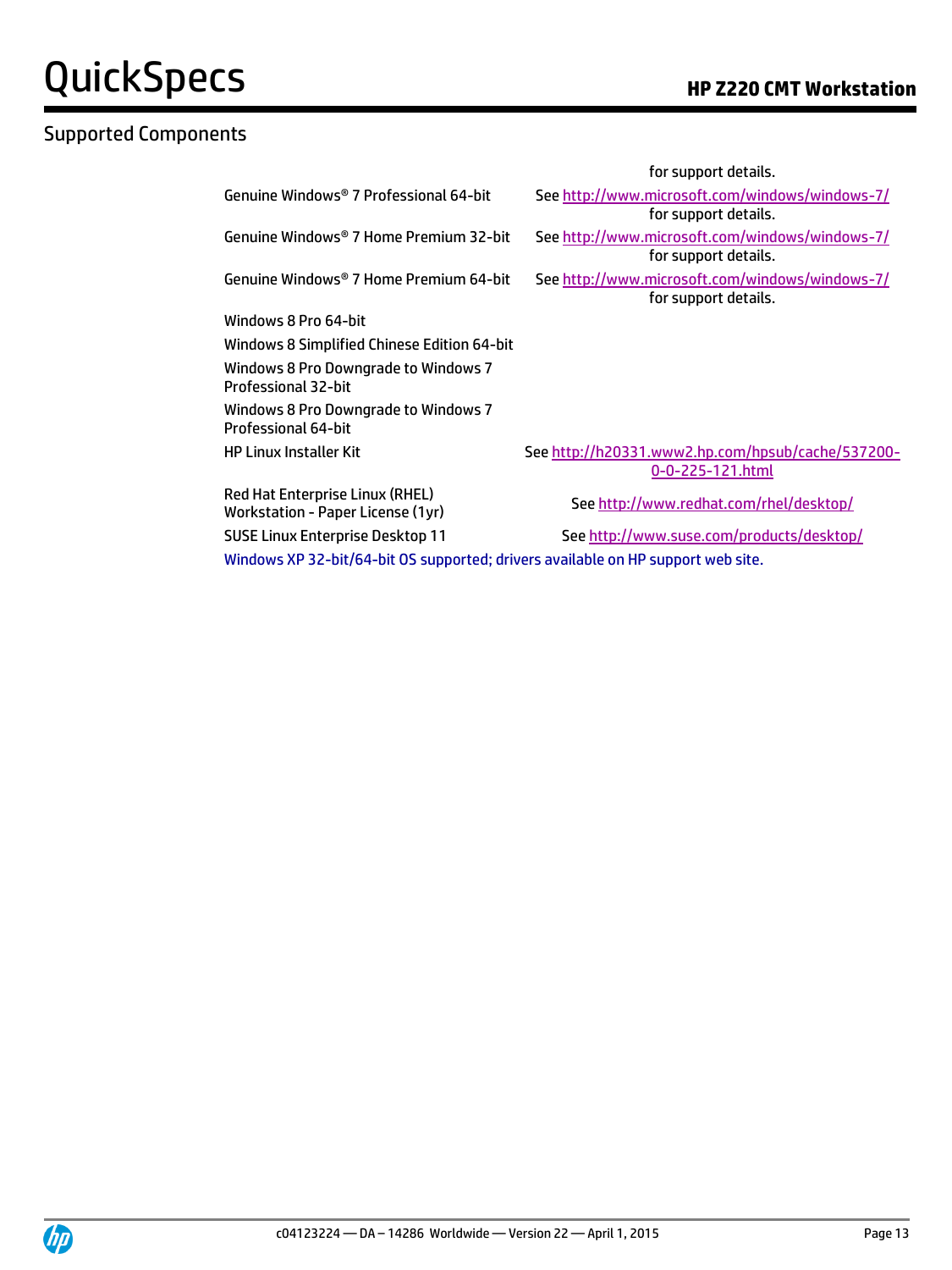| <b>System Board</b>                         |                                                                                                                                                                                                                                                                                                                                                                                                                                                                                                                                                                                                                                                                                                                                                                |                                                                                                                                                                                                                                                                                                                                                                                                                                                                                                                                              |  |  |
|---------------------------------------------|----------------------------------------------------------------------------------------------------------------------------------------------------------------------------------------------------------------------------------------------------------------------------------------------------------------------------------------------------------------------------------------------------------------------------------------------------------------------------------------------------------------------------------------------------------------------------------------------------------------------------------------------------------------------------------------------------------------------------------------------------------------|----------------------------------------------------------------------------------------------------------------------------------------------------------------------------------------------------------------------------------------------------------------------------------------------------------------------------------------------------------------------------------------------------------------------------------------------------------------------------------------------------------------------------------------------|--|--|
| <b>System Board Form</b><br>Factor          | ATX 244 x 305 mm (9.6 x 12 inches)                                                                                                                                                                                                                                                                                                                                                                                                                                                                                                                                                                                                                                                                                                                             |                                                                                                                                                                                                                                                                                                                                                                                                                                                                                                                                              |  |  |
| <b>Processor Socket</b>                     | Single LGA-1155                                                                                                                                                                                                                                                                                                                                                                                                                                                                                                                                                                                                                                                                                                                                                |                                                                                                                                                                                                                                                                                                                                                                                                                                                                                                                                              |  |  |
| <b>CPU Bus Speed</b>                        | DMI                                                                                                                                                                                                                                                                                                                                                                                                                                                                                                                                                                                                                                                                                                                                                            |                                                                                                                                                                                                                                                                                                                                                                                                                                                                                                                                              |  |  |
| <b>Chipset</b>                              | Intel® PCH C216                                                                                                                                                                                                                                                                                                                                                                                                                                                                                                                                                                                                                                                                                                                                                |                                                                                                                                                                                                                                                                                                                                                                                                                                                                                                                                              |  |  |
| <b>Memory Expansion Slots</b>               | 4 DDR3 memory slots                                                                                                                                                                                                                                                                                                                                                                                                                                                                                                                                                                                                                                                                                                                                            |                                                                                                                                                                                                                                                                                                                                                                                                                                                                                                                                              |  |  |
| <b>Memory Type Supported</b>                | DDR3, UDIMM (Unbuffered), ECC& non-ECC                                                                                                                                                                                                                                                                                                                                                                                                                                                                                                                                                                                                                                                                                                                         |                                                                                                                                                                                                                                                                                                                                                                                                                                                                                                                                              |  |  |
| <b>Memory Modes</b>                         |                                                                                                                                                                                                                                                                                                                                                                                                                                                                                                                                                                                                                                                                                                                                                                | Non-Interleaved for single channel. Interleaved when both channels are populated.                                                                                                                                                                                                                                                                                                                                                                                                                                                            |  |  |
| <b>Memory Speed</b><br><b>Supported</b>     | 1600MT/s DDR3                                                                                                                                                                                                                                                                                                                                                                                                                                                                                                                                                                                                                                                                                                                                                  |                                                                                                                                                                                                                                                                                                                                                                                                                                                                                                                                              |  |  |
| <b>Memory Protection</b>                    | <b>ECC available on data</b>                                                                                                                                                                                                                                                                                                                                                                                                                                                                                                                                                                                                                                                                                                                                   |                                                                                                                                                                                                                                                                                                                                                                                                                                                                                                                                              |  |  |
| <b>Maximum Memory</b>                       | 32GB                                                                                                                                                                                                                                                                                                                                                                                                                                                                                                                                                                                                                                                                                                                                                           |                                                                                                                                                                                                                                                                                                                                                                                                                                                                                                                                              |  |  |
| <b>Memory Configuration</b><br>(Supported)  | 2GB, 4GB and 8GB ECC or non-ECC unbuffered DIMMs are supported.<br>ECC and non-ECC memory DIMMs cannot be mixed on the same system.<br>NOTE: Maximum memory capacities assume 64-bit operating systems, such as genuine Genuine                                                                                                                                                                                                                                                                                                                                                                                                                                                                                                                                |                                                                                                                                                                                                                                                                                                                                                                                                                                                                                                                                              |  |  |
|                                             | up to 4 GB.                                                                                                                                                                                                                                                                                                                                                                                                                                                                                                                                                                                                                                                                                                                                                    | Windows <sup>®</sup> 7 Professional 64-Bit or Red Hat Linux 64-bit. 32-bit Windows Operating Systems support                                                                                                                                                                                                                                                                                                                                                                                                                                 |  |  |
| <b>PCI Express Connectors</b>               | - 1 PCI Express Gen2 slot x8 mechanical/ x4 electrical (full height, half length)<br>- 1 PCI Express Gen3 slot x16 mechanical/ x16 electrical (full height, full length)<br>- 1 PCI Express Gen2 slot x1 mechanical/ x1 electrical (full height)<br>- 1 PCI Express Gen2 slot x16 mechanical/ x4 electrical (full height, full length)<br>- 1 PCI Express Gen2 slot x1 mechanical/ x1 electrical (full height)<br>NOTE: The PCIe x8 connector is open ended, allowing a PCIe x16 card to be seated in the slot. However,<br>this slot supports only half length cards.<br>In the PCIe Gen3 (x16 electrical/x16 mechanical) slot, if it is not being used for a graphics card, only<br>cards certified as After Market Options for this platform are supported. |                                                                                                                                                                                                                                                                                                                                                                                                                                                                                                                                              |  |  |
| <b>PCI Connectors (5.0V)</b>                | 2 PCI slots, full height, full length                                                                                                                                                                                                                                                                                                                                                                                                                                                                                                                                                                                                                                                                                                                          |                                                                                                                                                                                                                                                                                                                                                                                                                                                                                                                                              |  |  |
| <b>Supported Drive</b><br><b>Interfaces</b> | <b>SATA</b>                                                                                                                                                                                                                                                                                                                                                                                                                                                                                                                                                                                                                                                                                                                                                    | Integrated (6) Serial ATA interfaces (2x 6Gb/s SATA, 4x 3Gb/s<br>SATA). One port can optionally be used for eSATA). RAID 0<br>and 1 supported. (Factory integrated RAID is Microsoft<br>Windows only). RAID 5 is supported by Software XOR.                                                                                                                                                                                                                                                                                                  |  |  |
|                                             | <b>Serial Attached SCSI</b>                                                                                                                                                                                                                                                                                                                                                                                                                                                                                                                                                                                                                                                                                                                                    | None                                                                                                                                                                                                                                                                                                                                                                                                                                                                                                                                         |  |  |
|                                             | Integrated RAID                                                                                                                                                                                                                                                                                                                                                                                                                                                                                                                                                                                                                                                                                                                                                | <b>NOTE:</b> Requires identical hard drives (speeds, capacity,<br>interface)                                                                                                                                                                                                                                                                                                                                                                                                                                                                 |  |  |
|                                             | <b>Integrated Graphics</b>                                                                                                                                                                                                                                                                                                                                                                                                                                                                                                                                                                                                                                                                                                                                     | Integrated Intel HD Graphics (on Pentium G640 processor);<br>Integrated Intel HD Graphics 4000 (on Core i7-3xxx<br>processors); Integrated Intel HD Graphics P4000 (on Intel<br>Xeon E3-12x5v2 processors).<br>Unified Memory Architecture (UMA)- A region of system<br>memory is reserved and dedicated to the graphics display.<br>Support for Microsoft DirectX 10.1; OpenGL 3.0 on Intel HD<br>Graphics P4000;<br>1 DVI-I and 1 DP 1.1 graphics ports integrated in<br>motherboard; Supports dual displays across DP & DVI-I<br>outputs. |  |  |
|                                             | Network Controller                                                                                                                                                                                                                                                                                                                                                                                                                                                                                                                                                                                                                                                                                                                                             | Integrated Gbit LAN MAC by Intel PHY Lewisville 82579LM.<br>Management capabilities: WOL, PXE 2.1 and AMT 8                                                                                                                                                                                                                                                                                                                                                                                                                                  |  |  |

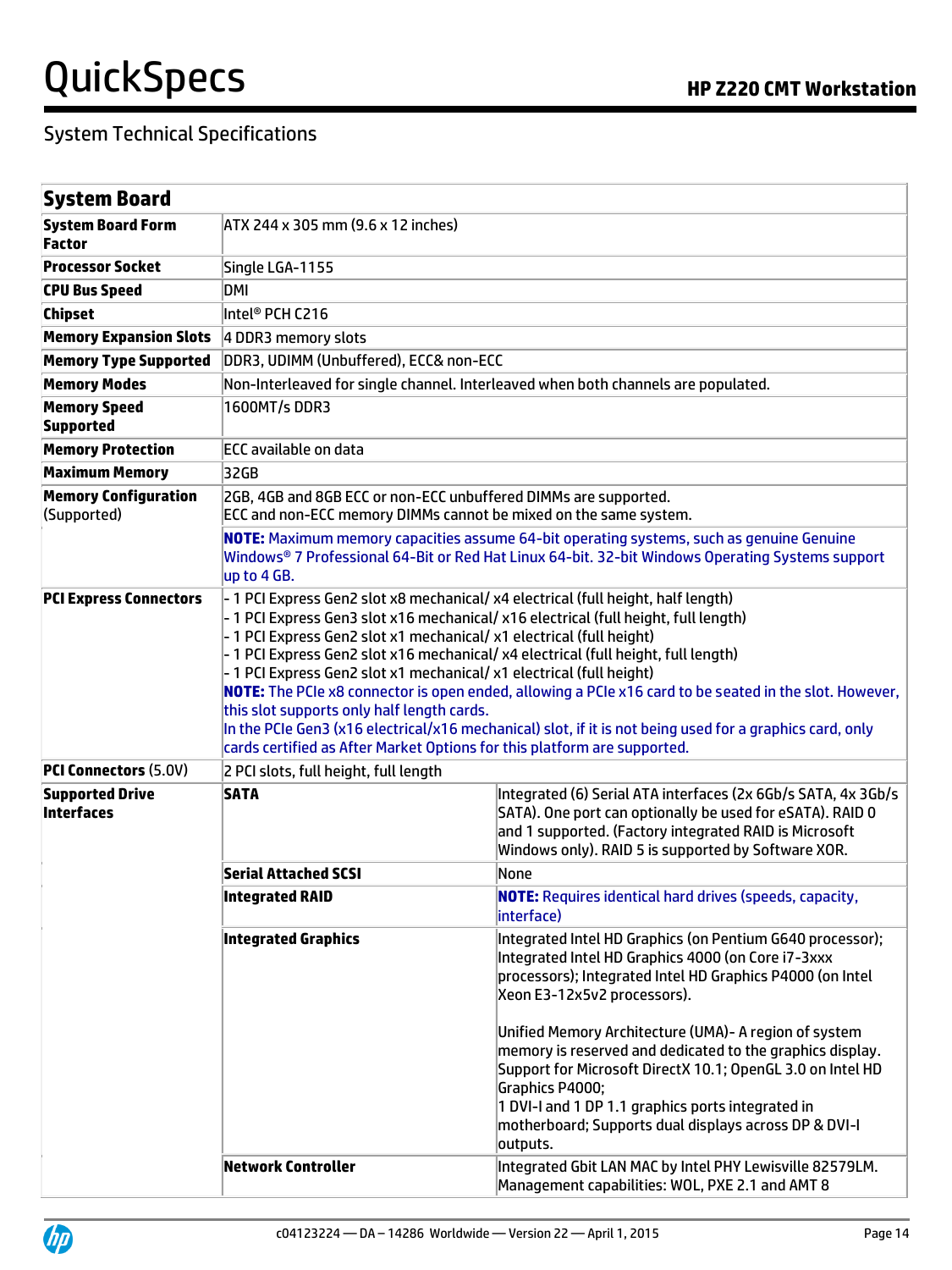|                                                               | <b>External SATA (eSATA)</b>                                                         | 1 port eSATA capable (SATA 5) with optional eSATA After-<br>Market Option cable kit.                                                                                                                                                                                      |  |  |
|---------------------------------------------------------------|--------------------------------------------------------------------------------------|---------------------------------------------------------------------------------------------------------------------------------------------------------------------------------------------------------------------------------------------------------------------------|--|--|
|                                                               | <b>IDE</b> connector                                                                 | No                                                                                                                                                                                                                                                                        |  |  |
|                                                               | <b>Floppy connector</b>                                                              | No                                                                                                                                                                                                                                                                        |  |  |
|                                                               | <b>Serial</b>                                                                        | 1 internal header (requires optional Serial Port Adapter Kit)                                                                                                                                                                                                             |  |  |
|                                                               | <b>2nd Serial</b>                                                                    | No                                                                                                                                                                                                                                                                        |  |  |
|                                                               | Parallel                                                                             | 1 internal header (optional Parallel Port Adapter required)                                                                                                                                                                                                               |  |  |
|                                                               | <b>HD Integrated Audio</b>                                                           | Yes                                                                                                                                                                                                                                                                       |  |  |
|                                                               | <b>CD-ROM input (Audio)</b>                                                          | No                                                                                                                                                                                                                                                                        |  |  |
|                                                               | <b>AUX input (Audio)</b>                                                             | No                                                                                                                                                                                                                                                                        |  |  |
| <b>IEEE 1394 Connector(s)</b>                                 | Front                                                                                | 1 IEEE 1394a (requires optional PCIe 1394b card to function.<br>Front port access functions as 1394a port).                                                                                                                                                               |  |  |
|                                                               | Rear                                                                                 | 2 IEEE 1394b ports (requires optional PCIe 1394b card)                                                                                                                                                                                                                    |  |  |
|                                                               | Internal                                                                             | No                                                                                                                                                                                                                                                                        |  |  |
| <b>USB Connector(s)</b>                                       | Front                                                                                | 2 USB 3.0, 1 USB 2.0                                                                                                                                                                                                                                                      |  |  |
|                                                               | Rear                                                                                 | 2 USB 3.0, 4 USB 2.0                                                                                                                                                                                                                                                      |  |  |
|                                                               | Internal                                                                             | 5 USB 2.0 ports available by two separate 2x5 and one 1x5<br>header:<br>supports one HP Internal USB Port Kits, (one port on each Kit)<br>for 1x5 pin header plus<br>(a) up to two USB Media Card Readers, or (b) one Internal Port<br>kit and one USB Media Card Reader. |  |  |
| <b>HD Integrated Audio</b>                                    | Yes                                                                                  |                                                                                                                                                                                                                                                                           |  |  |
| <b>Flash ROM</b>                                              | Yes                                                                                  |                                                                                                                                                                                                                                                                           |  |  |
| <b>CPU Fan Header</b>                                         | Yes                                                                                  |                                                                                                                                                                                                                                                                           |  |  |
| Chassis Fan Header                                            | 1 Rear System Chassis Fan Header, 1 Optional Front Chassis Fan Header                |                                                                                                                                                                                                                                                                           |  |  |
| <b>Front Control</b><br><b>Panel/Speaker Header</b>           | Yes                                                                                  |                                                                                                                                                                                                                                                                           |  |  |
| <b>CMOS Battery Holder -</b><br>Lithium                       | Yes                                                                                  |                                                                                                                                                                                                                                                                           |  |  |
| <b>Integrated Trusted</b><br><b>Platform Module</b>           | Integrated TPM 1.2.<br>The TPM module disabled where restricted by law, i.e. Russia. |                                                                                                                                                                                                                                                                           |  |  |
| <b>Power Supply Headers</b>                                   | Yes                                                                                  |                                                                                                                                                                                                                                                                           |  |  |
| <b>Power Switch, Power LED Yes</b><br>& Hard Drive LED Header |                                                                                      |                                                                                                                                                                                                                                                                           |  |  |
| <b>Clear Password Jumper</b>                                  | Yes                                                                                  |                                                                                                                                                                                                                                                                           |  |  |
| <b>Keyboard/Mouse</b>                                         | USB or PS/2                                                                          |                                                                                                                                                                                                                                                                           |  |  |
|                                                               | 400W Wide Ranging, Active PFC, 90% Efficient                                         |                                                                                                                                                                                                                                                                           |  |  |
| Operating Voltage Range 90-269 VAC                            |                                                                                      |                                                                                                                                                                                                                                                                           |  |  |
| <b>Rated Voltage Range</b>                                    | 100-240 VAC                                                                          |                                                                                                                                                                                                                                                                           |  |  |
| <b>Rated Line Frequency</b>                                   | 50-60 Hz                                                                             |                                                                                                                                                                                                                                                                           |  |  |
| Operating Line Frequency 47-66 Hz<br>Range                    |                                                                                      |                                                                                                                                                                                                                                                                           |  |  |
| <b>Rated Input Current</b>                                    | 5.5A @ 100-240V                                                                      |                                                                                                                                                                                                                                                                           |  |  |
| <b>Heat Dissipation</b>                                       | Typical: 910 btu/hr (229 kg-cal/hr)<br>Maximum: 1569 btu/hr (395 kg-cal/hr)          |                                                                                                                                                                                                                                                                           |  |  |
| <b>Power Supply Fan</b>                                       | 92x25 mm variable speed                                                              |                                                                                                                                                                                                                                                                           |  |  |

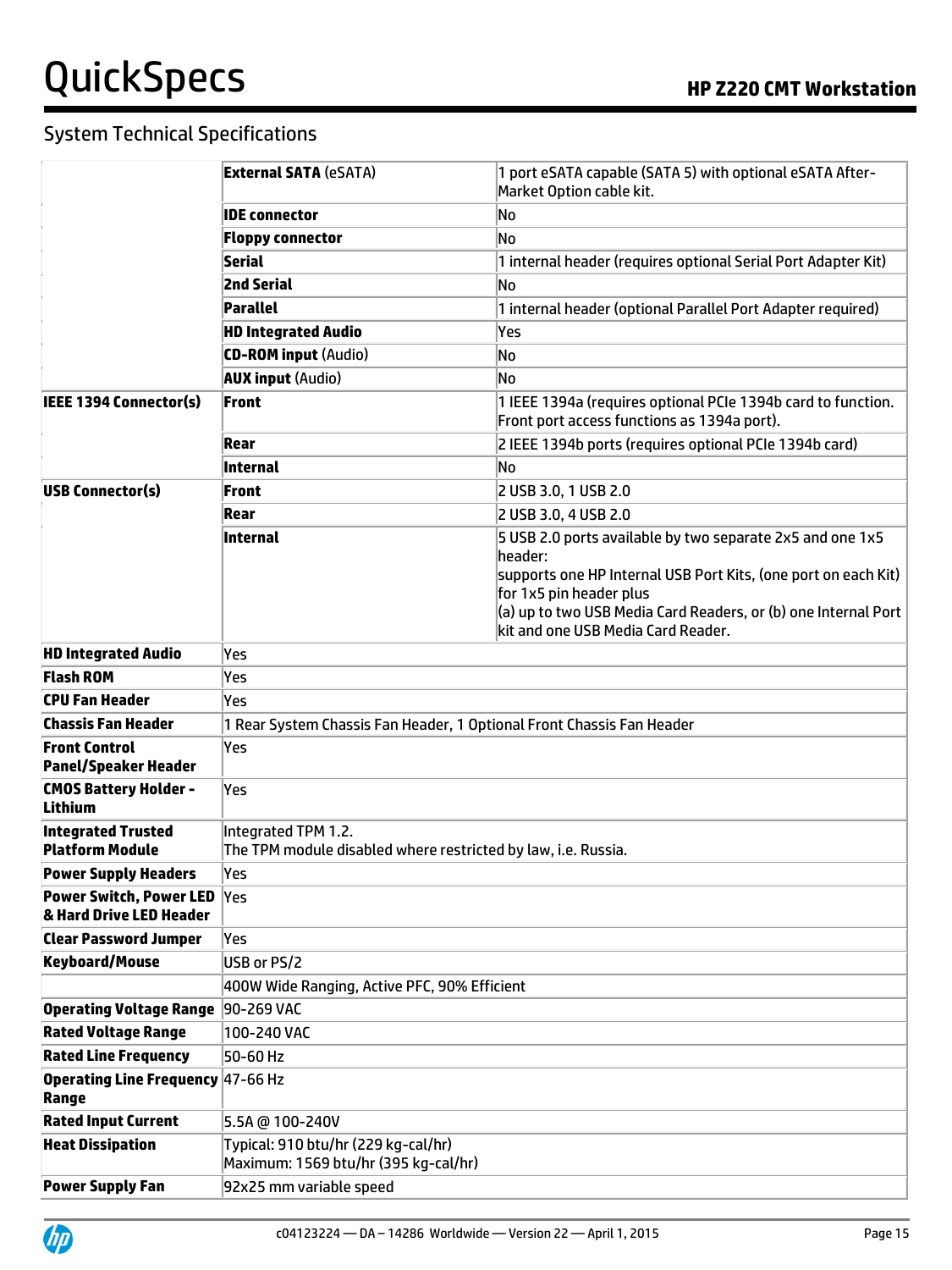## System Technical Specifications

| <b>ENERGY STAR<sup>®</sup> qualified</b><br>(Config Dependent)                                           | Yes                                                                                                                                                                                                              |
|----------------------------------------------------------------------------------------------------------|------------------------------------------------------------------------------------------------------------------------------------------------------------------------------------------------------------------|
| <b>80 PLUS Compliant</b>                                                                                 | Yes, 90% Efficient<br>For the PSU Efficiency Report for the power supply, please go to this link:<br>http://www.plugloadsolutions.com/psu_reports/HEWLETT-PACKARD_619397-<br>001_ECOS%202277%201_400W_Report.pdf |
| <b>CECP Compliant @ 220V</b><br>(<4W in S3 - Suspend to<br>RAM)                                          | <b>Yes, Configuration dependent</b>                                                                                                                                                                              |
| <b>FEMP Standby Power</b><br><b>Compliant</b>                                                            | Yes, with Wake-on-LAN disabled: <2W in S5- Power Off                                                                                                                                                             |
| <b>Power consumption in</b><br>sleep mode (as defined by<br><b>ENERGY STAR) - Suspend</b><br>to RAM (S3) | <4W                                                                                                                                                                                                              |
| <b>Built-in Self Test (BIST)</b><br><b>LED</b>                                                           | Yes                                                                                                                                                                                                              |
| <b>Surge Tolerant Full</b><br><b>Ranging Power Supply</b><br>(withstands power surges<br>up to 2000V)    | Yes                                                                                                                                                                                                              |
| <b>Hood Lock Header</b>                                                                                  | Yes.                                                                                                                                                                                                             |
| ErP Lot 6-Tier 1<br>Compliance @ 230V (<1W<br>in S5- Power Off)                                          | Yes                                                                                                                                                                                                              |
| <b>ErP Lot 6-Tier 2</b><br><b>Compliance @ 230V</b><br>(<0.5W in S5- Power Off)                          | Yes                                                                                                                                                                                                              |
| <b>Declared Noise Emissions</b><br>(Entry-level and High-end<br>configurations)                          |                                                                                                                                                                                                                  |

#### **System Configuration**

| <b>Example Configuration</b><br>#1 | To be advised later with the Intel Core i3 processor introduction. |                                                   |  |  |
|------------------------------------|--------------------------------------------------------------------|---------------------------------------------------|--|--|
| <b>Example Configuration</b><br>#2 | <b>Processor Info</b>                                              | 1x Intel Xeon E3-1280v2 3.6 8MB 4C HT 69W GTO CPU |  |  |
|                                    | <b>Memory Info</b>                                                 | 4GB (2x 2GB) 1600 MT/s DDR3 ECC                   |  |  |
|                                    | <b>Graphics Info</b>                                               | 1x NVIDIA Quadro 600 1GB Graphics                 |  |  |
|                                    | Disks/Optical/Floppy                                               | 2x SATA 2 TB 7.2k rpm/ 2 Optical                  |  |  |
|                                    | PSU                                                                | 400W 90%                                          |  |  |
|                                    | OS/BIOS                                                            | Win7 64/v 0.9                                     |  |  |

| <b>Energy Consumption</b> |                       | <b>115 VAC</b>     |                     | <b>230 VAC</b>     |                     | <b>100 VAC</b>     |                     |
|---------------------------|-----------------------|--------------------|---------------------|--------------------|---------------------|--------------------|---------------------|
|                           |                       | <b>LAN Enabled</b> | <b>LAN Disabled</b> | <b>LAN Enabled</b> | <b>LAN Disabled</b> | <b>LAN Enabled</b> | <b>LAN Disabled</b> |
|                           | Windows Idle (S0)     | 48.2 W             |                     | 49.5 W             |                     | 48.3 W             |                     |
|                           | Windows Busy Typ (S0) |                    | 155.7W              |                    | 158.8 W             | 155.6W             |                     |
|                           | Windows Busy Max (S0) |                    | 180.5W              |                    | 183.8W              |                    | 184.7 W             |
|                           | Sleep (S3)            | 2.73 W             | 2.96W               | 2.95W              | 2.80 W              | 2.69W              | 2.55 W              |

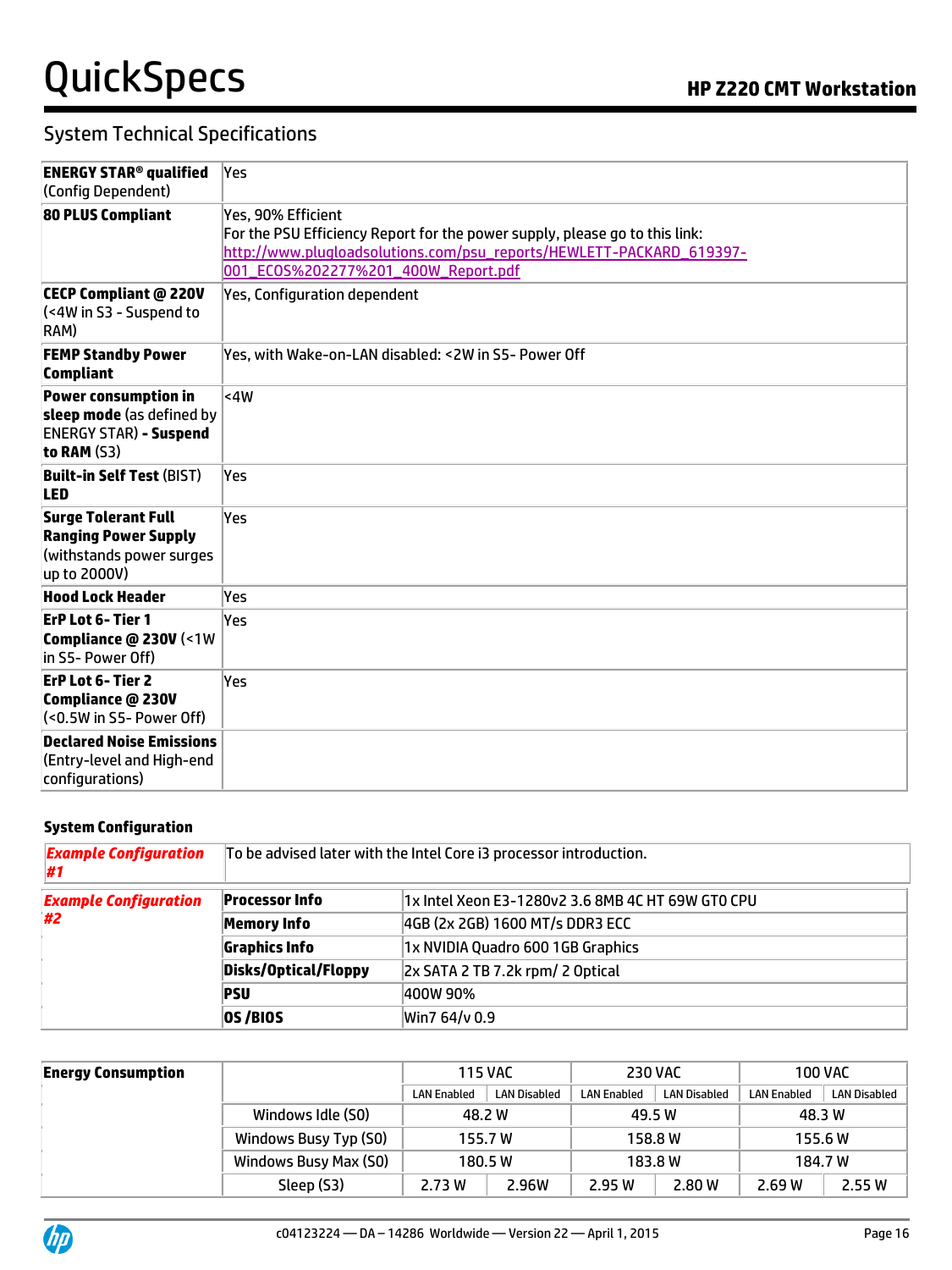## System Technical Specifications

|                           | Off (S5)              | 1.15W              | 1.00W               | 1.27W              | 1.10W               | 1.15W                             | 1.00W                                                                             |
|---------------------------|-----------------------|--------------------|---------------------|--------------------|---------------------|-----------------------------------|-----------------------------------------------------------------------------------|
|                           | Zero Power Mode (EuP) | 0.23W              |                     |                    | 0.34W               | 0.24W                             |                                                                                   |
| <b>Heat Dissipation**</b> |                       |                    | <b>115 VAC</b>      |                    | <b>230 VAC</b>      |                                   | <b>100 VAC</b>                                                                    |
|                           |                       | <b>LAN Enabled</b> | <b>LAN Disabled</b> | <b>LAN Enabled</b> | <b>LAN Disabled</b> | <b>LAN Enabled</b>                | <b>LAN Disabled</b>                                                               |
|                           | Windows Idle (S0)     | 164.5 btu/hr       |                     | 168.9 btu/hr       |                     | 164.8 btu/hr                      |                                                                                   |
|                           | Windows Busy Typ (S0) | 531.2 btu/hr       |                     | 541.8 btu/hr       |                     | 530.9 btu/hr                      |                                                                                   |
|                           | Windows Busy Max (S0) | 615.9 btu/hr       |                     | 627.1 btu/hr       |                     | 630.2 btu/hr                      |                                                                                   |
|                           | Sleep (S3)            | 9.31 btu/hr        | 10.10<br>btu/hr     | 10.07<br>btu/hr    | 9.55 btu/hr         | $ 9.18$ btu/hr $ 8.70$ btu/hr $ $ |                                                                                   |
|                           | Off (S5)              |                    |                     |                    |                     |                                   | 4.47 btu/hr   3.41 btu/hr   4.33 btu/hr   3.75 btu/hr   3.92 btu/hr   3.41 btu/hr |
|                           | Zero Power Mode (EuP) | $0.78$ btu/hr      |                     |                    | 1.16 btu/hr         | $0.82$ btu/hr                     |                                                                                   |

| <b>Example Configuration</b><br>#3 | <b>Processor Info</b> | 1x Intel Xeon E3-1280v2 3.6 8MB 4C HT 69W GTO CPU |
|------------------------------------|-----------------------|---------------------------------------------------|
|                                    | Memory Info           | 32GB (4x 8GB) 1600 MT/s DDR3 ECC                  |
|                                    | <b>Graphics Info</b>  | 1x NVIDIA Quadro 600 1GB Graphics                 |
|                                    | Disks/Optical/Floppy  | 3x SATA 2 TB 7.2k rpm/ 2 Optical                  |
|                                    | <b>PSU</b>            | 400W 90%                                          |
|                                    | <b>0S/BIOS</b>        | Win7 64/v 0.9                                     |

| <b>Energy Consumption</b> |                       |                              | <b>115 VAC</b>      |                         | <b>230 VAC</b>      |                    | <b>100 VAC</b>      |
|---------------------------|-----------------------|------------------------------|---------------------|-------------------------|---------------------|--------------------|---------------------|
|                           |                       | <b>LAN Enabled</b>           | <b>LAN Disabled</b> | <b>LAN Enabled</b>      | <b>LAN Disabled</b> | <b>LAN Enabled</b> | <b>LAN Disabled</b> |
|                           | Windows Idle (S0)     | 65.3 W                       |                     | 64.3 W                  |                     | 64.4 W             |                     |
|                           | Windows Busy Typ (S0) |                              | 185.7W              | 194.0W                  |                     | 181.2W             |                     |
|                           | Windows Busy Max (S0) |                              | 260.3 W             |                         | 258.6 W             | 263.5W             |                     |
|                           | Sleep (S3)            | 3.57 W                       | 3.34 W              | 3.67W                   | 3.52W               | 3.49 W             | 3.33W               |
|                           | Off (S5)              | 1.15W                        | 0.98W               | 1.28W                   | 1.14W               | 1.13W              | 0.98W               |
|                           | Zero Power Mode (EuP) | 0.22W                        |                     | 0.36W                   |                     | 0.21W              |                     |
| <b>Heat Dissipation**</b> |                       | <b>115 VAC</b>               |                     | <b>230 VAC</b>          |                     | <b>100 VAC</b>     |                     |
|                           |                       | <b>LAN Enabled</b>           | <b>LAN Disabled</b> | <b>LAN Enabled</b>      | <b>LAN Disabled</b> | <b>LAN Enabled</b> | <b>LAN Disabled</b> |
|                           | Windows Idle (S0)     | 222.8 btu/hr                 |                     | 219.4 btu/hr            |                     |                    | 219.7 btu/hr        |
|                           | Windows Busy Typ (S0) | 633.6 btu/hr                 |                     | 661.9 btu/hr            |                     | 618.3 btu/hr       |                     |
|                           | Windows Busy Max (S0) | 888.1 btu/hr<br>882.3 btu/hr |                     |                         | 899.1 btu/hr        |                    |                     |
|                           | Sleep (S3)            | 12.18<br>btu/hr              | 11.39<br>btu/hr     | 12.52<br>btu/hr         | 12.01<br>btu/hr     | 11.91<br>btu/hr    | 11.36<br>btu/hr     |
|                           | Off (S5)              | 3.92 btu/hr                  | 3.34btu/hr          | 4.37 btu/hr 3.89 btu/hr |                     | 3.86 btu/hr        | 3.34 btu/hr         |
|                           | Zero Power Mode (EuP) | $0.75$ btu/hr                |                     |                         | 1.23 btu/hr         | $0.72$ btu/hr      |                     |

#### **NOTES:**

\* Energy Star low energy mode

\*\* Heat dissipation is calculated based on the measured watts, assuming the service level is attained for one hour.

#### This product is in compliance with US executive order 13221, WOL (wake on LAN) disabled.

| <b>Declared Noise Emissions</b> (Entry-level and High-end configurations) |                       |                             |  |  |
|---------------------------------------------------------------------------|-----------------------|-----------------------------|--|--|
|                                                                           |                       |                             |  |  |
| <b>System Configuration</b>                                               | <b>Processor Info</b> | lintel Core i7-3770 3.4 GHz |  |  |

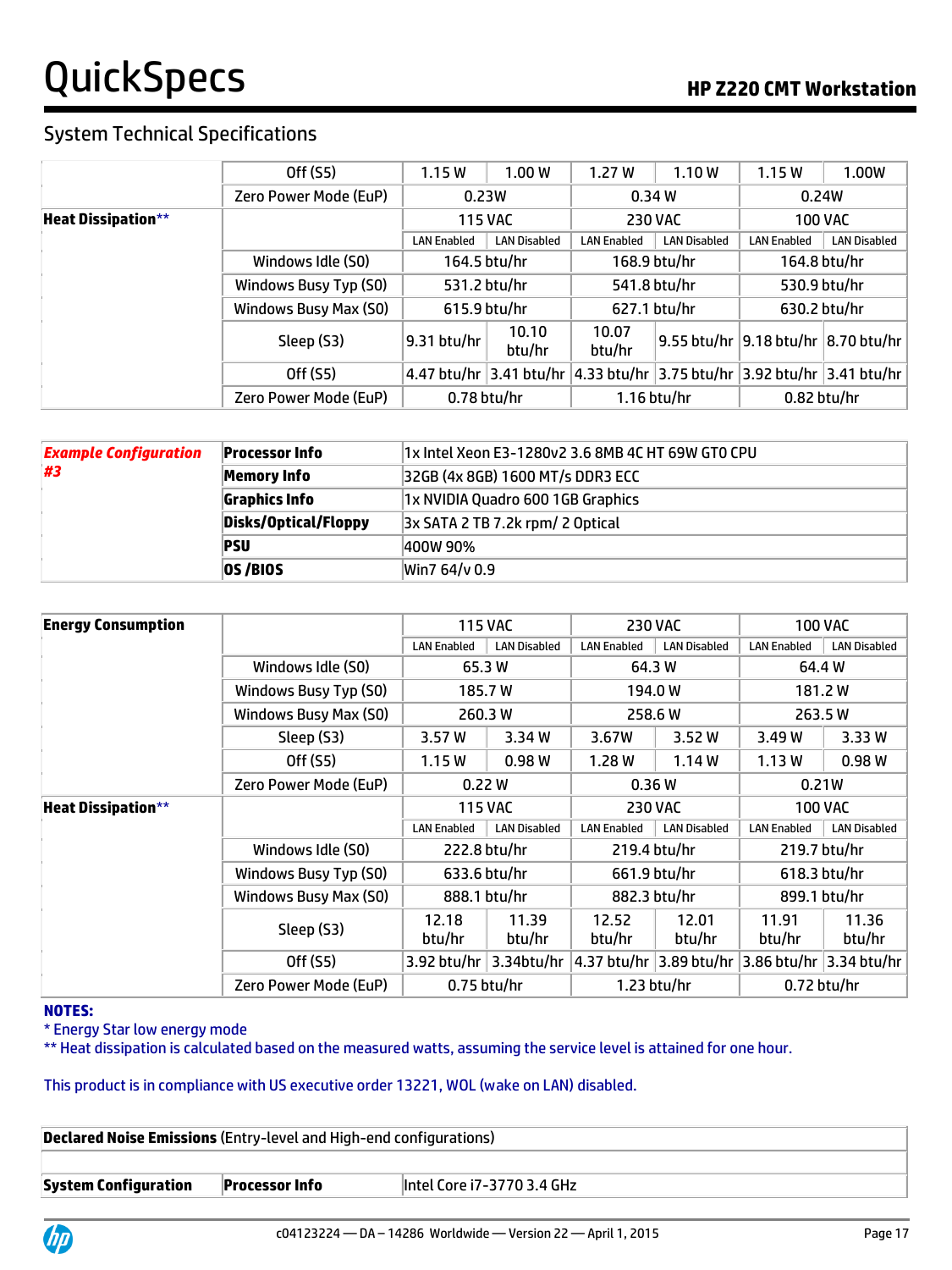| (Entry level) | Memory Info   | $ 2 \times 2$ GB DDR3 1600 MT/s          |
|---------------|---------------|------------------------------------------|
|               | Graphics Info | Integrated Intel HD Graphics 4000        |
|               | Disks/Optical | 1x 250 GB 7200rpm SATA HDD/ SATA DVD-ROM |

| <b>Declared Noise Emissions</b><br>(in accordance with ISO<br>$ 7779$ and ISO 9296) |                                                | <b>Sound Power (LWAd, bels)</b> | <b>Deskside Sound Pressure</b><br>(LpAm, decibels) |
|-------------------------------------------------------------------------------------|------------------------------------------------|---------------------------------|----------------------------------------------------|
|                                                                                     | lidle                                          | 3.2                             | 13                                                 |
|                                                                                     | <b>Hard drive Operating</b><br>(random reads)  | 3.3                             | 15                                                 |
|                                                                                     | <b>DVD-ROM Operating</b><br>(sequential reads) | 4.99                            | 35                                                 |

| <b>System Configuration</b><br>(High-end) | <b>Processor Info</b> | lintel Xeon E3-1290v2 3.7 GHz                   |
|-------------------------------------------|-----------------------|-------------------------------------------------|
|                                           | Memory Info           | $ 4 \times 4$ GB DDR3 1600 MT/s                 |
|                                           | Graphics Info         | NVIDIA Ouadro 2000                              |
|                                           | Disks/Optical         | 2x 300GB 10K rpm SATA HDDs/<br>SATA Blu-ray ODD |

| <b>Declared Noise Emissions</b><br>(in accordance with ISO)<br>7779 and ISO 9296) |                                                | <b>Sound Power (LWAd, bels)</b> | <b>Deskside Sound Pressure</b><br>(LpAm, decibels) |
|-----------------------------------------------------------------------------------|------------------------------------------------|---------------------------------|----------------------------------------------------|
|                                                                                   | lidle                                          | 3.4                             | 20                                                 |
|                                                                                   | <b>Hard drive Operating</b><br>(random reads)  | 3.7                             | 23                                                 |
|                                                                                   | <b>DVD-ROM Operating</b><br>(sequential reads) | 4.93                            | 34                                                 |

| Environmental<br>Requirements | Temperature          | Operating: 40° to 95° F (5° to 35° C)<br>Non-operating: -40° to 140° F (-40° to 60° C)                                                                                                                                                                                                                                                                                                                                   |
|-------------------------------|----------------------|--------------------------------------------------------------------------------------------------------------------------------------------------------------------------------------------------------------------------------------------------------------------------------------------------------------------------------------------------------------------------------------------------------------------------|
|                               | <b>Humidity</b>      | Operating: 8% to 85% RH, non-condensing<br>Non-operating: 8% to 90% RH, non-condensing                                                                                                                                                                                                                                                                                                                                   |
|                               | Maximum Altitude     | Operating: 3,000 m (10,000 ft)<br>Non-operating: 9,100 m (30,000 ft)                                                                                                                                                                                                                                                                                                                                                     |
|                               | <b>Dynamic</b> (new) | Shock<br>Operating: $1/2$ -sine: 40g, 2-3ms (~62 cm/sec)<br>Non-operating:<br>1/2-sine: 160 cm/s, 2-3ms (~105g)<br>square: 20g, 422 cm/s<br>Vibration<br>Operating random: 0.5g (rms), 5-300 Hz, up to 0.0025 $g^2$ /Hz<br>Non-operating random: 2.0q (rms), 5-500 Hz, up to 0.0150 q <sup>2</sup> /Hz<br><b>NOTES:</b> Values do not indicate repetitive shock events. Values do not<br>lindicate continuous vibration. |
|                               | Cooling              | Above 1524 m (5,000 ft) altitude, maximum operating temperature is de-<br>rated by 1.8° F (1° C) per 305 m (1000 ft) elevation increase                                                                                                                                                                                                                                                                                  |

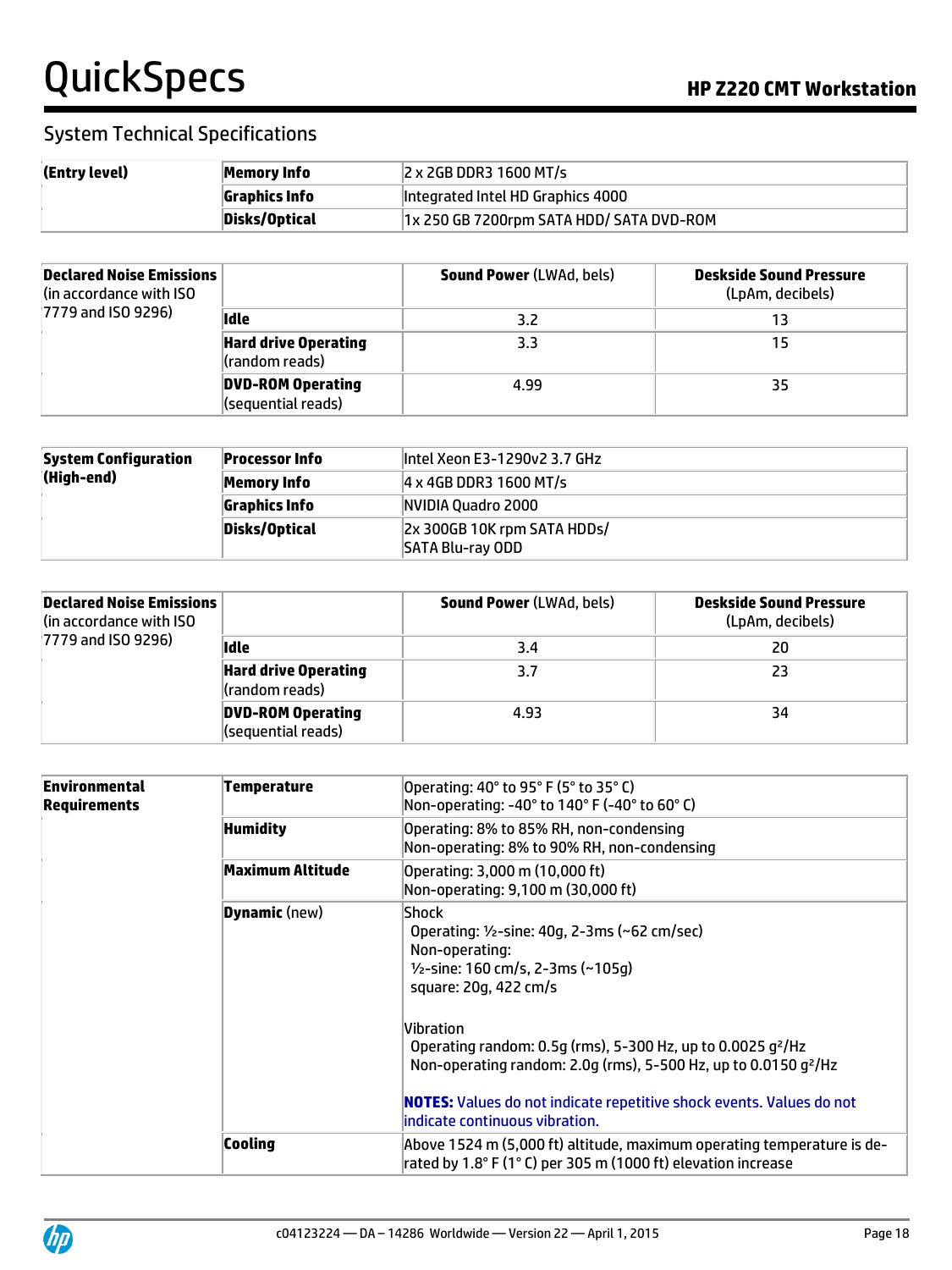| <b>Physical Security and Serviceability</b>                                               |                                                                                                                                                                                                                                                                                          |
|-------------------------------------------------------------------------------------------|------------------------------------------------------------------------------------------------------------------------------------------------------------------------------------------------------------------------------------------------------------------------------------------|
| <b>Access Panel</b>                                                                       | Tool-less<br>Includes system board and memory information                                                                                                                                                                                                                                |
| <b>Optical Drive</b>                                                                      | <b>Tool-less</b>                                                                                                                                                                                                                                                                         |
| <b>Hard Drives</b>                                                                        | <b>Tool-less</b>                                                                                                                                                                                                                                                                         |
| <b>Expansion Cards</b>                                                                    | Tool-less                                                                                                                                                                                                                                                                                |
| <b>Processor Socket</b>                                                                   | <b>Tool-less</b>                                                                                                                                                                                                                                                                         |
| <b>Green User Touch Points</b>                                                            | Yes, on tool-free internal chassis mechanisms                                                                                                                                                                                                                                            |
| <b>Color-coordinated Cables Yes</b><br>and Connectors                                     |                                                                                                                                                                                                                                                                                          |
| <b>Memory</b>                                                                             | Tool-less                                                                                                                                                                                                                                                                                |
| <b>System Board</b>                                                                       | Screw-In                                                                                                                                                                                                                                                                                 |
| <b>Dual Color Power and HD</b><br><b>LED on Front of Computer</b>                         | Yes                                                                                                                                                                                                                                                                                      |
| <b>Configuration Record SW</b>                                                            | Yes                                                                                                                                                                                                                                                                                      |
| <b>Over-Temp Warning on</b><br>Screen                                                     | Yes                                                                                                                                                                                                                                                                                      |
| <b>Restore CD/DVD Set</b>                                                                 | Restores the system to the factory shipped operating system. Included with the system and available<br>from HP Support                                                                                                                                                                   |
| <b>Dual Function Front</b><br><b>Power Switch</b>                                         | Yes, causes a fail-safe power off when held for 4 seconds                                                                                                                                                                                                                                |
| <b>Padlock Support</b>                                                                    | Yes (optional): Locks side cover and secures chassis from theft<br>0.22-in diameter padlock loop at rear of system                                                                                                                                                                       |
| <b>Cable Lock Support</b>                                                                 | Yes, Kensington Cable Lock (optional): Locks side cover and secures chassis from theft<br>3 mm x 7 mm slot at rear of system                                                                                                                                                             |
| <b>Universal Chassis Clamp</b><br><b>Lock Support</b>                                     | Yes (optional): Locks side cover and locks cables to chassis. Secures chassis from theft and allows<br>multiple units to be chained together when used with optional cable<br>Threaded feature at rear of system                                                                         |
| <b>Solenoid Lock and Hood</b><br><b>Sensor</b>                                            | Yes (optional)<br>The Solenoid Hood Lock eliminates the need for a physical key by making the chassis lockable through<br>software and a password. You can also lock and unlock the chassis remotely over the network. The<br>Sensor Kit detects when the access panel has been removed. |
| <b>Rear Port Control Cover</b>                                                            | Yes, locks rear IO cables to prevent cable theft                                                                                                                                                                                                                                         |
| Serial, Parallel, USB,<br>Audio, Network,<br><b>Enable/Disable Port</b><br><b>Control</b> | Yes, enables or disables serial, USB, audio, and network ports                                                                                                                                                                                                                           |
| <b>Removable Media</b><br><b>Write/Boot Control</b>                                       | Yes, prevents ability to boot from removable media on supported devices (and can disable writes to<br>media)                                                                                                                                                                             |
| <b>Power-On Password</b>                                                                  | Yes, prevents an unauthorized person from booting up the workstation                                                                                                                                                                                                                     |
| <b>Setup Password</b>                                                                     | Yes, prevents an unauthorized person from changing the workstation configuration                                                                                                                                                                                                         |
| 3.3V Aux Power LED on<br><b>System PCA</b>                                                | Yes                                                                                                                                                                                                                                                                                      |
| <b>NIC LEDs (integrated)</b><br>(Green & Amber)                                           | Yes                                                                                                                                                                                                                                                                                      |
| <b>CPUs and Heatsinks</b>                                                                 | A T-15 Torx or flat blade screwdriver is needed to remove the CPU heatsink before the CPU can be                                                                                                                                                                                         |

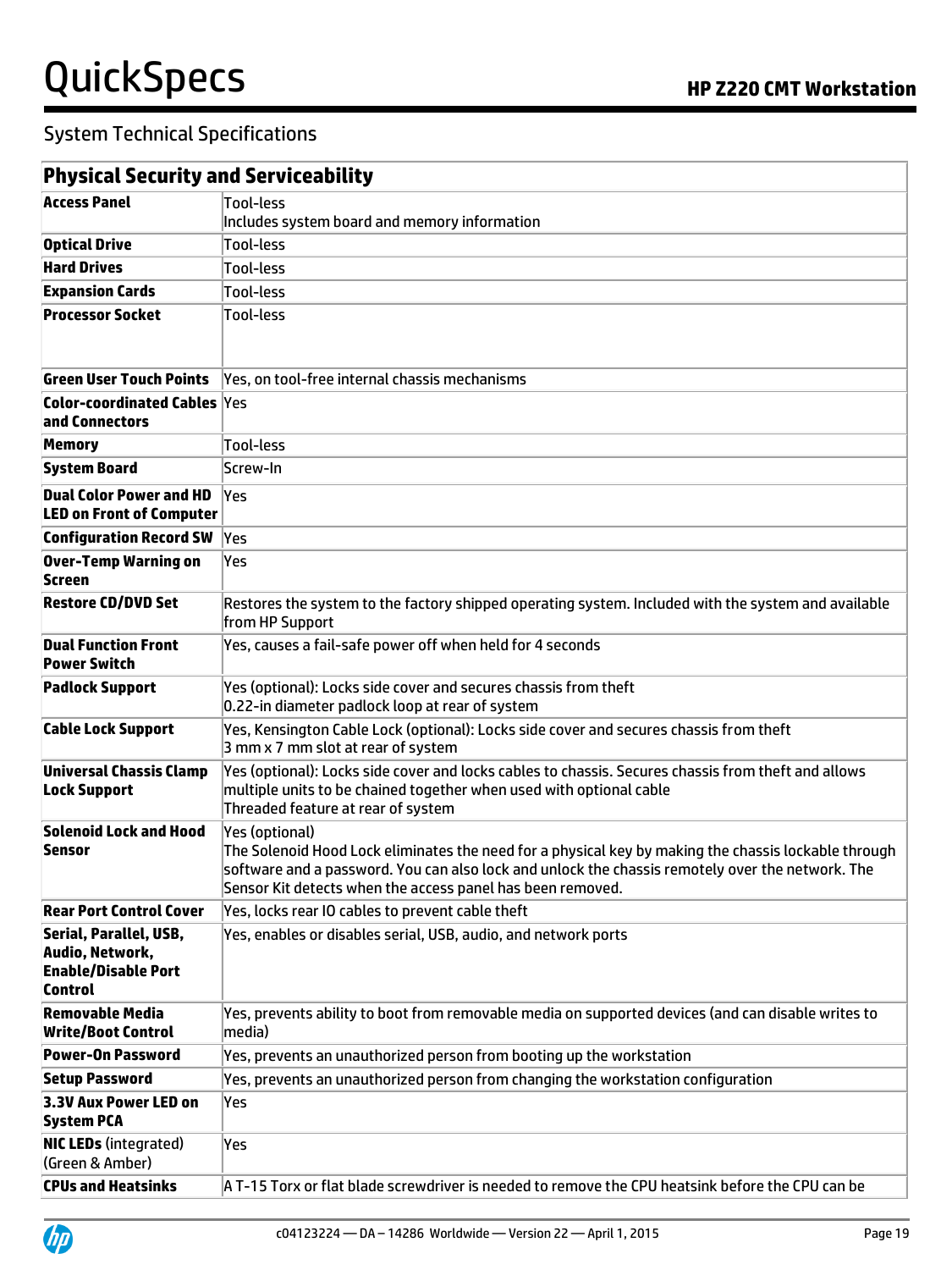|                                                                           | removed. CPU removal is tool-less                                                                                                                                                                                                                                                                                                        |  |  |  |  |  |
|---------------------------------------------------------------------------|------------------------------------------------------------------------------------------------------------------------------------------------------------------------------------------------------------------------------------------------------------------------------------------------------------------------------------------|--|--|--|--|--|
| <b>Power Supply Diagnostic Yes</b><br><b>LED</b>                          |                                                                                                                                                                                                                                                                                                                                          |  |  |  |  |  |
| <b>Front Power Button</b>                                                 | Yes, ACPI multi-function                                                                                                                                                                                                                                                                                                                 |  |  |  |  |  |
| <b>Front Power LED</b>                                                    | Yes, blue (normal), red (fault)                                                                                                                                                                                                                                                                                                          |  |  |  |  |  |
| <b>Front Hard Drive Activity</b><br><b>LED</b>                            | Yes, green                                                                                                                                                                                                                                                                                                                               |  |  |  |  |  |
| <b>Front ODD Activity LED</b>                                             | Yes                                                                                                                                                                                                                                                                                                                                      |  |  |  |  |  |
| <b>Internal Speaker</b>                                                   | Yes                                                                                                                                                                                                                                                                                                                                      |  |  |  |  |  |
| <b>System/Emergency ROM</b><br><b>Flash Recovery</b>                      | Recovers corrupted system BIOS.                                                                                                                                                                                                                                                                                                          |  |  |  |  |  |
| <b>Cooling Solutions</b>                                                  | Air cooled forced convection                                                                                                                                                                                                                                                                                                             |  |  |  |  |  |
| <b>Power Supply Fans</b>                                                  | 92 mm x 92 mm x 25 mm 4-wire PWM (non-serviceable)                                                                                                                                                                                                                                                                                       |  |  |  |  |  |
| <b>CPU Heatsink Fan</b>                                                   | Mainstream (<=95W): 92 mm x 92 mm x 25 mm 4-wire PWM                                                                                                                                                                                                                                                                                     |  |  |  |  |  |
| <b>Chassis Fan</b>                                                        | 92 mm x 92mm x 25 mm 4-wire PWM                                                                                                                                                                                                                                                                                                          |  |  |  |  |  |
| <b>Memory Heatsink Fan</b>                                                | No                                                                                                                                                                                                                                                                                                                                       |  |  |  |  |  |
| <b>HP Advanced System</b><br><b>Diagnostics Offline</b><br><b>Edition</b> | HP System Advanced Diagnostics utility can be invoked by pressing F2 at POST, and enables you to<br>perform testing and to view critical computer hardware and system software configuration<br>information. HP Advanced System Diagnostics is provided on systems shipped with Windows and<br>available as a download from HP Support.  |  |  |  |  |  |
| <b>Access Panel Key Lock</b>                                              | No                                                                                                                                                                                                                                                                                                                                       |  |  |  |  |  |
| <b>ACPI-Ready Hardware</b>                                                | Advanced Configuration and Power Management Interface (ACPI).<br>Allows the system to wake from a low power mode.<br>$\bullet$<br>Controls system power consumption, making it possible to place individual cards and<br>$\bullet$<br>peripherals in a low-power or powered-off state without affecting other elements of the<br>system. |  |  |  |  |  |
| <b>Integrated Chassis</b><br><b>Handles</b>                               | No; optional Optical Bay Handle available.                                                                                                                                                                                                                                                                                               |  |  |  |  |  |
| <b>Power Supply</b>                                                       | Requires T15 Torx or flat blade screwdriver                                                                                                                                                                                                                                                                                              |  |  |  |  |  |
| <b>PCI Card Retention</b>                                                 | Yes, rear (all), middle (optional), front (full-length cards with extender)                                                                                                                                                                                                                                                              |  |  |  |  |  |
| <b>Flash ROM</b>                                                          | Yes                                                                                                                                                                                                                                                                                                                                      |  |  |  |  |  |
| <b>Diagnostic Power Switch Yes</b><br><b>LED on board</b>                 |                                                                                                                                                                                                                                                                                                                                          |  |  |  |  |  |
| <b>Clear Password Jumper</b>                                              | Yes                                                                                                                                                                                                                                                                                                                                      |  |  |  |  |  |
| <b>Clear CMOS Button</b>                                                  | Yes                                                                                                                                                                                                                                                                                                                                      |  |  |  |  |  |
| <b>CMOS Battery Holder</b>                                                | Yes                                                                                                                                                                                                                                                                                                                                      |  |  |  |  |  |
| <b>DIMM Connectors</b>                                                    | Yes                                                                                                                                                                                                                                                                                                                                      |  |  |  |  |  |

| <b>BIOS</b>                 |                                                                                                 |
|-----------------------------|-------------------------------------------------------------------------------------------------|
| <b>BIOS 32-bit Services</b> | Standard BIOS 32-bit Service Directory Proposal v0.4                                            |
| PCI 3.0 Support             | Full BIOS support for PCI Express through industry standard interfaces.                         |
| <b>ATAPI</b>                | ATAPI Removable Media Device BIOS Specification Version 1.0.                                    |
| <b>BBS</b>                  | <b>BIOS Boot Specification v1.01.</b>                                                           |
| <b>WMI Support</b>          | WMI is Microsoft's implementation of Web-Based Enterprise Management (WBEM) for Windows. WMI is |

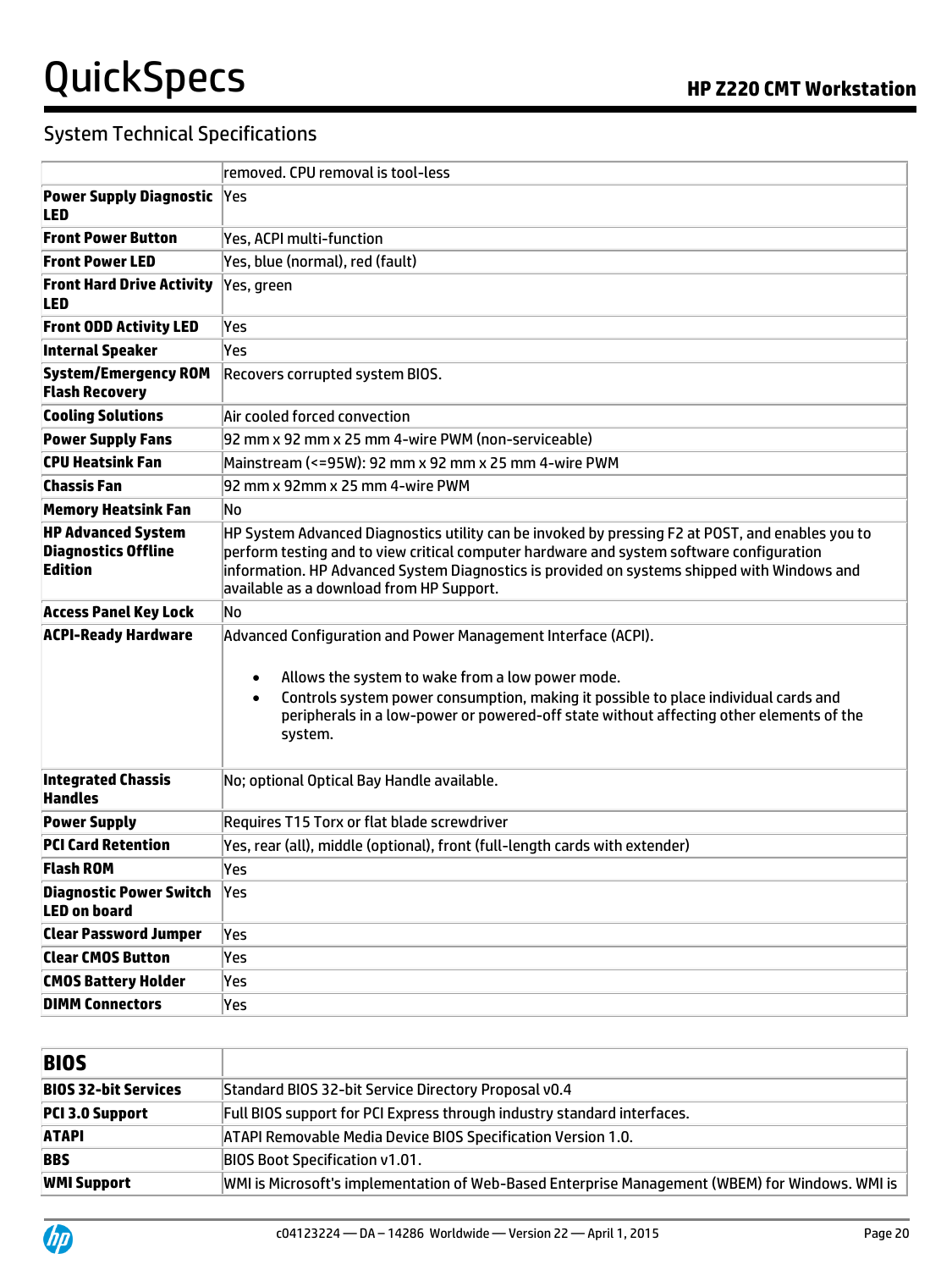|                                                                                               | fully compliant with the Distributed Management Task Force (DMTF) Common Information Model (CIM)<br>and WBEM specifications.                                                                                                                                                                                                                                                                                  |  |  |  |  |
|-----------------------------------------------------------------------------------------------|---------------------------------------------------------------------------------------------------------------------------------------------------------------------------------------------------------------------------------------------------------------------------------------------------------------------------------------------------------------------------------------------------------------|--|--|--|--|
| <b>BIOS Boot Spec 1.01+</b>                                                                   | Provides more control over how and from what devices the workstation will boot.                                                                                                                                                                                                                                                                                                                               |  |  |  |  |
| <b>BIOS Power On</b>                                                                          | Users can define a specific date and time for the system to power on.                                                                                                                                                                                                                                                                                                                                         |  |  |  |  |
| <b>ROM Based Computer</b><br><b>Setup Utility (F10)</b>                                       | Review and customize system configuration settings controlled by the BIOS.                                                                                                                                                                                                                                                                                                                                    |  |  |  |  |
| <b>System/Emergency ROM</b><br><b>Flash Recovery with</b><br><b>Video</b>                     | Recovers system BIOS in corrupted Flash ROM.                                                                                                                                                                                                                                                                                                                                                                  |  |  |  |  |
| <b>Replicated Setup</b>                                                                       | Saves BIOS settings to USB flash device in human readable file. Repsetup.exe utility can then replicate<br>these settings on machines being deployed without entering Computer Configuration Utility (F10<br>Setup).                                                                                                                                                                                          |  |  |  |  |
| <b>SMBIOS</b>                                                                                 | System Management BIOS 2.7.1, for system management information.                                                                                                                                                                                                                                                                                                                                              |  |  |  |  |
| <b>Boot Control</b>                                                                           | Disables the ability to boot from removable media on supported devices.                                                                                                                                                                                                                                                                                                                                       |  |  |  |  |
| <b>Memory Change Alert</b>                                                                    | Alerts management console if memory is removed or changed.                                                                                                                                                                                                                                                                                                                                                    |  |  |  |  |
| <b>Thermal Alert</b>                                                                          | Monitors the temperature state within the chassis. Three modes:                                                                                                                                                                                                                                                                                                                                               |  |  |  |  |
|                                                                                               | NORMAL - normal temperature ranges.<br>$\bullet$<br>ALERTED - excessive temperatures are detected. Raises a flag so action can be taken to avoid<br>shutdown or provide for a smoother system shutdown.<br>SHUTDOWN - excessive temperatures are encountered. Automatically shuts down the<br>$\bullet$<br>computer without warning before hardware component damage occurs.                                  |  |  |  |  |
| <b>Remote ROM Flash</b>                                                                       | Provides secure, fail-safe ROM image management from a central network console.                                                                                                                                                                                                                                                                                                                               |  |  |  |  |
| <b>ACPI</b> (Advanced<br><b>Configuration and Power</b><br>Management Interface)              | Allows the system to enter and resume from low power modes (sleep states).<br>Enables an operating system to control system power consumption based on the dynamic workload.<br>Makes it possible to place individual cards and peripherals in a low-power or powered-off state without<br>affecting other elements of the system.<br>Supports ACPI 2.0 for full compatibility with 64-bit operating systems. |  |  |  |  |
| <b>Ownership Tag</b>                                                                          | A user-defined string stored in non-volatile memory that is displayed in the BIOS splash screen.                                                                                                                                                                                                                                                                                                              |  |  |  |  |
| <b>Remote Wakeup/Remote</b><br><b>Shutdown</b>                                                | System administrators can power on, restart, and power off a client computer from a remote location.                                                                                                                                                                                                                                                                                                          |  |  |  |  |
| <b>ASF 2.0 Compliant</b>                                                                      | No.                                                                                                                                                                                                                                                                                                                                                                                                           |  |  |  |  |
| <b>Instantly Available PC</b><br>(Suspend to RAM - ACPI<br>sleep state S3)                    | Allows for very low power consumption with quick resume time.                                                                                                                                                                                                                                                                                                                                                 |  |  |  |  |
| <b>Remote System</b><br><b>Installation via F12 (PXE</b><br>2.1) (Remote Boot from<br>Server) | Allows a new or existing system to boot over the network and download software, including the<br>operating system.                                                                                                                                                                                                                                                                                            |  |  |  |  |
| <b>ROM revision levels</b>                                                                    | Reports the system BIOS revision level in Computer Configuration Utility (F10 Setup). Version is<br>available through an industry standard interface (SMBIOS) so that management SW applications can<br>use and report this information.                                                                                                                                                                      |  |  |  |  |
| <b>System board revision</b><br>level                                                         | Allows management SW to read revision level of the system board.<br>Revision level is digitally encoded into the HW and cannot be modified.                                                                                                                                                                                                                                                                   |  |  |  |  |
| <b>Start-up Diagnostics</b><br>(Power-on Self-Test)                                           | Assesses system health at boot time with selectable levels of testing.                                                                                                                                                                                                                                                                                                                                        |  |  |  |  |
| <b>Auto Setup when new</b><br>hardware installed                                              | System automatically detects addition of new hardware.                                                                                                                                                                                                                                                                                                                                                        |  |  |  |  |
|                                                                                               | Keyboard-less Operation The system can be booted without a keyboard.                                                                                                                                                                                                                                                                                                                                          |  |  |  |  |

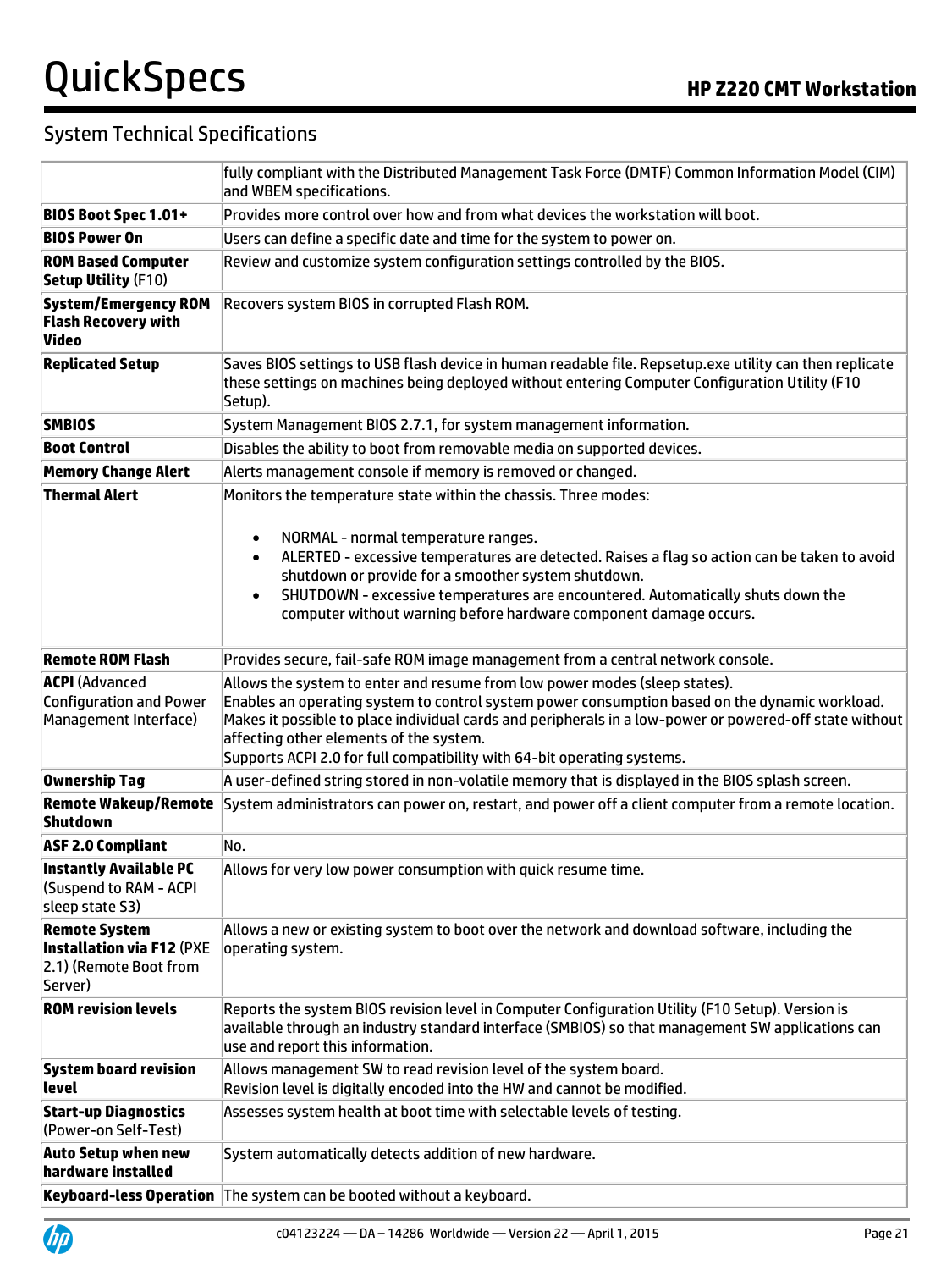| <b>Localized ROM Setup</b>                                             | Common BIOS image supports System Configuration Utility (F10 Setup) menus in 12 languages with<br>local keyboard mappings.                                                                                                                          |  |  |  |  |
|------------------------------------------------------------------------|-----------------------------------------------------------------------------------------------------------------------------------------------------------------------------------------------------------------------------------------------------|--|--|--|--|
| <b>Asset Tag</b>                                                       | Enables the user or IT administrator to set a unique tag string in non-volatile memory.                                                                                                                                                             |  |  |  |  |
| <b>Per-slot Control</b>                                                | Allows I/O slot parameters (option ROM enable/disable, bus latency) to be configured individually.                                                                                                                                                  |  |  |  |  |
| <b>Adaptive Cooling</b>                                                | Control parameters are set according to detected hardware configuration for optimal acoustics.                                                                                                                                                      |  |  |  |  |
| <b>Pre-boot Diagnostics</b>                                            | (Pre-video) critical errors are reported via beeps and blinks on the power LED.                                                                                                                                                                     |  |  |  |  |
| Intel <sup>®</sup> Active<br><b>Management Technology</b><br>(AMT)     | AMT 8.0; Allows workstation status to be monitored on a remote console                                                                                                                                                                              |  |  |  |  |
| <b>Digitally and</b><br><b>Cryptographically Signed</b><br><b>BIOS</b> | Helps to prevent the installation of unauthorized versions of a BIOS (a rogue BIOS) from a virus,<br>malware, or other code that could lead to compromised system security, data access, physical service,<br>or even system board replacement.     |  |  |  |  |
| <b>Master Boot Record</b><br><b>Protection</b>                         | A feature in the HP BIOS that prevents changes and/or infections to the Master Boot Record. Useful in<br>protecting from viruses                                                                                                                    |  |  |  |  |
| <b>Boot Block Emergency</b><br><b>Recovery Mode (BIOS</b><br>Recovery) | The HP BIOS offers a write-protected boot block ROM that provides recovery from a failed flashing of<br>the computer BIOS. This special recovery mode prevents the system from becoming unusable or<br>"bricked" when a BIOS update is interrupted. |  |  |  |  |
| <b>Industry Standard</b><br><b>Specification Support</b>               |                                                                                                                                                                                                                                                     |  |  |  |  |
| <b>UEFI Specification</b><br><b>Revision</b>                           | <b>UEFI 2.3.1</b>                                                                                                                                                                                                                                   |  |  |  |  |
| <b>Industry Standard</b>                                               | <b>Revision Supported by the BIOS</b>                                                                                                                                                                                                               |  |  |  |  |
| <b>ACPI</b>                                                            | Advanced Configuration and Power Management Interface, Version 2.0c                                                                                                                                                                                 |  |  |  |  |
| <b>ASF</b>                                                             | Alert Standard Format Specification, Version 2.0                                                                                                                                                                                                    |  |  |  |  |
| <b>ATA (IDE)</b>                                                       | AT Attachment 6 with Packet Interface (ATA/ATAPI-6), Revision 3b                                                                                                                                                                                    |  |  |  |  |
| <b>CD Boot</b>                                                         | "El Torito" Bootable CD-ROM Format Specification Version 1.0                                                                                                                                                                                        |  |  |  |  |
| <b>EDD</b>                                                             | - Enhanced Disk Drive Specification Version 1.1<br>- BIOS Enhanced Disk Drive Specification Version 3.0                                                                                                                                             |  |  |  |  |
| <b>EHCI</b>                                                            | Enhanced Host Controller Interface for Universal Serial Bus, Revision 1.0                                                                                                                                                                           |  |  |  |  |
| <b>PCI</b>                                                             | PCI Local Bus Specification, Revision 2.3<br>PCI Power Management Specification, Revision 1.1<br>PCI Firmware Specification, Revision 3.0, Draft .7                                                                                                 |  |  |  |  |
| <b>PCI Express</b>                                                     | PCI Express Base Specification, Revision 2.0;<br>PCI Express Base Specification, Revision 3.0.                                                                                                                                                      |  |  |  |  |
| <b>PMM</b>                                                             | POST Memory Manager Specification, Version 1.01                                                                                                                                                                                                     |  |  |  |  |
| <b>SATA</b>                                                            | - Serial ATA Specification, Revision 1.0a<br>- Serial ATAII: Extensions to Serial ATA 1.0, Revision 1.0a<br>- Serial ATAII Cables and Connectors Volume 2 Gold<br>- SATA-IO SATA Revision 3.0 Specification                                         |  |  |  |  |
| <b>SPD</b>                                                             | PC SDRAM Serial Presence Detect (SPD) Specification, Revision 1.2B                                                                                                                                                                                  |  |  |  |  |
| <b>TPM</b>                                                             | Trusted Computing Group TPM Specification Version 1.2                                                                                                                                                                                               |  |  |  |  |
| <b>USB</b>                                                             | Universal Serial Bus Revision 1.1 Specification<br>Universal Serial Bus Revision 2.0 Specification<br>Universal Serial Bus Revision 3.0 Specification                                                                                               |  |  |  |  |

# **Social and Environmental Responsibility**

**Eco-Label Certifications & Declarations** This product has received or is in the process of being certified to the following approvals and may be

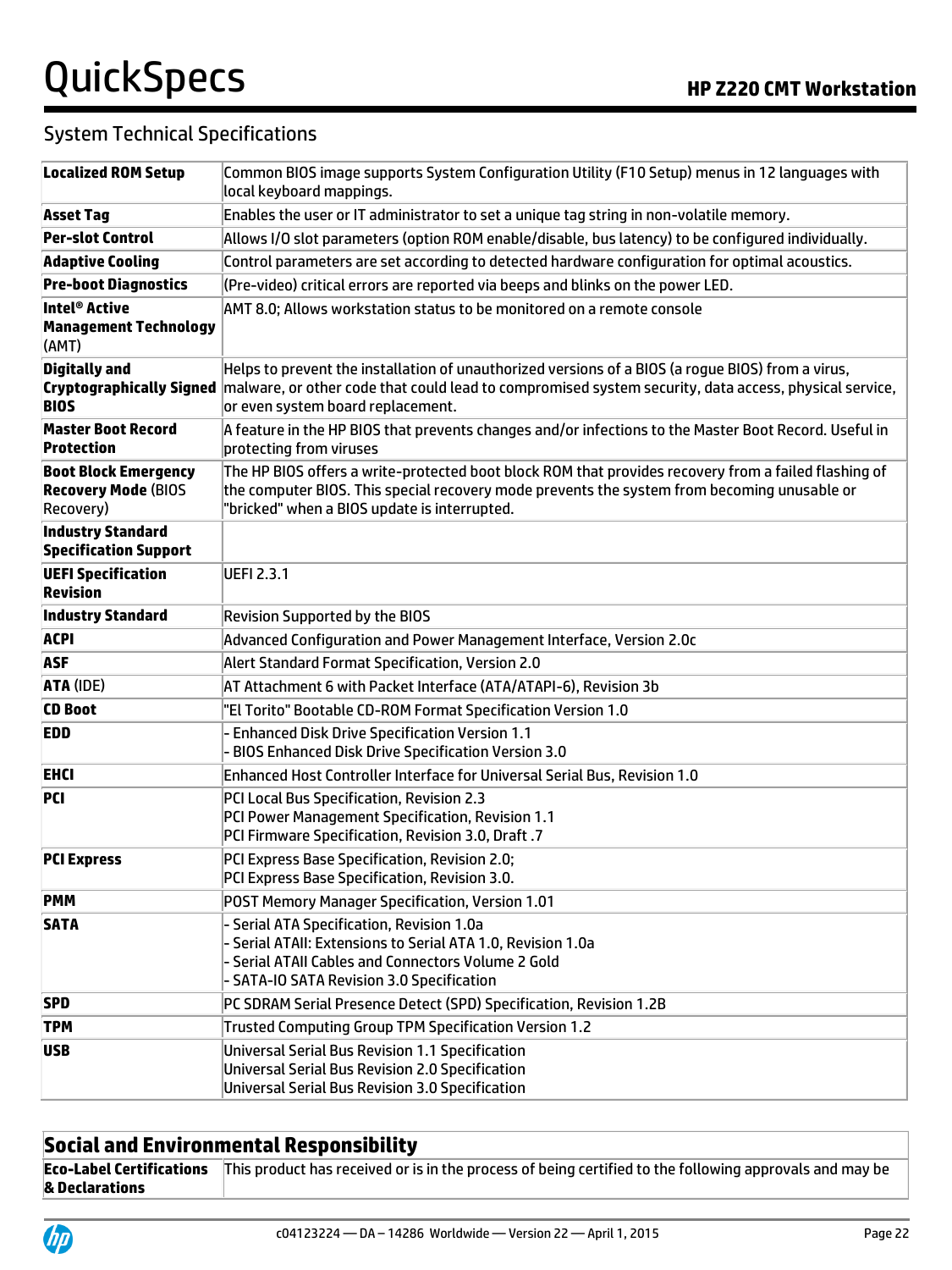|                                                | labeled with one or more of these marks:                                                                                                                                                                                                                                                                                                                                                                                                                                                                                          |  |  |  |  |
|------------------------------------------------|-----------------------------------------------------------------------------------------------------------------------------------------------------------------------------------------------------------------------------------------------------------------------------------------------------------------------------------------------------------------------------------------------------------------------------------------------------------------------------------------------------------------------------------|--|--|--|--|
|                                                | ENERGY STAR® (energy-saving features available on selected configurations-Windows only)<br>$\bullet$<br>US Federal Energy Management Program (FEMP)<br><b>China Energy Conservation Program</b><br>$\bullet$                                                                                                                                                                                                                                                                                                                      |  |  |  |  |
|                                                | IT ECO declaration                                                                                                                                                                                                                                                                                                                                                                                                                                                                                                                |  |  |  |  |
| <b>Batteries</b>                               | The battery in this product complies with EU Directive 2006/66/EC<br>Battery size: CR2032 (coin cell)<br>Battery type: Lithium Metal                                                                                                                                                                                                                                                                                                                                                                                              |  |  |  |  |
|                                                | The battery in this product does not contain:                                                                                                                                                                                                                                                                                                                                                                                                                                                                                     |  |  |  |  |
|                                                | Mercury greater than 5ppm by weight<br>Cadmium greater than 10ppm by weight<br>$\bullet$<br>Lead greater than 40ppm by weight<br>$\bullet$                                                                                                                                                                                                                                                                                                                                                                                        |  |  |  |  |
|                                                | Restricted Material Usage This product meets the material restrictions specified in HP's General Specification for the<br>Environment. http://www.hp.com/hpinfo/qlobalcitizenship/environment/pdf/qse.pdf<br>Hewlett-Packard is committed to compliance with all applicable environmental laws and regulations,<br>including the European Union Restriction of Hazardous Substances (RoHS) Directive. HP's goal is to<br>exceed compliance obligations by meeting the requirements of the RoHS Directive on a worldwide<br>basis. |  |  |  |  |
| <b>Low Halogen Statement</b>                   | This product is low halogen except for power cords, cables and peripherals, as well as the following<br>customer-configurable internal components: Creative Recon3D PCIe Audio Card and Broadcom 5761<br>Gigabit PCIe NIC are not Low Halogen. Service parts obtained after purchase may not be Low Halogen.                                                                                                                                                                                                                      |  |  |  |  |
| <b>End-of-Life Management</b><br>and Recycling | Hewlett-Packard offers end-of-life HP product return and recycling programs in many geographic<br>areas. To recycle your product, please go to: http://www.hp.com/recycle or contact your nearest HP<br>sales office. Products returned to HP will be recycled, recovered or disposed of in a responsible manner.<br>This product is greater than 90% recyclable by weight when properly disposed of at end of life.                                                                                                              |  |  |  |  |
| <b>Hewlett-Packard</b><br><b>Information</b>   | For more information about HP's commitment to the environment:<br>Corporate Environmental Global Citizenship Report http://www.hp.com/hpinfo/qlobalcitizenship/qcreport/index.html<br>Eco-label certifications<br>http://www.hp.com/hpinfo/qlobalcitizenship/environment/productdesign/ecolabels.html                                                                                                                                                                                                                             |  |  |  |  |
|                                                | ISO 14001 certificates:<br>http://www.hp.com/hpinfo/qlobalcitizenship/environment/operations/envmanagement.html                                                                                                                                                                                                                                                                                                                                                                                                                   |  |  |  |  |
| <b>Additional Information</b>                  | This HP product is designed to comply with the Waste Electrical and Electronic Equipment<br>(WEEE) Directive - 2002/96/EC.<br>Plastic parts weighing over 25 grams used in the product are marked per ISO 11469 and<br>$\bullet$<br>ISO1043.<br>This product is >90% recycle-able when properly disposed of at end of life.<br>$\bullet$                                                                                                                                                                                          |  |  |  |  |
|                                                | EPEAT Gold registered in the U.S. EPEAT registration varies by country. See www.epeat.net for<br>registration status by country                                                                                                                                                                                                                                                                                                                                                                                                   |  |  |  |  |
| Packaging                                      | HP Workstation product packaging meets the HP General Specification for the Environment at<br>http://www.hp.com/hpinfo/globalcitizenship/society/gen_specifications.html                                                                                                                                                                                                                                                                                                                                                          |  |  |  |  |
|                                                | Does not contain restricted substances listed in HP Standard 011-1 General Specification for<br>$\bullet$<br>the Environment<br>Does not contain ozone-depleting substances (ODS)<br>$\bullet$                                                                                                                                                                                                                                                                                                                                    |  |  |  |  |
|                                                |                                                                                                                                                                                                                                                                                                                                                                                                                                                                                                                                   |  |  |  |  |

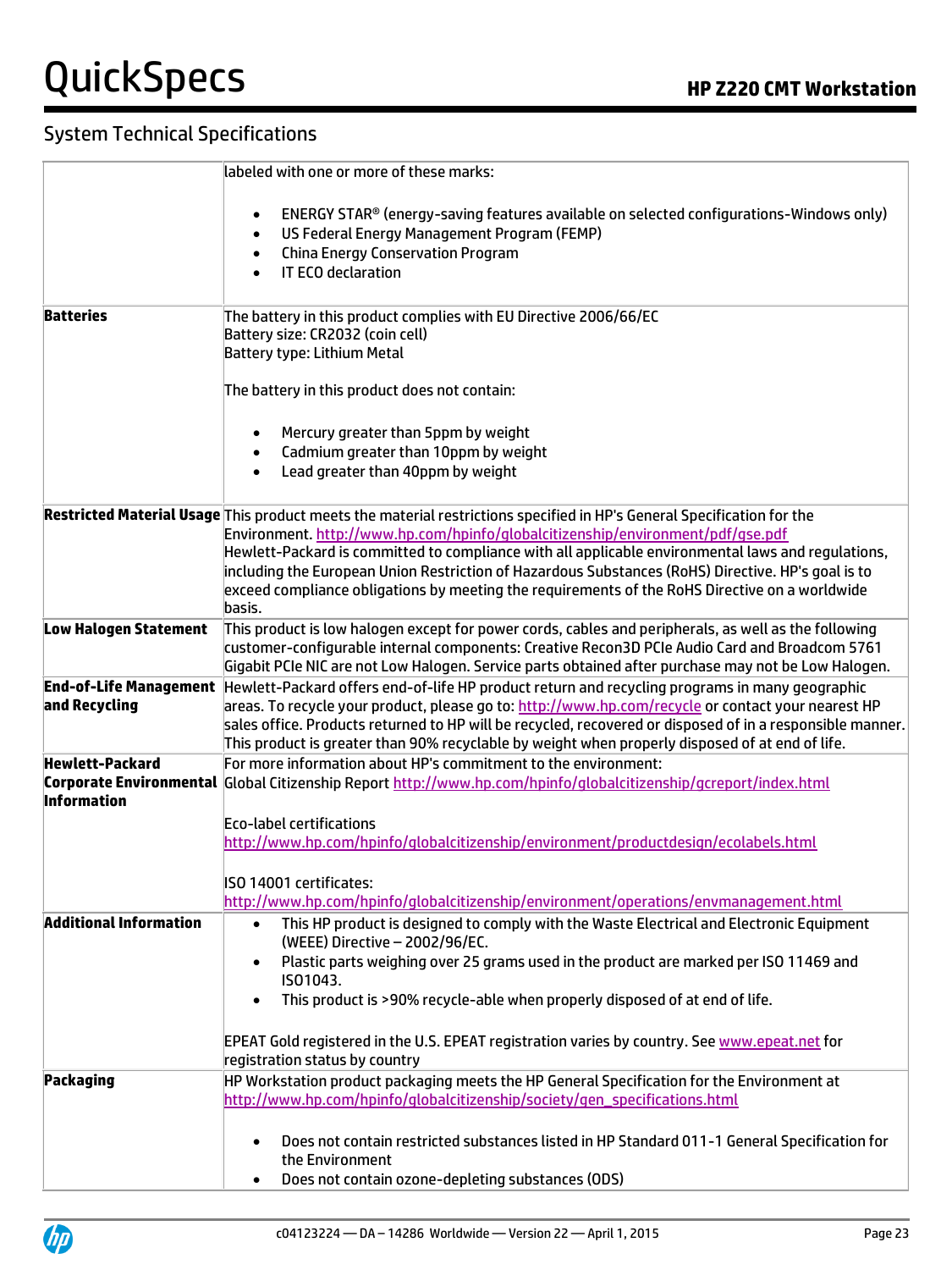|                            | Does not contain heavy metals (lead, mercury, cadmium or hexavalent chromium) in excess of<br>$\bullet$<br>100 ppm sum total for all heavy metals listed<br>Maximizes the use of post-consumer recycled content materials in packaging materials<br>$\bullet$<br>All packaging material is recyclable<br>$\bullet$<br>All packaging material is designed for ease of disassembly<br>$\bullet$<br>Reduced size and weight of packages to improve transportation fuel efficiency<br>$\bullet$<br>Plastic packaging materials are marked according to ISO 11469 and DIN 6120 standards<br>$\bullet$<br>formatting |  |  |  |
|----------------------------|----------------------------------------------------------------------------------------------------------------------------------------------------------------------------------------------------------------------------------------------------------------------------------------------------------------------------------------------------------------------------------------------------------------------------------------------------------------------------------------------------------------------------------------------------------------------------------------------------------------|--|--|--|
| <b>Packaging Materials</b> |                                                                                                                                                                                                                                                                                                                                                                                                                                                                                                                                                                                                                |  |  |  |
| <b>Internal</b>            | Cushions and plastic bags made of low density polyethylene (LDPE).                                                                                                                                                                                                                                                                                                                                                                                                                                                                                                                                             |  |  |  |
| <b>External</b>            | Outer carton, accessories carton, and insert made of corrugated paper board.                                                                                                                                                                                                                                                                                                                                                                                                                                                                                                                                   |  |  |  |

| <b>Manageability</b>                                     |                                                                                                                                                                                                                                                                                                                                                                                                                                                                                                                                                                                                                                                                                                                                                                                                                                                                                                                                                                                                                                                                                                                                                                                                                                                                                                                                                                                                                                                                                                                                                                                                                                                                                                                                                                  |
|----------------------------------------------------------|------------------------------------------------------------------------------------------------------------------------------------------------------------------------------------------------------------------------------------------------------------------------------------------------------------------------------------------------------------------------------------------------------------------------------------------------------------------------------------------------------------------------------------------------------------------------------------------------------------------------------------------------------------------------------------------------------------------------------------------------------------------------------------------------------------------------------------------------------------------------------------------------------------------------------------------------------------------------------------------------------------------------------------------------------------------------------------------------------------------------------------------------------------------------------------------------------------------------------------------------------------------------------------------------------------------------------------------------------------------------------------------------------------------------------------------------------------------------------------------------------------------------------------------------------------------------------------------------------------------------------------------------------------------------------------------------------------------------------------------------------------------|
| <b>Intel Active Management</b><br>Technology (AMT)       | An advanced set of remote management features and functionality which provides network<br>administrators the latest and most effective tools to remotely discover, heal, and protect networked<br>client systems regardless of the system's health or power state. AMT 8.0 includes the following<br>advanced management functions:<br>Power Management (on, off, reset)<br>$\bullet$<br>Hardware Inventory (includes BIOS and firmware revisions<br>$\bullet$<br><b>Hardware Alerting</b><br>$\bullet$<br><b>Agent Presence</b><br>$\bullet$<br><b>System Defense Filters</b><br>$\bullet$<br>SOL/IDER<br>$\bullet$<br><b>Cisco NAC/SDN Support</b><br>$\bullet$<br>ME Wake-on-LAN<br>$\bullet$<br>DASH 1.1 compliance<br>$\bullet$<br><b>IPv6 Support</b><br>$\bullet$<br>Fast Call for Help - a client inside or outside the firewall may initiate a call for help via BIOS<br>$\bullet$<br>screen, periodic connections, or alert triggered connection<br>Remote Scheduled Maintenance - pre-schedule when the PC connects to the IT or service<br>$\bullet$<br>provider console for maintenance. Remote PCs can get required patches, be inventoried, etc by<br>connecting to their IT console or Service Provider when it's convenient<br>Remote Alerts - automatically alert IT or service provider if issues arise<br>$\bullet$<br>Access Monitor - Provides oversight into Intel® AMT actions to support security requirements<br>$\bullet$<br><b>PC Alarm Clock</b><br>$\bullet$<br><b>Microsoft NAP Support</b><br>$\bullet$<br>Host Base set-up and configuration<br>$\bullet$<br>Management Engine (ME) firmware roll back<br>$\bullet$<br>Wireless AMT functionality on Desktop (WoDT)<br>$\bullet$<br><b>Enhanced KVM resolution</b><br>$\bullet$ |
| Intel® vPro™ Technology                                  | The HP Z220 workstations support Intel vPro technology when purchased with a vPro technology<br>capable CPU: Intel® Xeon® processor E3-1200v2 family or 3rd Generation Intel Core i5/i7 processors<br>with Intel VT and Intel TXT technology                                                                                                                                                                                                                                                                                                                                                                                                                                                                                                                                                                                                                                                                                                                                                                                                                                                                                                                                                                                                                                                                                                                                                                                                                                                                                                                                                                                                                                                                                                                     |
| <b>Remote Manageability</b><br><b>Software Solutions</b> | Visit: http://www.hp.com/go/easydeploy                                                                                                                                                                                                                                                                                                                                                                                                                                                                                                                                                                                                                                                                                                                                                                                                                                                                                                                                                                                                                                                                                                                                                                                                                                                                                                                                                                                                                                                                                                                                                                                                                                                                                                                           |
| <b>System Software</b><br>Manager                        | Visit: http://www.hp.com/go/ssm                                                                                                                                                                                                                                                                                                                                                                                                                                                                                                                                                                                                                                                                                                                                                                                                                                                                                                                                                                                                                                                                                                                                                                                                                                                                                                                                                                                                                                                                                                                                                                                                                                                                                                                                  |

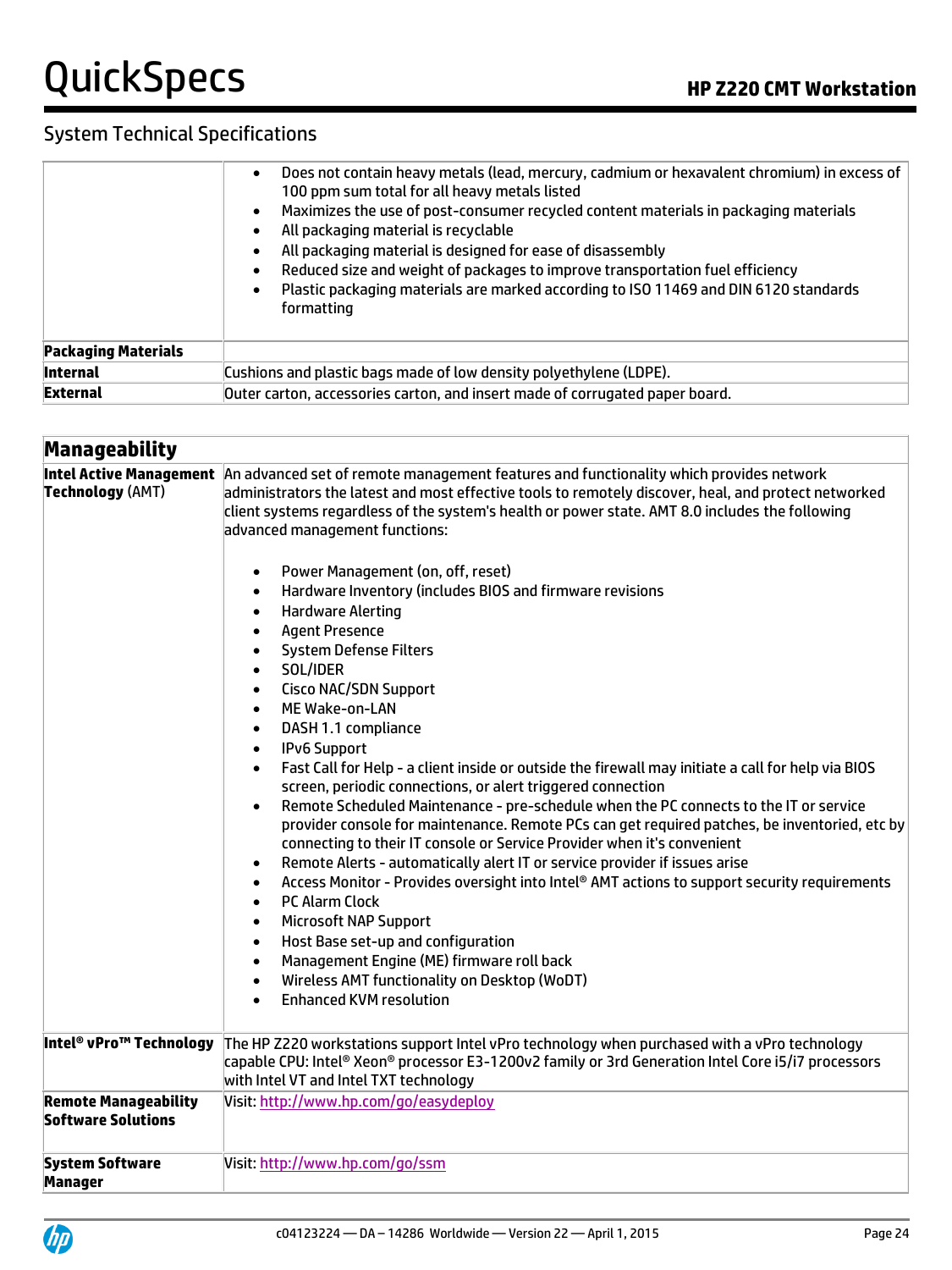| <b>Service, Support, and</b><br><b>Warranty</b> | Program to proactively communicate Product Change Notifications (PCNs) and Customer<br>Advisories by email to customers, based on a user-defined profile.<br>PCNs provide advance notification of hardware and software changes to be implemented in<br>$\bullet$<br>the factory providing time to plan for transition.<br>Customer Advisories provide concise, effective problem resolution, greatly reducing the need<br>$\bullet$<br>to call technical support. |
|-------------------------------------------------|--------------------------------------------------------------------------------------------------------------------------------------------------------------------------------------------------------------------------------------------------------------------------------------------------------------------------------------------------------------------------------------------------------------------------------------------------------------------|
|-------------------------------------------------|--------------------------------------------------------------------------------------------------------------------------------------------------------------------------------------------------------------------------------------------------------------------------------------------------------------------------------------------------------------------------------------------------------------------------------------------------------------------|

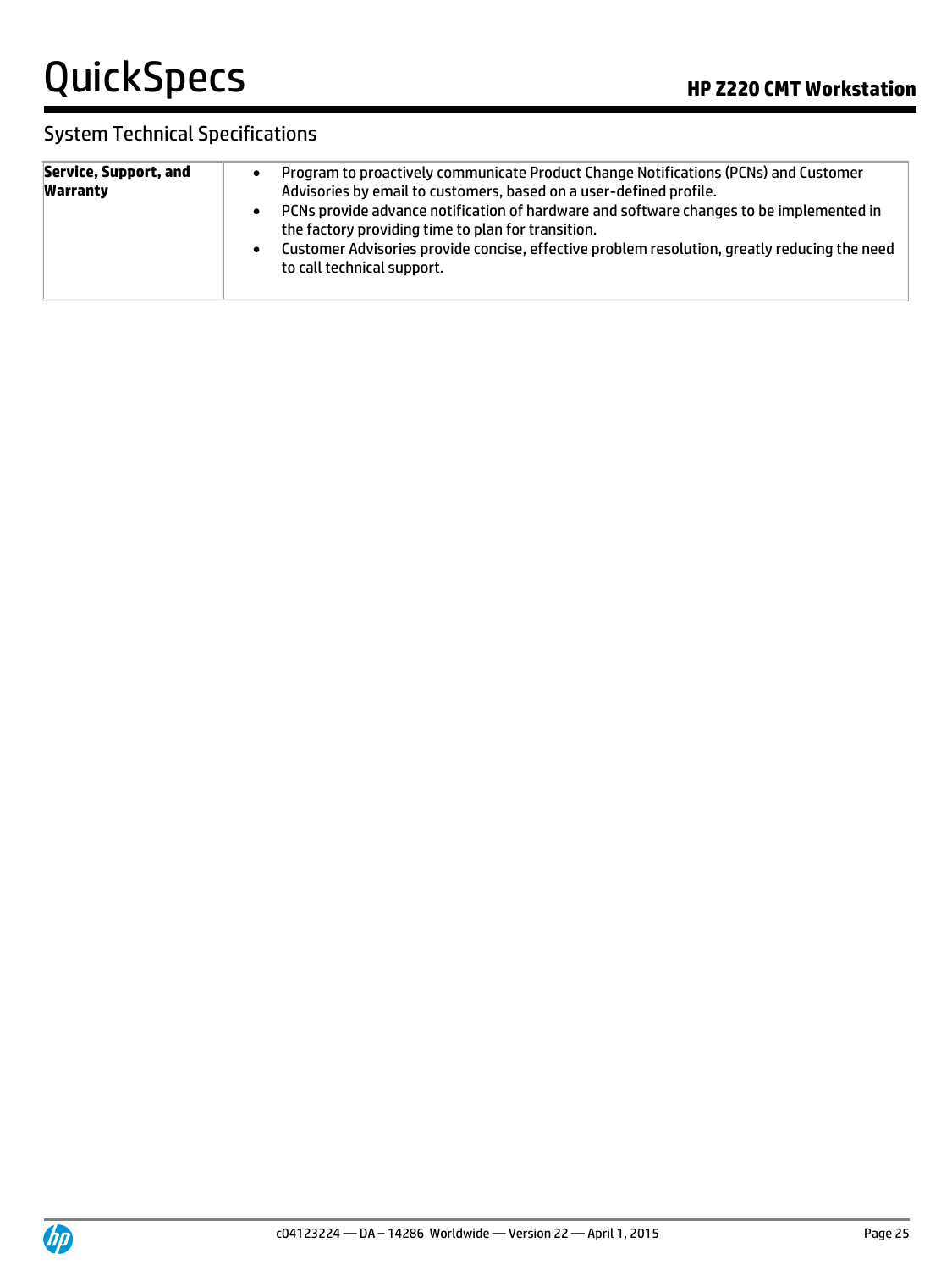# Stable & Consistent Offerings

As part of its commitment to hardware, software, and solution innovation, HP is proud to introduce this breakthrough platform configuration stability to HP Workstation customers. HP Stable & Consistent Offerings are built on the foundation of a carefully chosen set of hardware and software designed and tested to work with all HP Z Workstation platforms through their end of life. These components and their corresponding HP Workstation platform compatibility are outlined in this section. HP Stable & Consistent Offerings are available worldwide to all HP Workstation customers-no special programs, no additional cost-no kidding. Simply select your hardware and software components when you customize your HP Workstation and be assured that you'll be able to buy that same configuration throughout the lifecycle of the product.

| <b>Processors</b>            | <b>Product#</b>  | <b>Offering</b>                                                                                                                                                                                         |  |  |  |
|------------------------------|------------------|---------------------------------------------------------------------------------------------------------------------------------------------------------------------------------------------------------|--|--|--|
|                              | A8Y07AV          | Intel® Xeon® processor E3-1280v2, 3.6/4.0GHz, 69W, 8 MB cache, 1600<br>MT/s memory, Quad-Core, HT, featuring Intel <sup>®</sup> vPro Technology                                                         |  |  |  |
|                              | A8Y04AV          | Intel® Xeon® processor E3-1240v2, 3.4/3.8GHz, 69W, 8 MB cache, 1600<br>MT/s memory, Quad-Core, HT, featuring Intel® vPro Technology                                                                     |  |  |  |
|                              | A8Y02AV          | Intel <sup>®</sup> Xeon <sup>®</sup> processor E3-1225v2, 3.2/3.6GHz, 77W, 8 MB cache, 1600<br>MT/s memory, Quad-Core, no HT, Intel® HD Graphics P4000, featuring<br>Intel <sup>®</sup> vPro Technology |  |  |  |
| <b>Hard Drives</b>           | <b>Product #</b> | <b>Offering</b>                                                                                                                                                                                         |  |  |  |
|                              | A8X40AV          | 1TB 7200 RPM SATA 6G 1st HDD                                                                                                                                                                            |  |  |  |
|                              | <b>A8X52AV</b>   | 1TB 7200 RPM SATA 6G 2nd HDD                                                                                                                                                                            |  |  |  |
|                              | A8X61AV          | 1TB 7200 RPM SATA 6G 3rd HDD                                                                                                                                                                            |  |  |  |
|                              | A8X39AV          | 500GB 7200 RPM SATA 6G 1st HDD                                                                                                                                                                          |  |  |  |
|                              | <b>A8X51AV</b>   | 500GB 7200 RPM SATA 6G 2nd HDD                                                                                                                                                                          |  |  |  |
|                              | A8X60AV          | 500GB 7200 RPM SATA 6G 3rd HDD                                                                                                                                                                          |  |  |  |
| <b>Graphics</b>              | <b>Product#</b>  | <b>Offering</b>                                                                                                                                                                                         |  |  |  |
|                              | A7U41AV          | NVIDIA NVS 310 512MB Graphics                                                                                                                                                                           |  |  |  |
|                              | <b>A7U42AV</b>   | NVIDIA NVS 310 512MB 2nd Graphics                                                                                                                                                                       |  |  |  |
| <b>Memory</b>                | <b>Product #</b> | <b>Offering</b>                                                                                                                                                                                         |  |  |  |
|                              | A8Y23AV          | 16GB DDR3-1600 ECC (4x4GB) RAM                                                                                                                                                                          |  |  |  |
|                              | B4Y02AV          | 12GB DDR3-1600 ECC (2x4GB+2x2GB) RAM                                                                                                                                                                    |  |  |  |
|                              | <b>A8Y22AV</b>   | 8GB DDR3-1600 ECC (2x4GB) RAM                                                                                                                                                                           |  |  |  |
|                              | A8Y21AV          | 8GB DDR3-1600 ECC (4x2GB) RAM                                                                                                                                                                           |  |  |  |
|                              | <b>A8Y20AV</b>   | 4GB DDR3-1600 ECC (2x2GB) RAM                                                                                                                                                                           |  |  |  |
|                              | <b>A8Y19AV</b>   | 2GB DDR3-1600 ECC (1x2GB) RAM                                                                                                                                                                           |  |  |  |
| <b>Optical and Removable</b> | <b>Product #</b> | <b>Offering</b>                                                                                                                                                                                         |  |  |  |
| <b>Storage</b>               | A8X92AV          | 16X SuperMulti DVDRW SATA 1st ODD                                                                                                                                                                       |  |  |  |
|                              | A8X95AV          | 16x SuperMulti DVDRW SATA 2nd ODD                                                                                                                                                                       |  |  |  |
| <b>Operating Systems</b>     | Product #        | <b>Offering</b>                                                                                                                                                                                         |  |  |  |
|                              | A3J50AV          | Genuine Windows® 7 Professional 64-bit                                                                                                                                                                  |  |  |  |

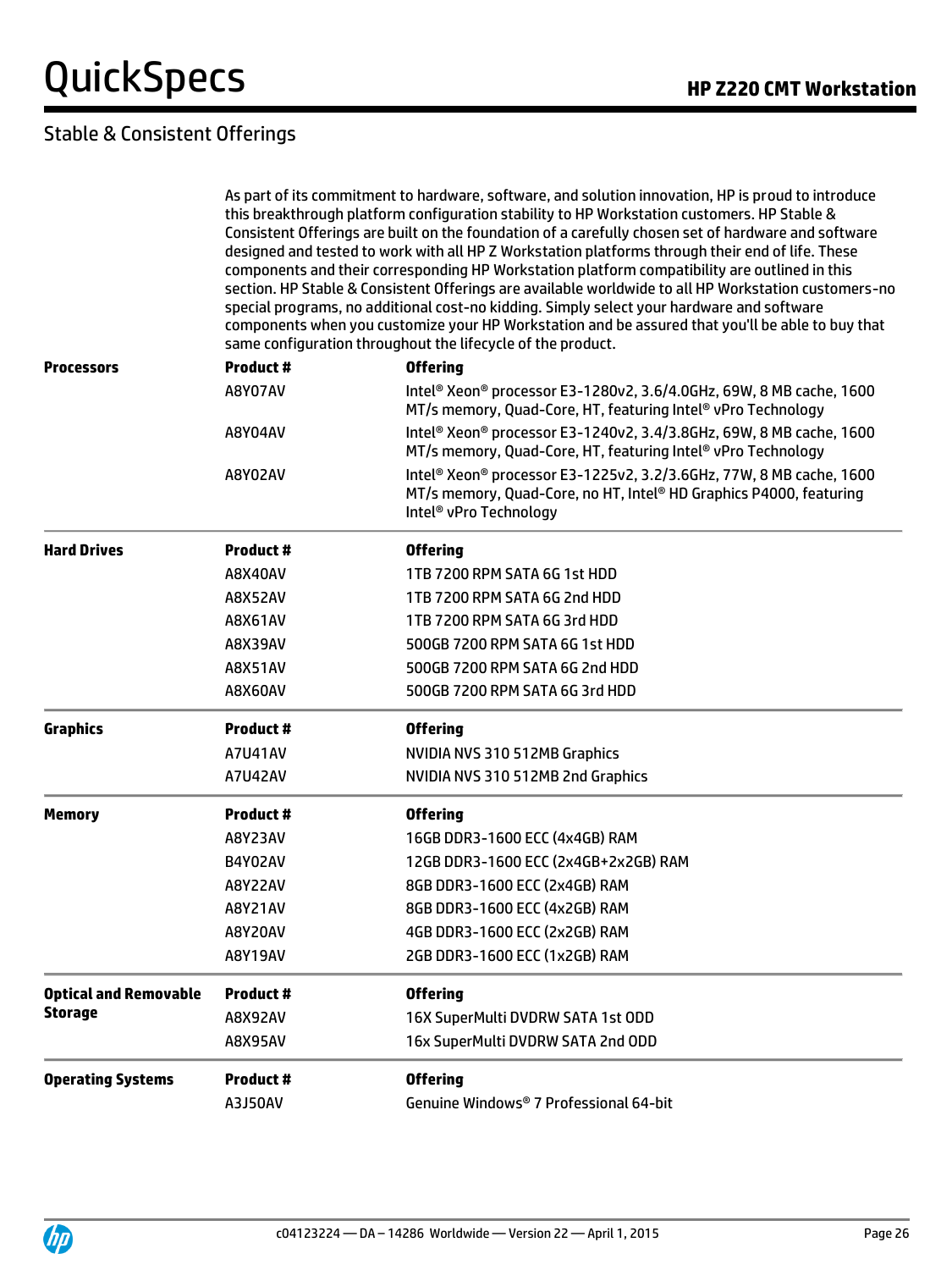### Technical Specifications - Processors

**Processors** Intel Xeon processor E3-1290v2, 3.70 GHz/4.1GHz, 87W, 8 MB cache, 1600 MHz memory, Quad-Core, HT, featuring Intel vPro Technology

> Intel® Xeon® processor E3-1280v2, 3.6/4.0 GHz, 69W, 8 MB cache, 1600 MHz memory, Quad-Core, HT, featuring Intel® vPro Technology

> Intel® Xeon® processor E3-1270v2, 3.5/3.9 GHz, 69W, 8 MB cache, 1600 MHz memory, Quad-Core, HT, featuring Intel® vPro Technology

> Intel® Xeon® processor E3-1245v2, 3.4/3.8 GHz, 77W, 8 MB cache, 1600 MHz memory, Quad-Core, HT, Intel® HD Graphics P4000, featuring Intel® vPro Technology

> Intel® Xeon® processor E3-1240v2, 3.4/3.8 GHz, 69W, 8 MB cache, 1600 MHz memory, Quad-Core, HT, featuring Intel® vPro Technology

> Intel® Xeon® processor E3-1230v2, 3.3/3.7 GHz, 69W, 8 MB cache, 1600 MHz memory, Quad-Core, HT, featuring Intel® vPro Technology

> Intel® Xeon® processor E3-1225v2, 3.2/3.6 GHz, 77W, 8 MB cache, 1600 MHz memory, Quad-Core, no HT, Intel<sup>®</sup> HD Graphics P4000, featuring Intel<sup>®</sup> vPro Technology

> Intel Core i7-3770 processor, 3.4/3.9 GHz, 77W, 8 MB cache, 1600 MHz memory, Quad-Core, HT, Intel HD Graphics 4000, featuring Intel vPro Technology

> Intel® Core™ i5-3570 processor, Quad-Core, 6 MB cache, 3.4 GHz, up to 3.8 GHz with Intel Turbo Boost **Technology**

> Intel® Core™ i5-3470 processor, Quad-Core, 6 MB cache, 3.2 GHz, up to 3.6 GHz with Intel Turbo Boost **Technology**

Intel® Core™ i3-3240 processor, Dual-Core, 3 MB cache, 3.4 GHz

Intel® Core™ i3-3220 processor, Dual-Core, 3 MB cache, 3.3 GHz

Intel® Pentium® G2020 processor, Dual-Core, 3 MB cache, 2.9 GHz

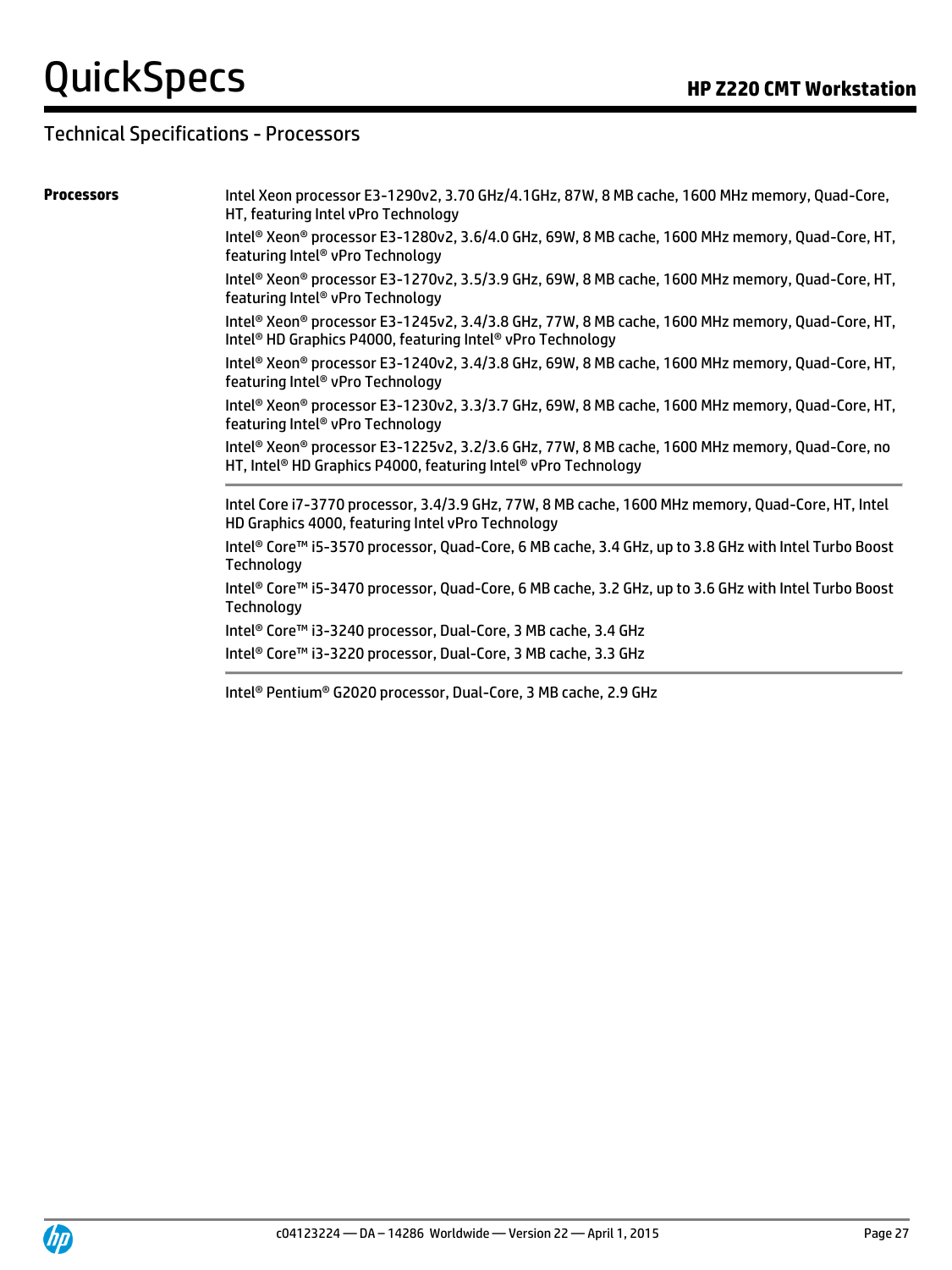| SATA (Serial ATA) Hard | 1TB SATA 7200 rpm                     | Capacity                                                | 1 Terabyte (1000 GB)                 |                           |
|------------------------|---------------------------------------|---------------------------------------------------------|--------------------------------------|---------------------------|
| <b>Drives for HP</b>   | 6Gb/s 3.5" HDD                        | <b>Height</b>                                           | 1 in; 2.54 cm                        |                           |
| Workstations           |                                       | Width                                                   | <b>Media Diameter</b>                | 3.5 in; 8.9 cm            |
|                        |                                       |                                                         | <b>Physical Size</b>                 | 4 in; 10.17 cm            |
|                        |                                       | <b>Interface</b>                                        | Serial ATA (6.0Gb/s), NCQ enabled    |                           |
|                        |                                       | <b>Synchronous Transfer</b><br><b>Rate (Maximum)</b>    | Up to 600 MB/s                       |                           |
|                        |                                       | <b>Buffer</b>                                           | 32MB                                 |                           |
|                        |                                       | <b>Seek Time</b> (typical reads,                        | <b>Single Track</b>                  | 2 ms                      |
|                        |                                       | includes controller<br>overhead, including<br>settling) | <b>Average</b><br><b>Full Stroke</b> | 11 <sub>ms</sub><br>21 ms |
|                        |                                       | <b>Rotational Speed</b>                                 | 7,200 rpm                            |                           |
|                        |                                       | <b>Logical Blocks</b>                                   | 1,953,525,168                        |                           |
|                        |                                       | <b>Operating Temperature</b>                            | 41° to 131° F (5° to 55° C)          |                           |
|                        |                                       |                                                         |                                      |                           |
|                        | 500GB SATA 7200 rpm                   | <b>Capacity</b>                                         | 500GB                                |                           |
|                        | 6Gb/s 3.5" HDD                        | <b>Height</b>                                           | 1 in; 2.54 cm                        |                           |
|                        |                                       | Width                                                   | <b>Media Diameter</b>                | 3.5 in; 8.9 cm            |
|                        |                                       |                                                         | <b>Physical Size</b>                 | 4 in; 10.17 cm            |
|                        |                                       | <b>Interface</b>                                        | Serial ATA (6.0Gb/s), NCQ enabled    |                           |
|                        |                                       | <b>Synchronous Transfer</b><br><b>Rate (Maximum)</b>    | Up to 600MB/s                        |                           |
|                        |                                       | <b>Buffer</b>                                           | 16MB                                 |                           |
|                        |                                       | <b>Seek Time</b> (typical reads,                        | <b>Single Track</b>                  | 2 <sub>ms</sub>           |
|                        |                                       | includes controller                                     | <b>Average</b>                       | 11 <sub>ms</sub>          |
|                        |                                       | overhead, including<br>settling)                        | <b>Full Stroke</b>                   | 21 ms                     |
|                        |                                       | <b>Rotational Speed</b>                                 | 7,200 rpm                            |                           |
|                        |                                       | <b>Logical Blocks</b>                                   | 976,773,168                          |                           |
|                        |                                       | <b>Operating Temperature</b>                            | 41° to 131° F (5° to 55° C)          |                           |
|                        | 250GB SATA 7200 rpm<br>6Gb/s 3.5" HDD | <b>Capacity</b>                                         | 250 GB                               |                           |
|                        |                                       | <b>Height</b>                                           | 1 in; 2.54 cm                        |                           |
|                        |                                       | <b>Width</b>                                            | <b>Media Diameter</b>                | 3.5 in; 8.9 cm            |
|                        |                                       |                                                         | <b>Physical Size</b>                 | 4 in; 10.17 cm            |
|                        |                                       | <b>Interface</b>                                        | Serial ATA (6.0Gb/s), NCQ enabled    |                           |
|                        |                                       | <b>Synchronous Transfer</b><br><b>Rate (Maximum)</b>    | Up to 600MB/s                        |                           |
|                        |                                       | <b>Buffer</b>                                           | 8 MB                                 |                           |
|                        |                                       | <b>Seek Time</b> (typical reads,                        | <b>Single Track</b>                  | 2 <sub>ms</sub>           |
|                        |                                       | includes controller                                     | <b>Average</b>                       | $11 \text{ ms}$           |
|                        |                                       | overhead, including<br>settling)                        | <b>Full Stroke</b>                   | 21 ms                     |
|                        |                                       | <b>Rotational Speed</b>                                 | 7,200 rpm                            |                           |
|                        |                                       | <b>Logical Blocks</b>                                   | 488,397,168                          |                           |

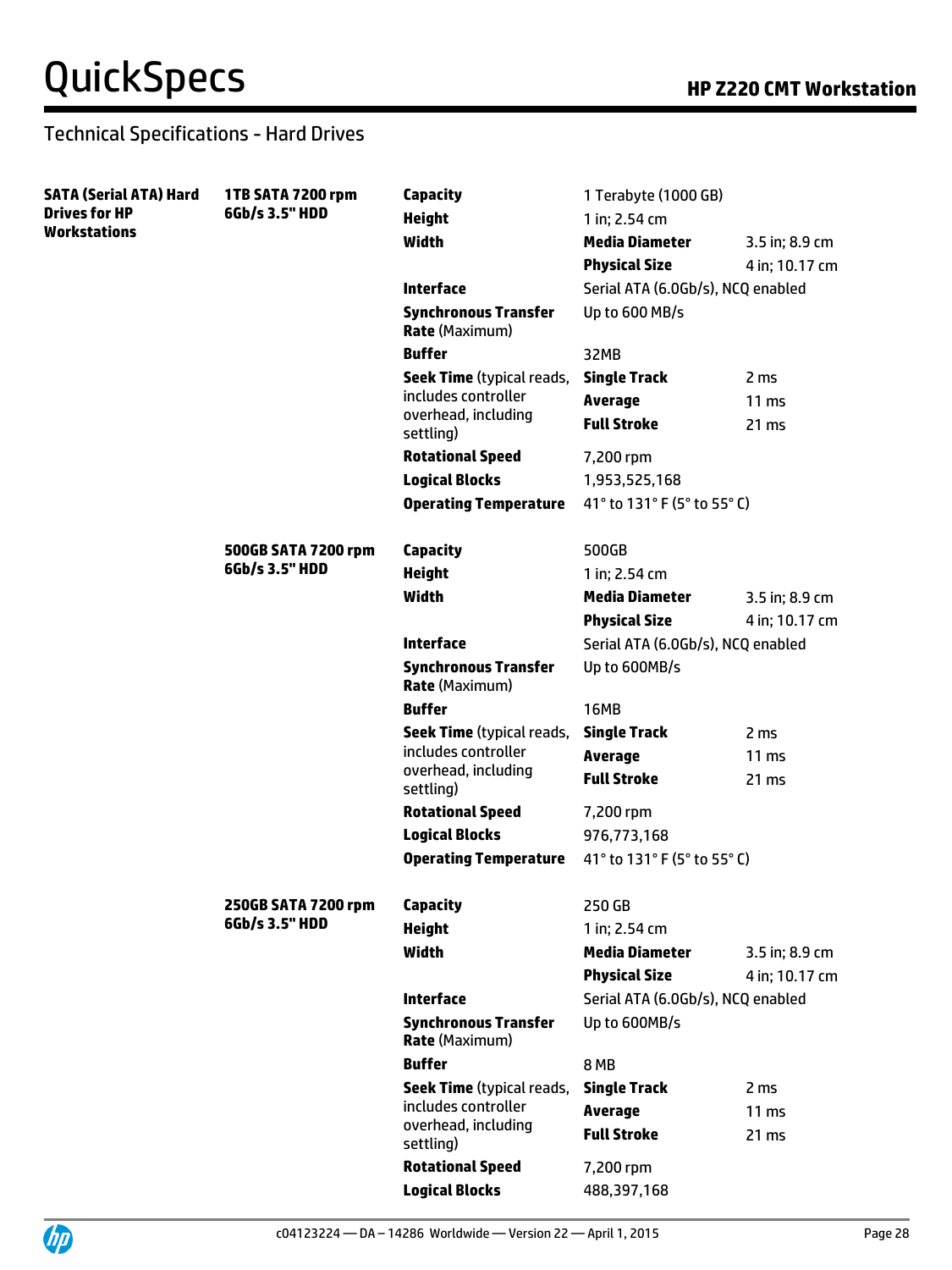|                                 | <b>Operating Temperature</b><br>41° to 131° F (5° to 55° C) |                                    |                   |
|---------------------------------|-------------------------------------------------------------|------------------------------------|-------------------|
| 2.0TB SATA 7200 rpm             | Capacity                                                    | 2TB                                |                   |
| 6Gb/s 3.5" HDD                  | <b>Height</b><br>1 in; 2.54 cm                              |                                    |                   |
|                                 | Width                                                       | <b>Media Diameter</b>              | 3.5 in; 8.9 cm    |
|                                 |                                                             | <b>Physical Size</b>               | 4 in; 10.17 cm    |
|                                 | Interface                                                   | Serial ATA (6.0 Gb/s), NCQ Enabled |                   |
|                                 | <b>Synchronous Transfer</b><br>Rate (Maximum)               | Up to 600MB/s                      |                   |
|                                 | <b>Buffer</b>                                               | 64MB                               |                   |
|                                 | <b>Seek Time</b> (typical reads,                            | <b>Single Track</b>                | 1.0 <sub>ms</sub> |
|                                 | includes controller                                         | <b>Average</b>                     | $11 \text{ ms}$   |
|                                 | overhead, including<br>settling)                            | <b>Full Stroke</b>                 | 18 <sub>ms</sub>  |
|                                 | <b>Rotational Speed</b>                                     | 7,200 rpm                          |                   |
|                                 | <b>Logical Blocks</b>                                       | 3,907,029,168                      |                   |
|                                 | <b>Operating Temperature</b>                                | 41° to 131° F (5° to 55° C)        |                   |
|                                 |                                                             |                                    |                   |
| 250GB SATA 10K rpm SFF Capacity |                                                             | 250GB                              |                   |
| HDD                             | <b>Height</b>                                               | $0.6$ in; 1.53 cm                  |                   |
|                                 | Width                                                       | <b>Media Diameter</b>              | 2.5 in; 6.36 cm   |
|                                 |                                                             | <b>Physical Size</b>               | 2.75 in; 6.99 cm  |
|                                 | <b>Interface</b>                                            | Serial ATA (6Gb/s)                 |                   |
|                                 | <b>Synchronous Transfer</b><br><b>Rate (Maximum)</b>        | Up to 600MB/s                      |                   |
|                                 | <b>Buffer</b>                                               | 64MB                               |                   |
|                                 | Cache                                                       | Adaptive                           |                   |
|                                 | <b>Seek Time</b> (typical reads,                            | <b>Single Track</b>                | 1.2ms (typical)   |
|                                 | includes controller                                         | <b>Average</b>                     | 3.6 <sub>ms</sub> |
|                                 | overhead, including<br>settling)                            | <b>Full Stroke</b>                 | 9.0ms (typical)   |
|                                 | <b>Rotational Speed</b>                                     | 10K rpm                            |                   |
|                                 | <b>Operating Temperature</b>                                | 41° to 131° F (5° to 55° C)        |                   |
|                                 |                                                             |                                    |                   |
| 500GB SATA 10K rpm SFF Capacity |                                                             | 500GB                              |                   |
| <b>HDD</b>                      | <b>Height</b>                                               | 0.6 in; 1.53 cm                    |                   |
|                                 | Width                                                       | <b>Media Diameter</b>              | 2.5 in; 6.36 cm   |
|                                 |                                                             | <b>Physical Size</b>               | 2.75 in; 6.99 cm  |
|                                 | <b>Interface</b>                                            | Serial ATA (6Gb/s)                 |                   |
|                                 | <b>Synchronous Transfer</b><br><b>Rate (Maximum)</b>        | Up to 600MB/s                      |                   |
|                                 | <b>Buffer</b>                                               | 64MB                               |                   |
|                                 | Cache                                                       | Adaptive                           |                   |
|                                 | <b>Seek Time</b> (typical reads,<br>includes controller     | <b>Single Track</b>                | 1.2ms (typical)   |
|                                 | overhead, including                                         | <b>Average</b>                     | 3.6 <sub>ms</sub> |
|                                 | settling)                                                   | <b>Full Stroke</b>                 | 9.0ms (typical)   |

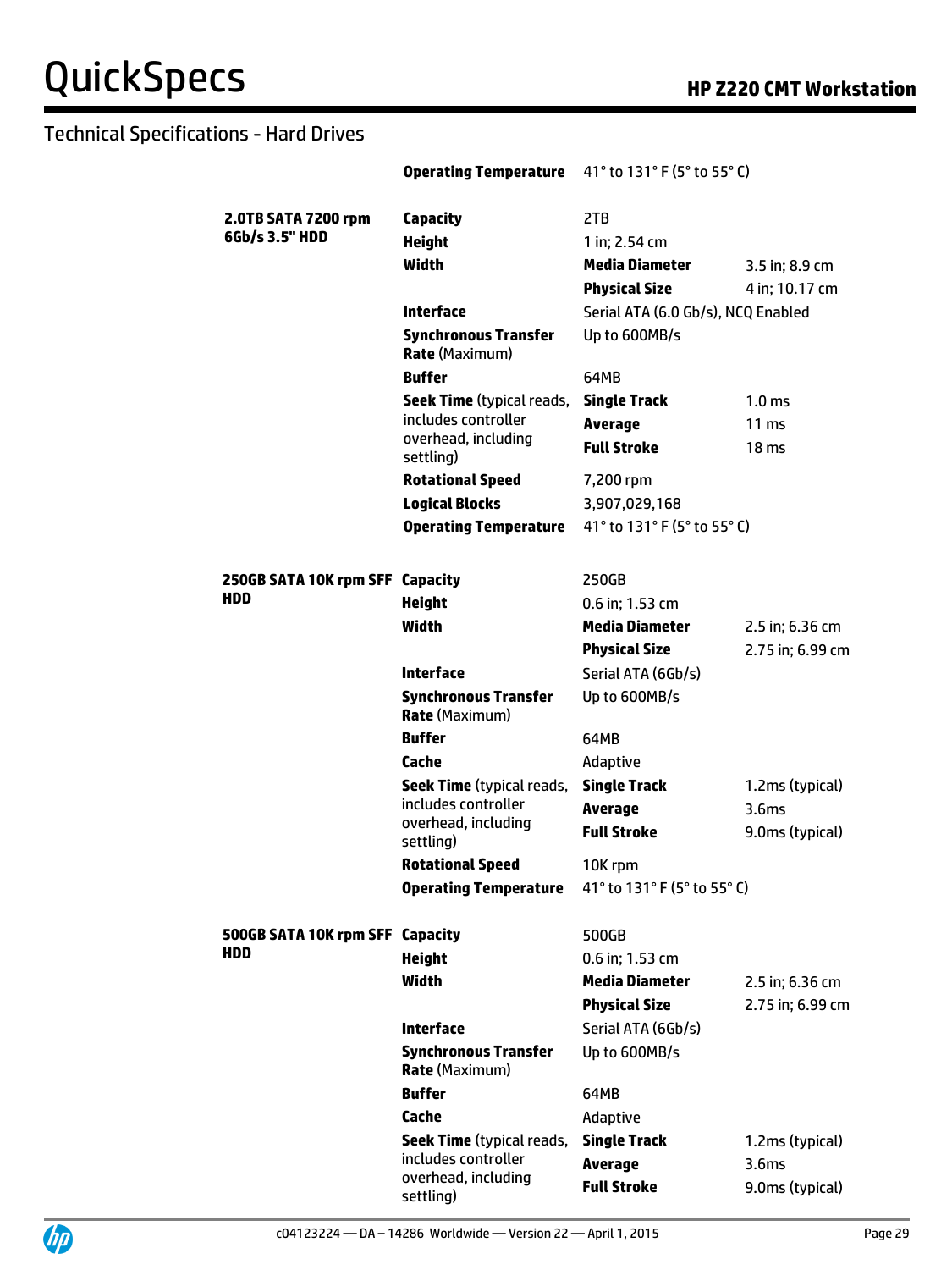|                              |                                  | <b>Rotational Speed</b>                                  | 10K rpm                         |                   |
|------------------------------|----------------------------------|----------------------------------------------------------|---------------------------------|-------------------|
|                              |                                  | <b>Operating Temperature</b>                             | 41° to 131° F (5° to 55° C)     |                   |
|                              | 1TB SATA 10K rpm SFF             | Capacity                                                 | 1TB                             |                   |
|                              | <b>HDD</b>                       | <b>Height</b>                                            | 0.6 in; 1.53 cm                 |                   |
|                              |                                  | Width                                                    | <b>Media Diameter</b>           | 2.5 in; 6.36 cm   |
|                              |                                  |                                                          | <b>Physical Size</b>            | 2.75 in; 6.99 cm  |
|                              |                                  | <b>Interface</b>                                         | Serial ATA (6Gb/s)              |                   |
|                              |                                  | <b>Synchronous Transfer</b><br><b>Rate</b> (Maximum)     | Up to 600 MB/s                  |                   |
|                              |                                  | <b>Buffer</b>                                            | 64MB                            |                   |
|                              |                                  | Cache                                                    | Adaptive                        |                   |
|                              |                                  | <b>Seek Time</b> (typical reads,                         | <b>Single Track</b>             | 1.2ms (typical)   |
|                              |                                  | includes controller                                      | <b>Average</b>                  | 3.6 <sub>ms</sub> |
|                              |                                  | overhead, including<br>settling)                         | <b>Full Stroke</b>              | 9.0ms (typical)   |
|                              |                                  | <b>Rotational Speed</b>                                  | 10K rpm                         |                   |
|                              |                                  | <b>Operating Temperature</b>                             | 41° to 131° F (5° to 55° C)     |                   |
|                              | 500GB SATA 7.2K SED SFF Capacity |                                                          | 500GB                           |                   |
|                              | <b>HDD</b>                       | <b>Height</b>                                            | 0.275 in; 0.7 cm                |                   |
|                              |                                  | Width                                                    | <b>Media Diameter</b>           | 2.5 in; 6.36 cm   |
|                              |                                  |                                                          | <b>Physical Size</b>            | 2.75 in; 6.99 cm  |
|                              |                                  | <b>Interface</b>                                         | Serial ATA (6Gb/s)              |                   |
|                              |                                  | <b>Synchronous Transfer</b><br><b>Rate (Maximum)</b>     | Up to 600MB/s                   |                   |
|                              |                                  | <b>Buffer</b>                                            | 32MB                            |                   |
|                              |                                  | <b>Seek Time</b> (typical reads,                         | <b>Single Track</b>             | 1 <sub>ms</sub>   |
|                              |                                  | includes controller                                      | <b>Average</b>                  | 4.2ms             |
|                              |                                  | overhead, including<br>settling)                         | <b>Full Stroke</b>              | 25ms (typical)    |
|                              |                                  | <b>Rotational Speed</b>                                  | 7,200 rpm                       |                   |
|                              |                                  | <b>Operating Temperature</b> 32° to 140° F (0° to 60° C) |                                 |                   |
| <b>HP Solid State Drives</b> | <b>HP 128GB SATA 6Gb/s</b>       | <b>Capacity</b>                                          | 128GB                           |                   |
| (SSDs) for Workstations      | <b>SSD</b>                       | <b>Height</b>                                            | 0.28 in; 0.7 cm                 |                   |
|                              |                                  | <b>Width</b>                                             | <b>Physical Size</b>            | 2.5 in; 6.36 cm   |
|                              |                                  | <b>Interface</b>                                         | SATA 6Gb/s                      |                   |
|                              |                                  | <b>Synchronous Transfer</b><br><b>Rate (Maximum)</b>     | Up to 500MB/s (Sequential Read) |                   |
|                              |                                  | <b>Operating Temperature</b>                             | 32° to 158° F (0° to 70° C)     |                   |
|                              | <b>HP 256GB SATA 6Gb/s</b>       | Capacity                                                 | 256GB                           |                   |
|                              | <b>SSD</b>                       | <b>Height</b>                                            | 0.28 in; 0.7 cm                 |                   |
|                              |                                  | <b>Interface</b>                                         | SATA 6Gb/s                      |                   |
|                              |                                  | <b>Synchronous Transfer</b><br><b>Rate (Maximum)</b>     | Up to 500MB/s (Sequential Read) |                   |

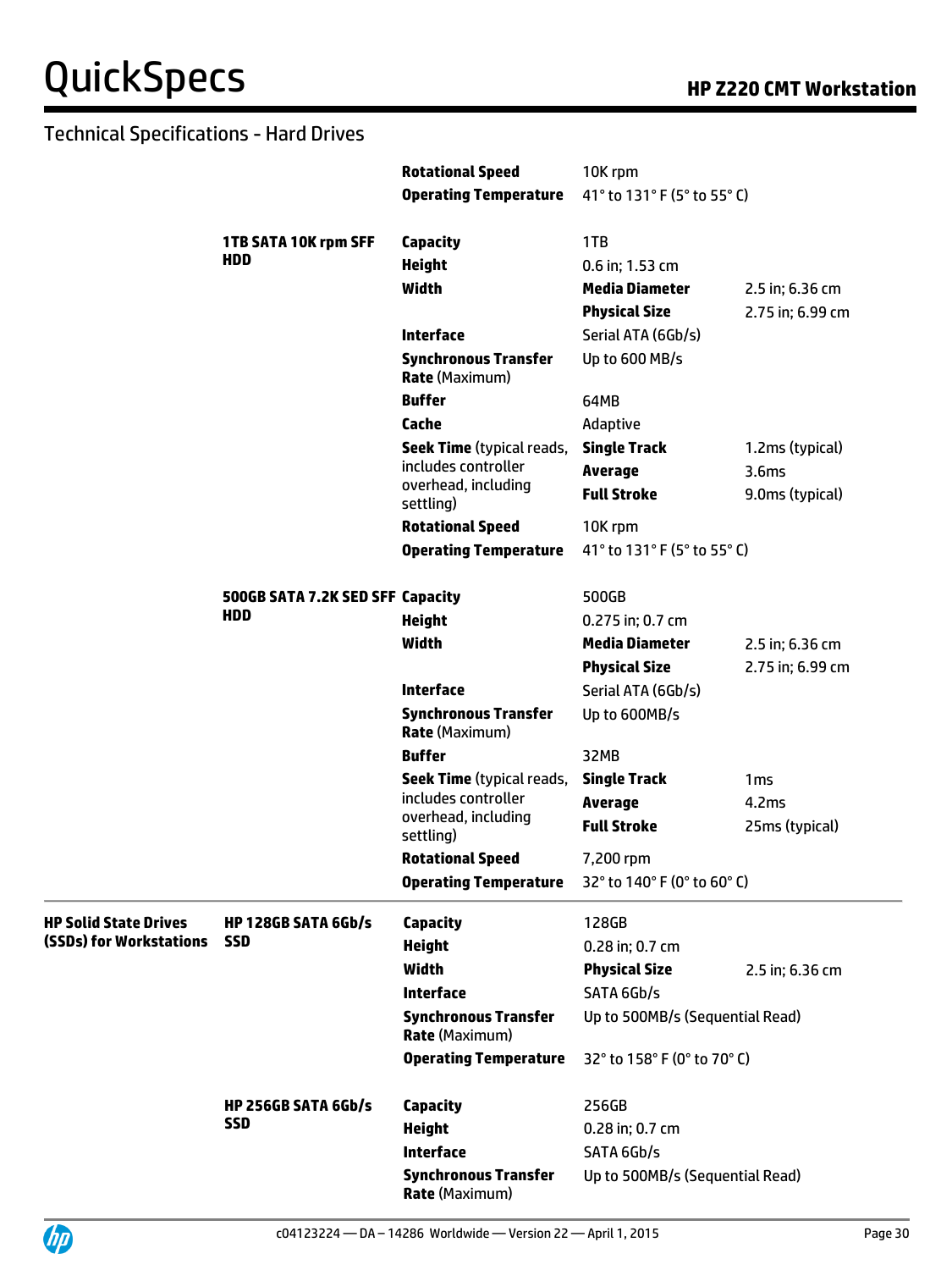|                            | <b>Operating Temperature</b> $32^{\circ}$ to 158° F (0° to 70° C) |                                 |                 |
|----------------------------|-------------------------------------------------------------------|---------------------------------|-----------------|
| <b>HP 256GB SATA 6Gb/s</b> | Capacity                                                          | 256GB                           |                 |
| <b>SED SSD</b>             | <b>Height</b>                                                     | 0.28 in; 0.7 cm                 |                 |
|                            | Width                                                             | Physical Size                   | 2.5 in; 6.36 cm |
|                            | <b>Interface</b>                                                  | 6Gb/s SATA                      |                 |
|                            | <b>Synchronous Transfer</b><br><b>Rate</b> (Maximum)              | Up to 500MB/s (Sequential Read) |                 |
|                            | Operating Temperature                                             | 32° to 158° F (0° to 70° C)     |                 |
|                            |                                                                   |                                 |                 |
| <b>HP 512GB SATA 6Gb/s</b> | Capacity                                                          | 512GB                           |                 |
| <b>SSD</b>                 | Height                                                            | $0.28$ in; 0.7 cm               |                 |
|                            | Width                                                             | <b>Physical Size</b>            | 2.5 in; 6.36 cm |
|                            | <b>Interface</b>                                                  | 6Gb/s SATA                      |                 |
|                            | <b>Synchronous Transfer</b><br><b>Rate</b> (Maximum)              | Up to 500MB/s (Sequential Read) |                 |
|                            | Operating Temperature                                             | 32° to 158° F (0° to 70° C)     |                 |

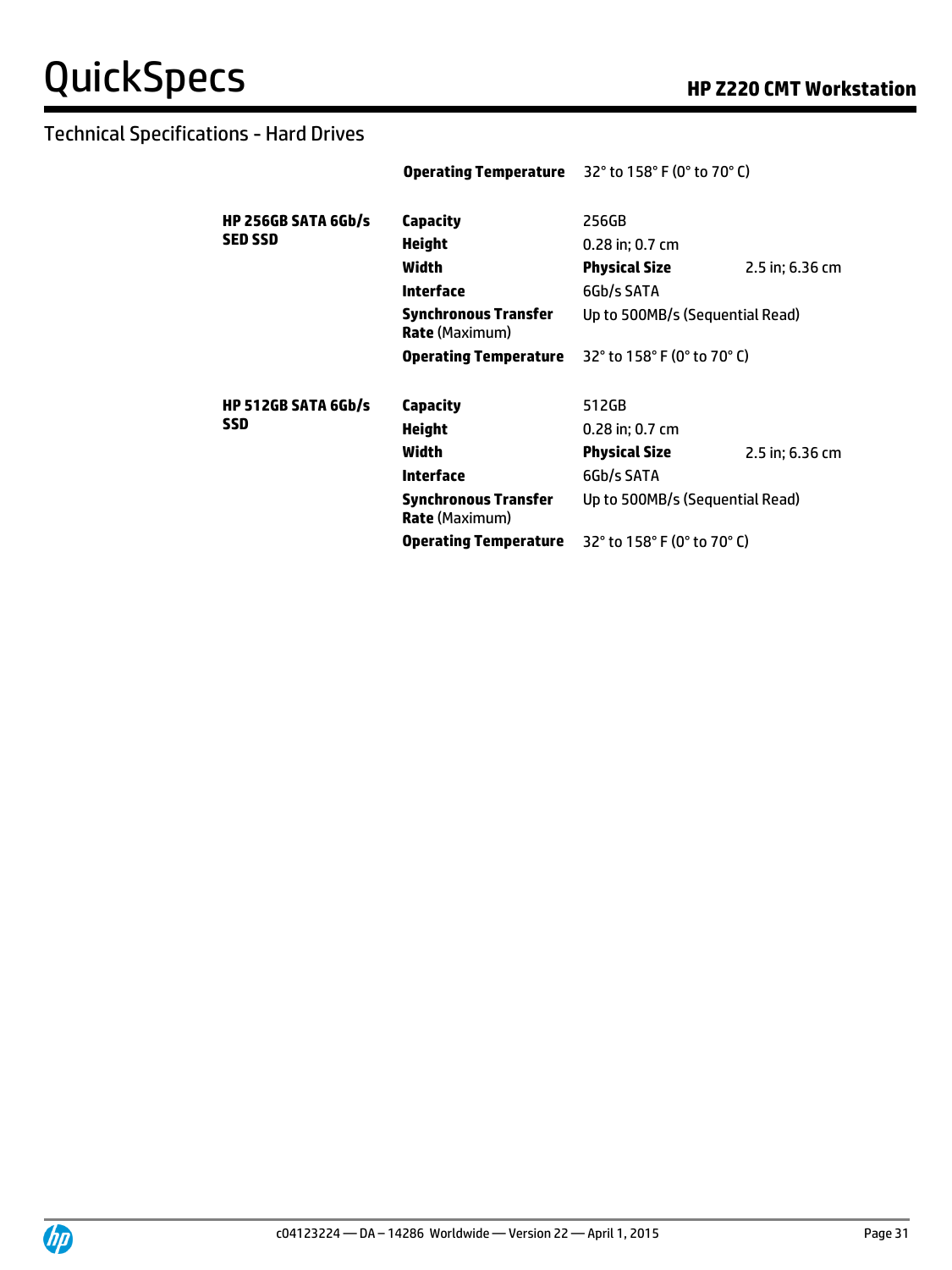UP

# Technical Specifications - Graphics

| <b>NVIDIA NVS 300 512MB</b> | <b>Form Factor</b>             | 2.7 inches (H) x 5.7 inches (L), Half-Height                                                                                 |
|-----------------------------|--------------------------------|------------------------------------------------------------------------------------------------------------------------------|
| Graphics                    | <b>Graphics Controller</b>     | NVIDIA NVS 300 Graphics Board                                                                                                |
|                             | <b>Bus Type</b>                | PCI Express x16, Generation 2.0                                                                                              |
|                             | <b>Memory</b>                  | 512 MB GDDR3 SDRAM unified graphics memory                                                                                   |
|                             | <b>Connectors</b>              | <b>DMS-59</b>                                                                                                                |
|                             |                                | Includes DMS-59 to Dual DVI-I adapter                                                                                        |
|                             |                                | DMS-59 to Dual DisplayPort adapter and DMS-59 to Dual VGA adapter                                                            |
|                             |                                | available as an option<br>DMS-59 to Dual DisplayPort adapter required for HP ZR30w Display                                   |
|                             | <b>Maximum Resolution</b>      | DVI: two digital displays up to 1920 x 1200                                                                                  |
|                             |                                | DisplayPort: two digital displays up to 2560 x 1600                                                                          |
|                             |                                | VGA: two analog displays up to 1920 x 1080                                                                                   |
|                             | <b>Image Quality Features</b>  |                                                                                                                              |
|                             | <b>Display Output</b>          | This card support up to two displays:                                                                                        |
|                             |                                | Drives DVI enabled digital displays at resolutions up to 1920 x<br>$\bullet$                                                 |
|                             |                                | 1200 at 60 Hz with reduced blanking<br>Drives DisplayPort enabled digital displays at resolutions up to<br>$\bullet$         |
|                             |                                | 2560 × 1600 at 60 Hz with reduced blanking (through optional                                                                 |
|                             |                                | DMS-59 to DisplayPort adapter)<br>Drives VGA enabled analog displays at resolutions up to 1920 x<br>$\bullet$                |
|                             |                                | 1080 (through optional DMS-59 to VGA adapter)                                                                                |
|                             | <b>Supported Graphics APIs</b> | OGL 3.3                                                                                                                      |
|                             |                                | DirectX 10.1                                                                                                                 |
|                             | <b>Available Graphics</b>      | Genuine Windows 7 Professional (64-bit and 32-bit)                                                                           |
|                             | <b>Drivers</b>                 | Genuine Windows Vista Business (64-bit and 32-bit)<br>Microsoft Windows XP Professional (64-bit and 32-bit)                  |
|                             |                                | Red Hat Enterprise Linux(RHEL) 5 Desktop/Workstation                                                                         |
|                             |                                | Red Hat Enterprise Linux(RHEL) 6 Desktop/Workstation                                                                         |
|                             |                                | SUSE Linux Enterprise Desktop 11 (64-bit and 32-bit)                                                                         |
|                             |                                | HP qualified drivers may be preloaded or available from the HP support                                                       |
|                             |                                | Web site: http://welcome.hp.com/country/us/en/support.html                                                                   |
|                             |                                | Novell SUSE Linux Enterprise drivers may also be obtained from:<br>ftp://download.nvidia.com/novell or http://www.nvidia.com |
|                             | <b>Power Consumption</b>       | <18 Watts                                                                                                                    |
|                             |                                |                                                                                                                              |
| <b>NVIDIA NVS 310 512MB</b> | <b>Form Factor</b>             | Low Profile:                                                                                                                 |
| <b>Graphics</b>             |                                | 2.713 inches in height × 6.150 inches in length                                                                              |
|                             | <b>Graphics Controller</b>     | Weight: ~142 grams<br>NVIDIA NVS 310                                                                                         |
|                             |                                | GPU: GF119-825                                                                                                               |
|                             | <b>Bus Type</b>                | PCI Express x16, 2.0 compliant                                                                                               |
|                             | <b>Memory</b>                  | Size: 512MB DDR3                                                                                                             |
|                             |                                | Clock: 875Mhz                                                                                                                |
|                             |                                | Memory Bandwidth: 14GB/s                                                                                                     |
|                             | <b>Connectors</b>              | 2 x DisplayPort                                                                                                              |
|                             | <b>Maximum Resolution</b>      | Up to 2560 x 1600 (digital display) per display.                                                                             |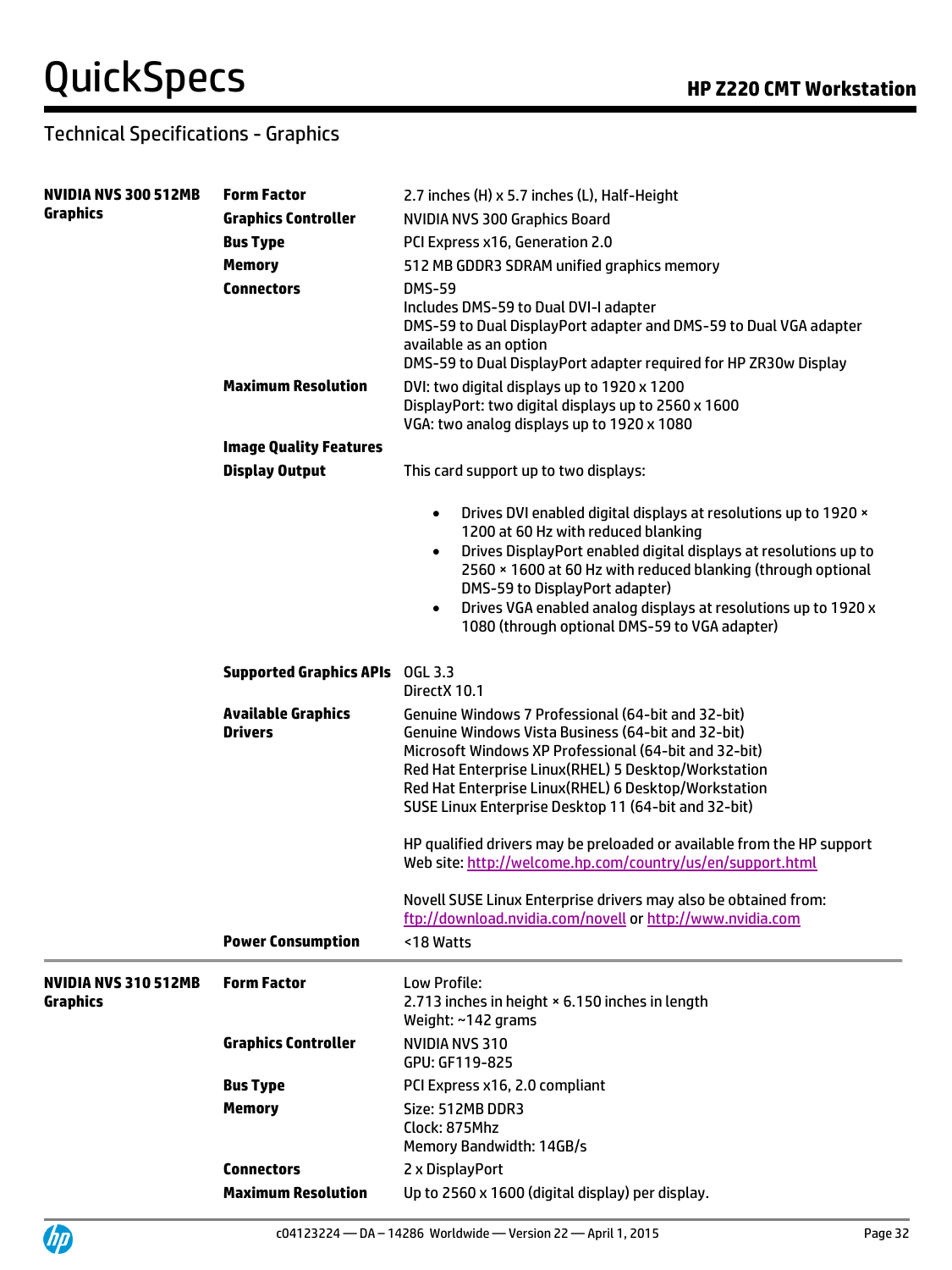| <b>Image Quality Features</b>                                                                                | The following video formats are supported:<br>- MPEG2<br>- MPEG4 Part 2 Advanced Simple Profile<br>- H.264 SVC codec support<br>- Support for 3D Blu Ray<br>$-VC1$<br>- DivX version 3.11 and later<br>- MVC                                                                                                                                                                                   |  |  |
|--------------------------------------------------------------------------------------------------------------|------------------------------------------------------------------------------------------------------------------------------------------------------------------------------------------------------------------------------------------------------------------------------------------------------------------------------------------------------------------------------------------------|--|--|
| <b>Display Output</b>                                                                                        | A full range of video resolutions are supported including 1080p, 1080i,<br>720p, 480p and 480i. The NVS 310 GPU provides hardware acceleration for<br>the computationally intensive parts of video processing, as well as provides<br>improved video playback speeds via faster decode and transcode.<br>Up to 2 displays in the following configurations:                                     |  |  |
|                                                                                                              | DisplayPort output:                                                                                                                                                                                                                                                                                                                                                                            |  |  |
|                                                                                                              | Drives two DisplayPort enabled digital display at resolutions up to<br>$\bullet$<br>2560 × 1600 at 60 Hz with reduced blanking, when connected<br>natively using the 2 DisplayPort connectors on the NVS 310<br>graphics card<br>Supports 2 monitors up to resolution of 1920 × 1200 at 60 Hz with<br>$\bullet$<br>reduced blanking using DisplayPort 1.2 multi stream topology<br>technology. |  |  |
|                                                                                                              | DVI-D output:                                                                                                                                                                                                                                                                                                                                                                                  |  |  |
|                                                                                                              | Drives two digital display at resolutions up to 1920 x 1200 at 60<br>$\bullet$<br>Hz with reduced blanking using DisplayPort to DVI-D single-link<br>cable adaptors<br>Drives two digital display at resolutions up to 2560 x 1600 at 60 Hz<br>$\bullet$<br>with reduced blanking using DisplayPort to DVI-D dual-link cable<br>adaptors                                                       |  |  |
|                                                                                                              | HDMI output:                                                                                                                                                                                                                                                                                                                                                                                   |  |  |
|                                                                                                              | NVS 310 is capable of driving two high definition (HD) panels up to<br>resolutions of 1920 × 1080P at 60 Hz using DisplayPort to HDMI<br>cable adaptors                                                                                                                                                                                                                                        |  |  |
|                                                                                                              | VGA display output:                                                                                                                                                                                                                                                                                                                                                                            |  |  |
|                                                                                                              | Drives two analog display at resolutions up to 1920 x 1200 at 60<br>$\bullet$<br>Hz using DisplayPort to VGA cable adaptors                                                                                                                                                                                                                                                                    |  |  |
| <b>Shading Architecture</b><br><b>Supported Graphics APIs</b><br><b>Available Graphics</b><br><b>Drivers</b> | Shader Model 5.0<br>DX11, OpenGL 4.1<br>Windows 8<br>Genuine Windows 7 Professional (64-bit and 32-bit)<br>Microsoft Windows XP Professional (64-bit and 32-bit)<br>Red Hat Enterprise Linux(RHEL)                                                                                                                                                                                             |  |  |

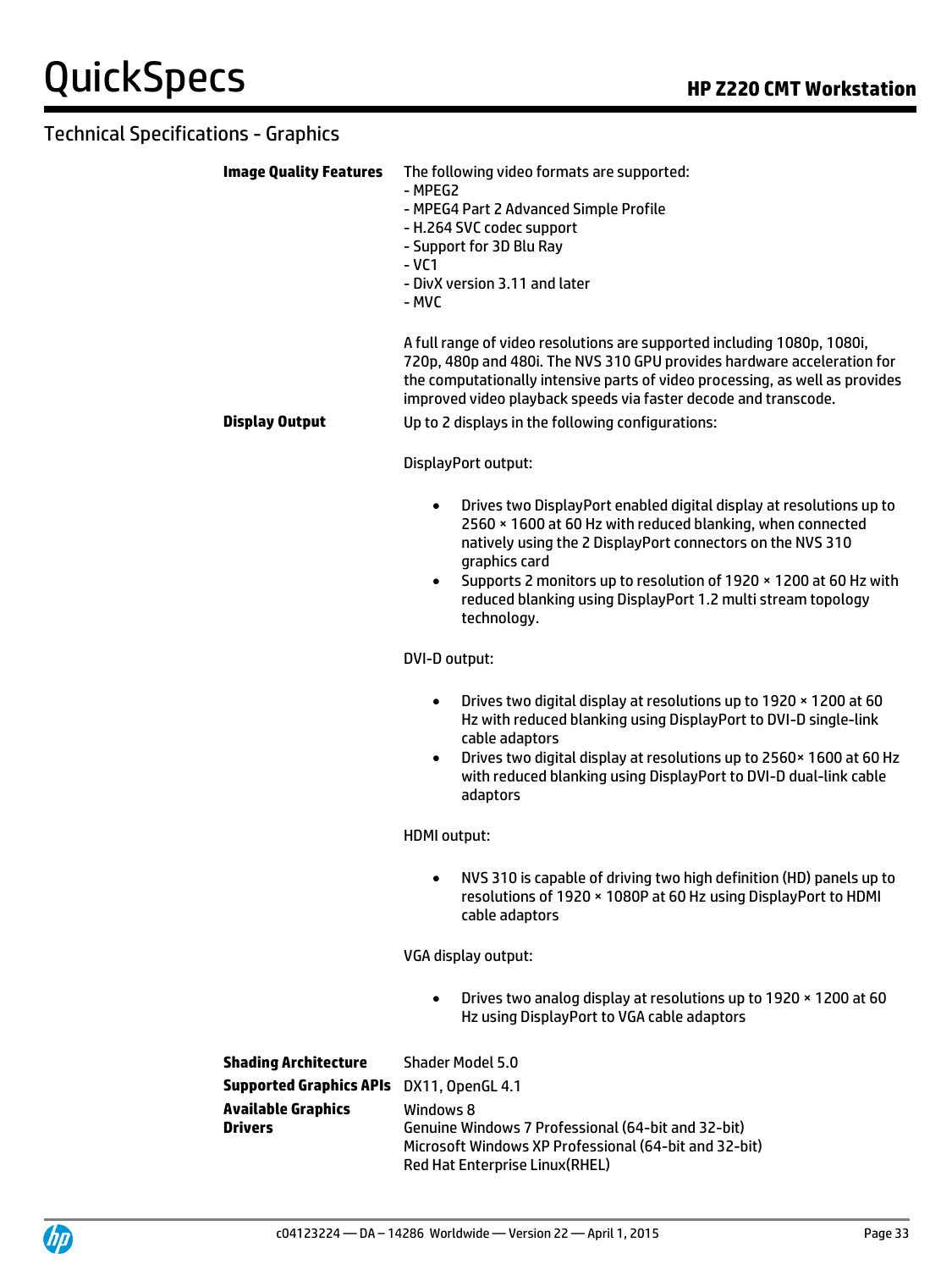| <b>Technical Specifications - Graphics</b> |                               |                                                                                                                                                                                                                                                                                                                                                                                                                                                                                                                                                 |
|--------------------------------------------|-------------------------------|-------------------------------------------------------------------------------------------------------------------------------------------------------------------------------------------------------------------------------------------------------------------------------------------------------------------------------------------------------------------------------------------------------------------------------------------------------------------------------------------------------------------------------------------------|
|                                            |                               | SUSE Linux Enterprise Desktop 11 (64-bit and 32-bit)                                                                                                                                                                                                                                                                                                                                                                                                                                                                                            |
|                                            |                               | HP qualified drivers may be preloaded or the latest HP qualified drivers are<br>available from the HP support Web site:<br>http://welcome.hp.com/country/us/en/support.html                                                                                                                                                                                                                                                                                                                                                                     |
|                                            |                               | SUSE Linux Enterprise drivers may also be obtained from:<br>ftp://download.nvidia.com/novell or http://www.nvidia.com                                                                                                                                                                                                                                                                                                                                                                                                                           |
|                                            | <b>Power Consumption</b>      | <b>19.5 Watts</b>                                                                                                                                                                                                                                                                                                                                                                                                                                                                                                                               |
|                                            | <b>Note</b>                   | 1. The thermal solution used on this card is an active fan heatsink.<br>2. Factory configured NVS 310 graphics card have no cable adpaters<br>included. Adapters must be ordered separately.<br>3. Option kit NVS 310 includes 2 DP to DVI-D cable adapters.                                                                                                                                                                                                                                                                                    |
| <b>NVIDIA NVS 510 2GB</b>                  | <b>Form Factor</b>            | Low Profile, 2.713 inches × 6.3 inches, single slot                                                                                                                                                                                                                                                                                                                                                                                                                                                                                             |
| <b>Graphics</b>                            | <b>Graphics Controller</b>    | <b>NVS 510 GPU</b><br>Core Clock: 797 Mhz<br>Memory Clock: 891 Mhz<br><b>CUDA Cores: 192</b>                                                                                                                                                                                                                                                                                                                                                                                                                                                    |
|                                            | <b>Bus Type</b>               | PCI Express x16, Generation 2.0                                                                                                                                                                                                                                                                                                                                                                                                                                                                                                                 |
|                                            | <b>Memory</b>                 | 2GB DDR3                                                                                                                                                                                                                                                                                                                                                                                                                                                                                                                                        |
|                                            | <b>Connectors</b>             | Four mini-DisplayPort.<br>Four mini-DisplayPort to DisplayPort adapters included.<br>(DisplayPort to DVI-D, DisplayPort to VGA, DisplayPort to HDMI, and<br>DisplayPort to Dual-Link DVI adapters available as separate accessories)                                                                                                                                                                                                                                                                                                            |
|                                            | <b>Maximum Resolution</b>     | Mini-DisplayPort connectors support ultra-high-resolution panels (up to<br>3840 x 2160 @ 60Hz)                                                                                                                                                                                                                                                                                                                                                                                                                                                  |
|                                            |                               | NOTE: This card supports up to four displays. For Windows XP, only 2 active<br>displays are supported.                                                                                                                                                                                                                                                                                                                                                                                                                                          |
|                                            | <b>Image Quality Features</b> | 10-bit internal display processing, including hardware support for 10-bit<br>scan-out                                                                                                                                                                                                                                                                                                                                                                                                                                                           |
|                                            | <b>Display Output</b>         | DisplayPort with Multi-Stream Technology (MST) and High Bit Rate 2<br>(HBR2) support.                                                                                                                                                                                                                                                                                                                                                                                                                                                           |
|                                            |                               | <b>Digital Display Support</b>                                                                                                                                                                                                                                                                                                                                                                                                                                                                                                                  |
|                                            |                               | 1. DisplayPort Output<br>- Drives four DisplayPort enabled digital display at resolutions up to 3840 x<br>2160 at 60 Hz with reduced blanking, when connected natively using the 4<br>DisplayPort connectors on the NVS 510 graphics card.<br>- DisplayPort Multi-Stream Topology (MST) Technology: Supports various<br>combinations of display resolutions and number of displays when using<br>DisplayPort multi stream topology technology - up to a maximum of 4<br>monitors at a resolution of 1920 × 1200 at 60 Hz with reduced blanking. |
|                                            |                               | 2. DVI-D Output<br>- Drives four digital displays at resolutions up to 1920 x 1200 at 60 Hz with<br>reduced blanking using DisplayPort to DVI-D single-link cable adaptors.<br>- Drives four digital displays at resolutions up to 2560 × 1600 at 60 Hz with<br>reduced blanking using DisplayPort to DVI-D dual-link cable adaptors.                                                                                                                                                                                                           |

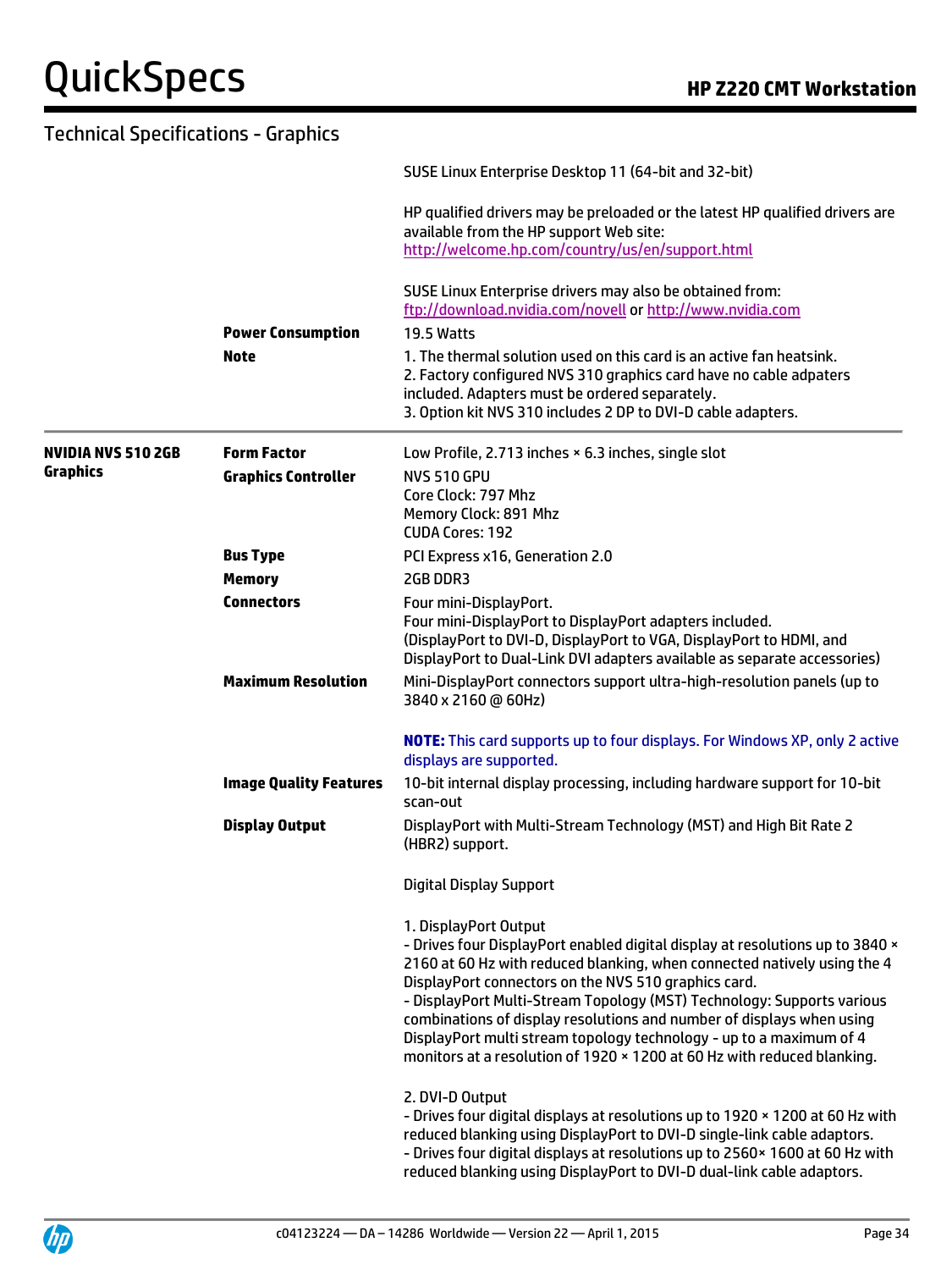### Technical Specifications - Graphics 3. HDMI Output - The NVS 510 graphics board is capable of driving four high definition (HD) panels up to resolutions of 1920 × 1080P at 60 Hz using DisplayPort to HDMI cable adaptors.

Analog Display Support

|                       |                                             | <b>Analog Display Support</b>                                                                                                                                                                                                                                                                                                                                                                                                                                                                                                                                                                                     |
|-----------------------|---------------------------------------------|-------------------------------------------------------------------------------------------------------------------------------------------------------------------------------------------------------------------------------------------------------------------------------------------------------------------------------------------------------------------------------------------------------------------------------------------------------------------------------------------------------------------------------------------------------------------------------------------------------------------|
|                       |                                             | 1. VGA display output<br>- Drives four analog displays at resolutions up to 1920 x 1200 at 60 Hz<br>using DisplayPort to VGA cable adaptors.                                                                                                                                                                                                                                                                                                                                                                                                                                                                      |
|                       |                                             | Supported Graphics APIs Full Microsoft DirectX 11, Shader Model 5.0 support<br>Full OpenGL 4.3 support                                                                                                                                                                                                                                                                                                                                                                                                                                                                                                            |
|                       | <b>Available Graphics</b><br><b>Drivers</b> | Genuine Windows 7 Professional (64-bit and 32-bit)<br>Microsoft Windows XP Professional (64-bit and 32-bit)<br>Red Hat Enterprise Linux(RHEL) 6 Desktop/Workstation<br>SUSE Linux Enterprise Desktop 11 (64-bit and 32-bit)                                                                                                                                                                                                                                                                                                                                                                                       |
|                       |                                             | HP qualified drivers may be preloaded or available from the HP support<br>Web site:<br>http://welcome.hp.com/country/us/en/support.html                                                                                                                                                                                                                                                                                                                                                                                                                                                                           |
|                       | <b>Power Consumption</b>                    | <b>33.4 Watts</b>                                                                                                                                                                                                                                                                                                                                                                                                                                                                                                                                                                                                 |
|                       | <b>Note</b>                                 | Heatsink cooler design is active.                                                                                                                                                                                                                                                                                                                                                                                                                                                                                                                                                                                 |
| AMD FirePro V3900 1GB | <b>Form Factor</b>                          | Full height, half length (full-height bracket included)                                                                                                                                                                                                                                                                                                                                                                                                                                                                                                                                                           |
| Graphics              | <b>Graphics Controller</b>                  | AMD FirePro™ V3900 professional graphics                                                                                                                                                                                                                                                                                                                                                                                                                                                                                                                                                                          |
|                       | <b>Bus Type</b>                             | PCI Express® x16, Generation 2.1                                                                                                                                                                                                                                                                                                                                                                                                                                                                                                                                                                                  |
|                       | <b>Memory</b>                               | 1GB DDR3 memory                                                                                                                                                                                                                                                                                                                                                                                                                                                                                                                                                                                                   |
|                       | <b>Maximum Resolution</b>                   | 2560x1600 per display (5120x1600 max. horizontal resolution)                                                                                                                                                                                                                                                                                                                                                                                                                                                                                                                                                      |
|                       | <b>Display Output</b>                       | 1 DisplayPort <sup>®</sup> 1.2<br>1 Dual-link DVI                                                                                                                                                                                                                                                                                                                                                                                                                                                                                                                                                                 |
|                       | <b>Shading Architecture</b>                 | Shader Model 5.0                                                                                                                                                                                                                                                                                                                                                                                                                                                                                                                                                                                                  |
|                       | <b>Supported Graphics APIs</b>              | OpenCL™ 1.1, DirectX® 11 and OpenGL 4.2                                                                                                                                                                                                                                                                                                                                                                                                                                                                                                                                                                           |
|                       | <b>Available Graphics</b><br><b>Drivers</b> | Genuine Windows <sup>®</sup> 7 Professional (64-bit and 32-bit)<br>Genuine Windows Vista® Business (64-bit and 32-bit)<br>Microsoft <sup>®</sup> Windows XP® Professional (64-bit and 32-bit)<br>Red Hat Enterprise Linux(RHEL)<br>SUSE Linux Enterprise Desktop 11 (64-bit and 32-bit)                                                                                                                                                                                                                                                                                                                           |
|                       |                                             | HP qualified drivers may be preloaded or available from the HP support<br>Web site: http://welcome.hp.com/country/us/en/support.html                                                                                                                                                                                                                                                                                                                                                                                                                                                                              |
|                       | <b>Power Consumption</b>                    | <50W                                                                                                                                                                                                                                                                                                                                                                                                                                                                                                                                                                                                              |
|                       | <b>Note</b>                                 | AMD Eyefinity technology can support multiple displays using a single<br>enabled AMD FirePro <sup>™</sup> professional graphics card; the number of<br>supported displays varies by card model. Microsoft <sup>®</sup> Windows® 7, Windows<br>Vista®, or Linux® is required in order to support more than 2 displays.<br>Depending on the card model, native DisplayPort™ connectors and/or<br>certified DisplayPort™ active or passive adapters to convert your monitor's<br>native input to your card's DisplayPort™ or Mini-DisplayPort™ connector(s)<br>may be required. See www.amd.com/firepro for details. |

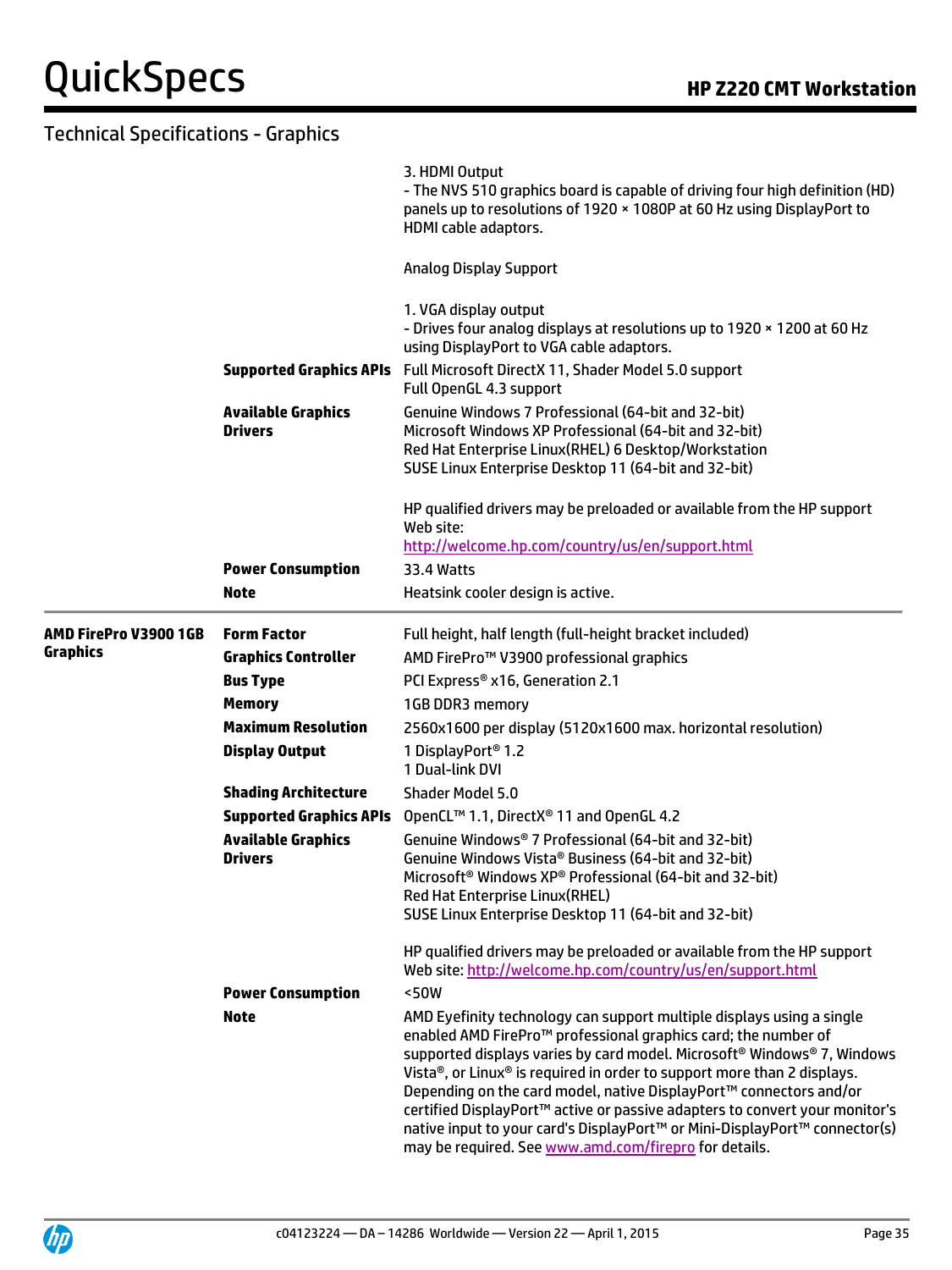| <b>NVIDIA Quadro K600 1GB Form Factor</b><br><b>Graphics</b> |                                             | 2.731" H x 6.3" L<br>Single Slot, Low Profile<br><b>Full Height Profile bracket installed</b><br>Low Profile bracket included                                                                                                             |
|--------------------------------------------------------------|---------------------------------------------|-------------------------------------------------------------------------------------------------------------------------------------------------------------------------------------------------------------------------------------------|
|                                                              | <b>Graphics Controller</b>                  | NVIDIA Quadro K600 Graphics Card<br>Kepler GK107 GPU<br>192 CUDA cores<br>Max Power: 41 Watts                                                                                                                                             |
|                                                              | <b>Bus Type</b>                             | PCI Express 2.0 x16                                                                                                                                                                                                                       |
|                                                              | <b>Memory</b>                               | 1 GB GDDR3, 891 Mhz<br>128-bit memory I/O path<br>29 GB/s memory bandwidth                                                                                                                                                                |
|                                                              | <b>Connectors</b>                           | 1 DL-DVI(I) output, 1 DisplayPort output<br>CTO: No video cable adapter included<br>AMO: One DP-to-DVI adapter included with card                                                                                                         |
|                                                              |                                             | Additional DVI-to-VGA, DisplayPort-to-VGA or DisplayPort-to-DVI adapters<br>are available as accessories                                                                                                                                  |
|                                                              | <b>Maximum Resolution</b>                   | DisplayPort:<br>- up to 3840 x 2160 x 30 bpp @ 60Hz<br>- supports High Bit Rate 2 (HBR2) and Multi-Stream Transport (MST)                                                                                                                 |
|                                                              |                                             | DL-DVI(I) output:<br>- up to 2560 x 1600 x 32 bpp @ 60Hz                                                                                                                                                                                  |
|                                                              | <b>Image Quality Features</b>               | 10-bit internal display processing pipeline<br>10-bit scan-out support                                                                                                                                                                    |
|                                                              | <b>Display Output</b>                       | VGA:<br>- requires use of DVI-to-VGA and/or DP-to-VGA video cable adapters<br>-400 Mhz integrated RAMDAC<br>- Max resolution: 2048 x 1536 x 32 bpp @ 85 Hz                                                                                |
|                                                              |                                             | DL-DVI(I):<br>- Max resolution: 2560 x 1600 x 32 bpp @ 60 Hz                                                                                                                                                                              |
|                                                              |                                             | <b>SL-DVI(I):</b><br>- Max resolution: 1920 x 1200 x 32 bpp @ 60 Hz                                                                                                                                                                       |
|                                                              |                                             | DisplayPort:<br>- Supports HBR2 and MST<br>- Max resolution: 3840 x 2160 x 30 bpp @ 60 Hz (only one monitor can be<br>connected to the Quadro K600 DisplayPort connector at this resolution)<br>- Max number of daisy-chained monitors: 2 |
|                                                              | <b>Shading Architecture</b>                 | Full Microsoft DirectX 11 Shader Model 5.0                                                                                                                                                                                                |
|                                                              | <b>Supported Graphics APIs</b>              | OpenGL 4.3<br>DirectX 11<br>API support includes:<br>CUDA C, CUDA C++, DirectCompute 5.0, OpenCL, Java, Python, and Fortran                                                                                                               |
|                                                              | <b>Available Graphics</b><br><b>Drivers</b> | Windows 8 Pro 64-bit<br>Windows 8 (China) 64-bit<br>Genuine Windows 7 Professional (64-bit and 32-bit)                                                                                                                                    |

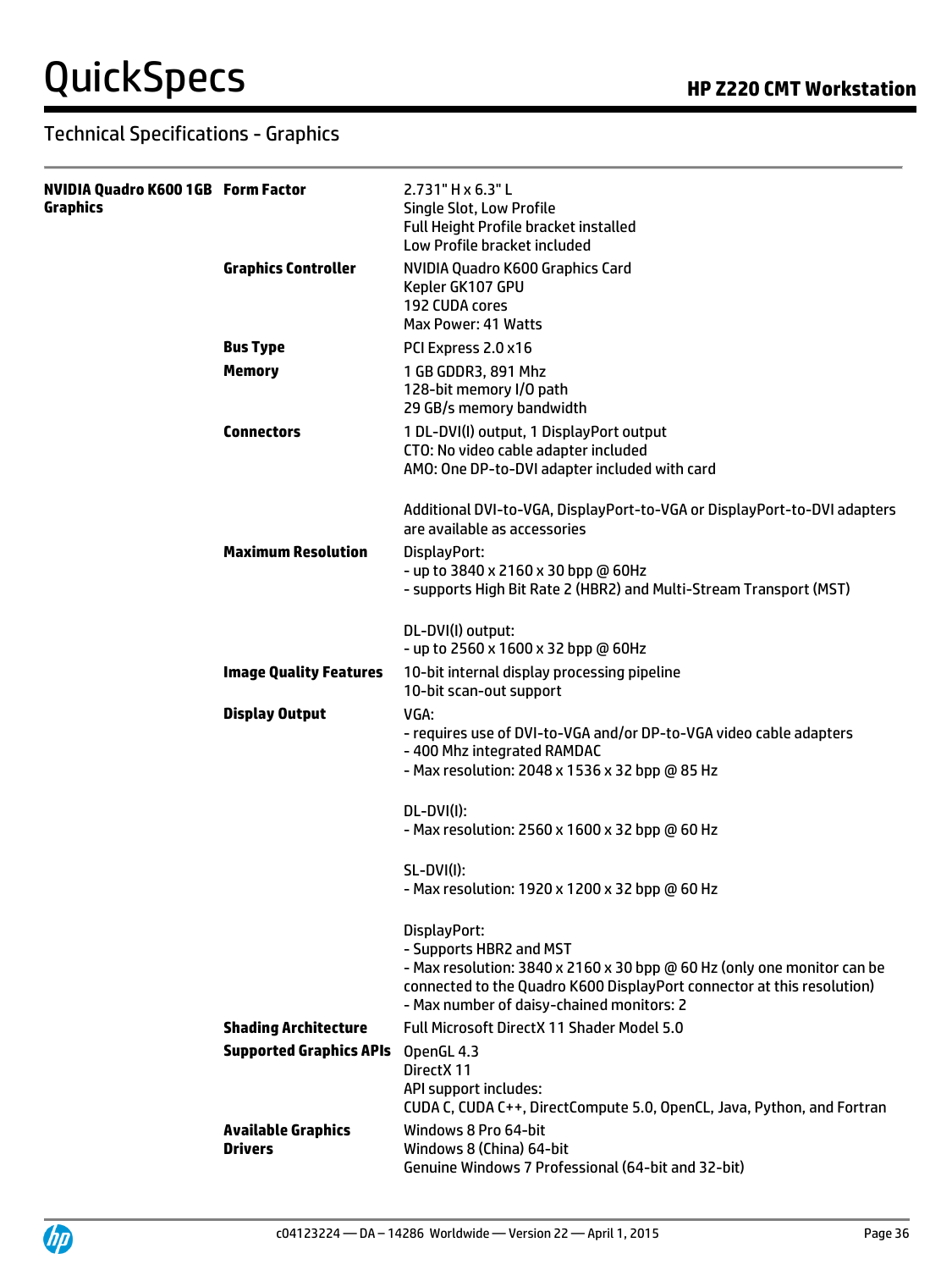| Technical Specifications - Graphics               |                            |                                                                                                                                                                                                                                                                                                                                                                                                  |
|---------------------------------------------------|----------------------------|--------------------------------------------------------------------------------------------------------------------------------------------------------------------------------------------------------------------------------------------------------------------------------------------------------------------------------------------------------------------------------------------------|
|                                                   |                            | Red Hat Enterprise Linux (RHEL) 5 Desktop/Workstation (64-bit)<br>Red Hat Enterprise Linux(RHEL) 6 Desktop/Workstation<br>SUSE Linux Enterprise Desktop 11 (64-bit)                                                                                                                                                                                                                              |
|                                                   |                            | HP qualified drivers may be preloaded or available from the HP support<br>Web site:<br>http://welcome.hp.com/country/us/en/support.html                                                                                                                                                                                                                                                          |
|                                                   |                            | SUSE Linux Enterprise drivers may also be obtained from:<br>ftp://download.nvidia.com/novell or http://www.nvidia.com                                                                                                                                                                                                                                                                            |
|                                                   | <b>Notes</b>               | Quadro K600 offered as CTO does not include a video cable<br>1.<br>adapter. Video cable adapters must be ordered separately.<br>2. Quadro K600 offered as AMO includes one DP-to-DVI video cable<br>adapter. Additonal cables must be ordered separately.<br>3. Quadro K600 is Windows 8 Compliant.<br>4. A total maximum of 2 active monitors are supported across all<br>display output types. |
| <b>NVIDIA Quadro 410</b><br><b>512MB Graphics</b> | <b>Form Factor</b>         | Low Profile:<br>2.713 inches × 5.7 inches, single slot                                                                                                                                                                                                                                                                                                                                           |
|                                                   | <b>Graphics Controller</b> | NVIDIA Quadro 410<br><b>GPU: GK107</b>                                                                                                                                                                                                                                                                                                                                                           |
|                                                   | <b>Bus Type</b>            | PCI Express x16, 3.0 compliant                                                                                                                                                                                                                                                                                                                                                                   |
|                                                   | <b>Memory</b>              | Size: 512MB DDR3<br>Clock: 900MHz<br>Memory Bandwidth: 14GB/s                                                                                                                                                                                                                                                                                                                                    |
|                                                   | <b>Connectors</b>          | One dual-link DVI-I connector<br>One DisplayPort connector                                                                                                                                                                                                                                                                                                                                       |
|                                                   | <b>Maximum Resolution</b>  | VGA (through DVI to VGA cable):                                                                                                                                                                                                                                                                                                                                                                  |
|                                                   |                            | 2048 × 1536 × 32 bpp at 85 Hz<br>$\bullet$                                                                                                                                                                                                                                                                                                                                                       |
|                                                   |                            | Dual-link DVI                                                                                                                                                                                                                                                                                                                                                                                    |
|                                                   |                            | 2560 × 1600 × 32 bpp at 60 Hz (reduced blanking)<br>$\bullet$                                                                                                                                                                                                                                                                                                                                    |
|                                                   |                            | Single-link DVI                                                                                                                                                                                                                                                                                                                                                                                  |

1920 × 1200 × 32 bpp at 60 Hz (reduced blanking)

DisplayPort 1.2

3840 × 2160 × 36 bpp at 60 Hz

| <b>RAMDAC</b>                                   | 400 MHz integrated RAMDAC               |
|-------------------------------------------------|-----------------------------------------|
| <b>Display Output</b>                           | Maximum number of displays supported: 2 |
| <b>Shading Architecture</b>                     | Shader Model 5.0                        |
| <b>Supported Graphics APIs</b> DX11, OpenGL 4.2 |                                         |
| <b>Available Graphics</b>                       | Windows 8                               |

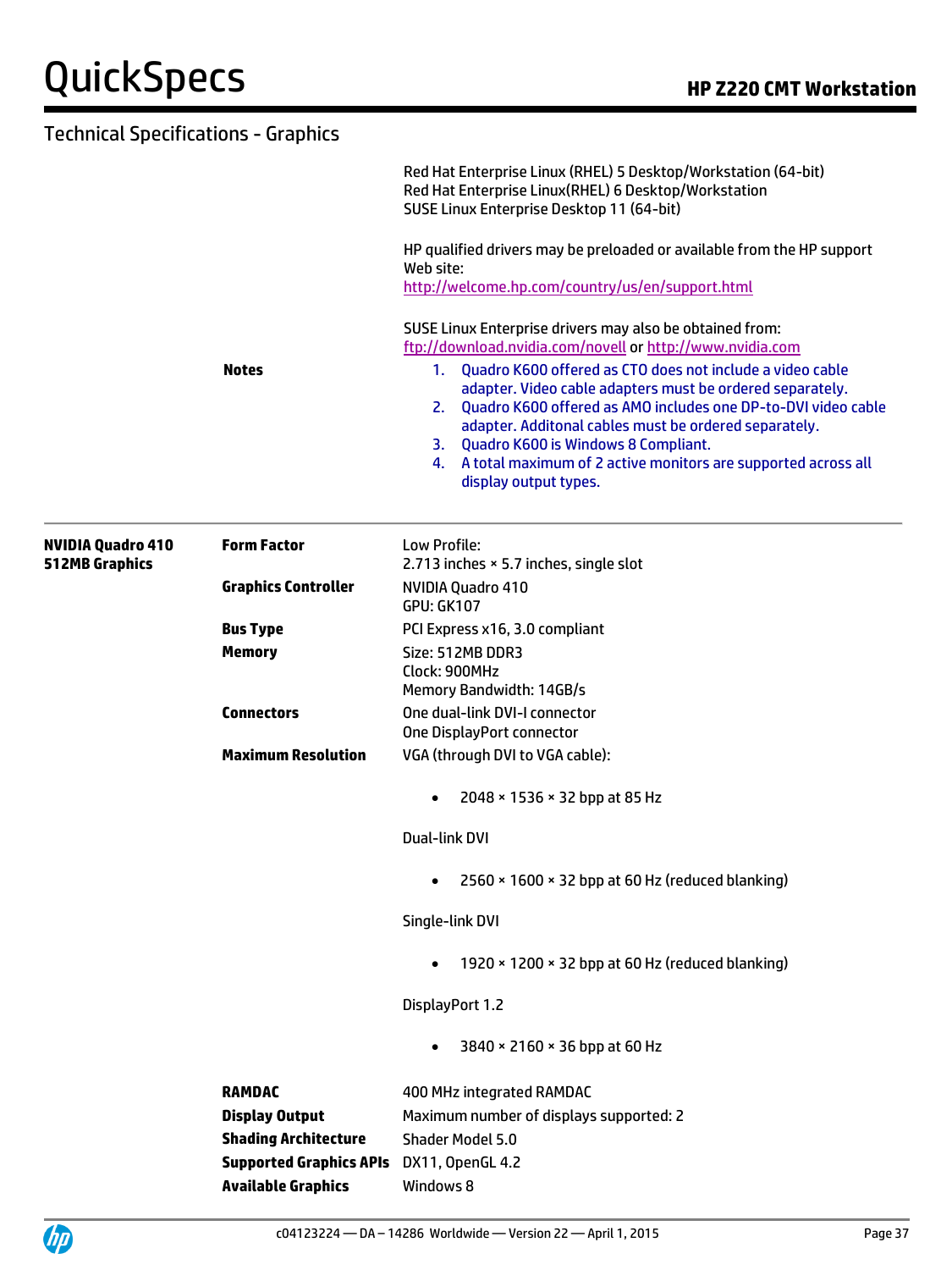|                                                   | <b>Drivers</b>                | Genuine Windows 7 Professional (64-bit and 32-bit)<br>Microsoft Windows XP Professional (64-bit and 32-bit)<br>Red Hat Enterprise Linux(RHEL)<br>SUSE Linux Enterprise Desktop 11 (64-bit and 32-bit) |
|---------------------------------------------------|-------------------------------|-------------------------------------------------------------------------------------------------------------------------------------------------------------------------------------------------------|
|                                                   |                               | HP qualified drivers may be preloaded or the latest HP qualified drivers are<br>available from the HP support Web site:<br>http://welcome.hp.com/country/us/en/support.html                           |
|                                                   |                               | SUSE Linux Enterprise drivers may also be obtained from:<br>ftp://download.nvidia.com/novell or http://www.nvidia.com                                                                                 |
|                                                   | <b>Notes</b>                  | 1. Factory configured Quadro 410 does not include any video adapters.<br>Adapters must be ordered separately.<br>2. Option kit Quadro 410 includes one DP to DVI-D adapter                            |
| <b>NVIDIA Quadro K2000</b><br><b>2GB Graphics</b> | <b>Form Factor</b>            | 4.38" H x 7.97" L<br>Single Slot, Full Height                                                                                                                                                         |
|                                                   | <b>Graphics Controller</b>    | NVIDIA Quadro K2000 Graphics Card<br>Kepler GK107 GPU<br>384 CUDA cores<br>Max Power: 51.1 Watts                                                                                                      |
|                                                   | <b>Bus Type</b>               | PCI Express 2.0 x16                                                                                                                                                                                   |
|                                                   | <b>Memory</b>                 | 2 GB GDDR5, 2000 Mhz<br>128-bit memory I/O path<br>64 GB/s memory bandwidth                                                                                                                           |
|                                                   | <b>Connectors</b>             | 1 DL-DVI(I) output, 2 DisplayPort outputs<br>CTO: No video cable adapter included<br>AMO: One DP-to-DVI adapter included with card                                                                    |
|                                                   |                               | Additional DVI-to-VGA, DisplayPort-to-VGA or DisplayPort-to-DVI adapters<br>are available as accessories                                                                                              |
|                                                   | <b>Maximum Resolution</b>     | DisplayPort:<br>- up to 3840 x 2160 x 30 bpp @ 60Hz<br>- supports High Bit Rate 2 (HBR2) and Multi-Stream Transport (MST)                                                                             |
|                                                   |                               | DL-DVI(I) output:<br>- up to 2560 x 1600 x 32 bpp @ 60Hz                                                                                                                                              |
|                                                   | <b>Image Quality Features</b> | 10-bit internal display processing pipeline<br>$\bullet$<br>10-bit scan-out support<br>$\bullet$                                                                                                      |
|                                                   | <b>Display Output</b>         | VGA:<br>- requires use of DVI-to-VGA and/or DP-to-VGA video cable adapters<br>-400 Mhz integrated RAMDAC<br>- Max resolution: 2048 x 1536 x 32 bpp @ 85 Hz                                            |
|                                                   |                               | DL-DVI(I):<br>- Max resolution: 2560 x 1600 x 32 bpp @ 60 Hz                                                                                                                                          |
|                                                   |                               | SL-DVI(I):<br>- Max resolution: 1920 x 1200 x 32 bpp @ 60 Hz                                                                                                                                          |
|                                                   |                               | DisplayPort:                                                                                                                                                                                          |

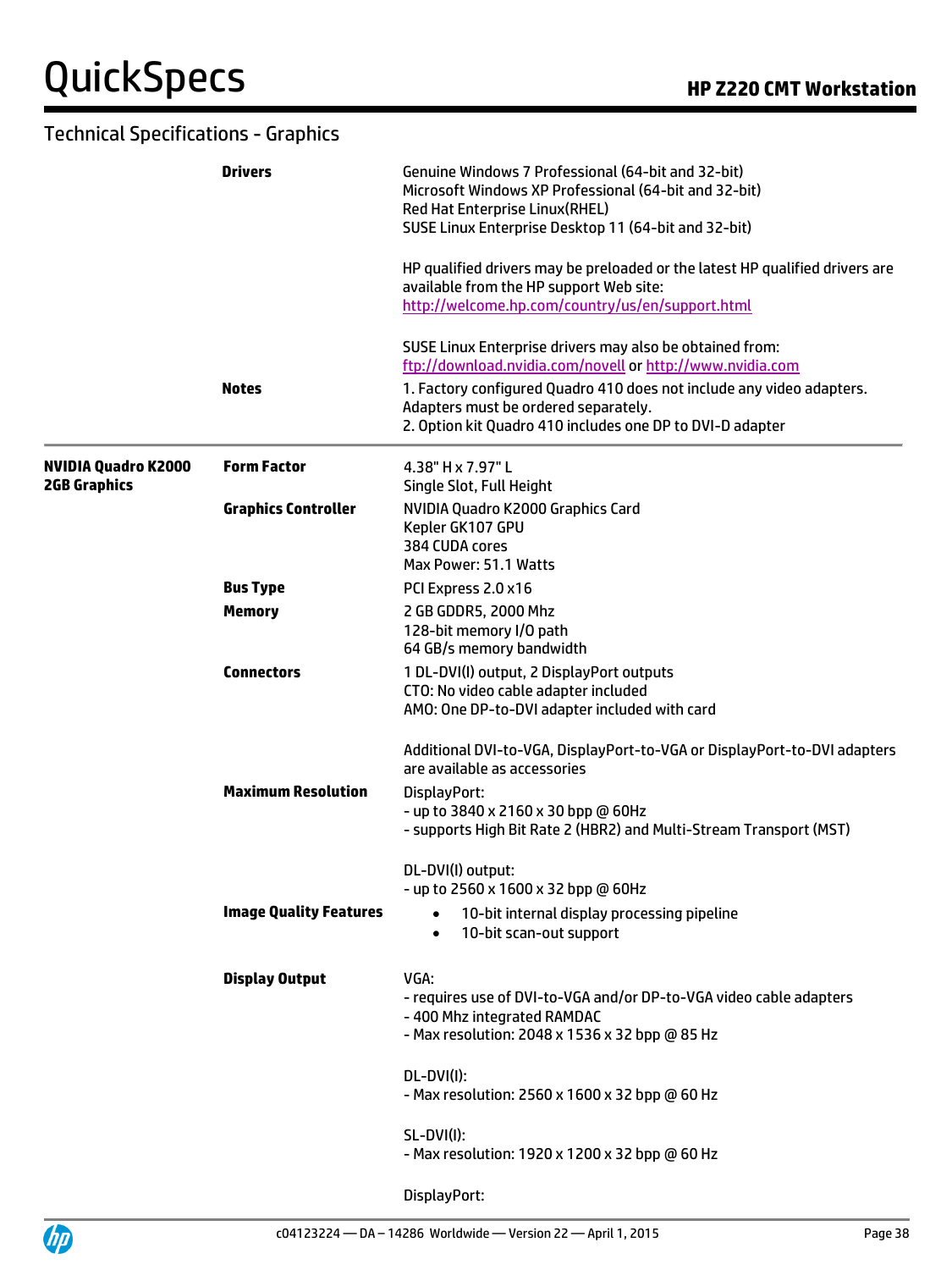|                                     |                                             | - Supports HBR2 and MST<br>- Max resolution: 3840 x 2160 x 30 bpp @ 60 Hz (only one monitor can be<br>connected to a Quadro K2000 DisplayPort connector at this resolution)<br>- Max number of DisplayPort daisy-chained monitors or hub connected<br>monitors from a single Quadro K2000 DisplayPort connector: 4 with<br>maximum resolution of 1920 x 1200 |
|-------------------------------------|---------------------------------------------|--------------------------------------------------------------------------------------------------------------------------------------------------------------------------------------------------------------------------------------------------------------------------------------------------------------------------------------------------------------|
|                                     |                                             | Maximum number of monitors across all available Quadro K2000 outputs is<br>4.                                                                                                                                                                                                                                                                                |
|                                     | <b>Shading Architecture</b>                 | <b>Full Microsoft DirectX 11 Shader Model 5</b>                                                                                                                                                                                                                                                                                                              |
|                                     | <b>Supported Graphics APIs</b>              | OpenGL 4.3<br>DirectX 11<br>API support includes:<br>CUDA C, CUDA C++, DirectCompute 5.0, OpenCL, Java, Python, and Fortran                                                                                                                                                                                                                                  |
|                                     | <b>Available Graphics</b><br><b>Drivers</b> | Windows 8 Pro 64-bit<br>Windows 8 (China) 64-bit<br>Genuine Windows 7 Professional (64-bit and 32-bit)                                                                                                                                                                                                                                                       |
|                                     |                                             | Red Hat Enterprise Linux (RHEL) 5 Desktop/Workstation (64-bit)<br>Red Hat Enterprise Linux(RHEL) 6 Desktop/Workstation<br>SUSE Linux Enterprise Desktop 11 (64-bit)                                                                                                                                                                                          |
|                                     |                                             | HP qualified drivers may be preloaded or available from the HP support<br>Web site:<br>http://welcome.hp.com/country/us/en/support.html                                                                                                                                                                                                                      |
|                                     |                                             | SUSE Linux Enterprise drivers may also be obtained from:<br>ftp://download.nvidia.com/novell or http://www.nvidia.com                                                                                                                                                                                                                                        |
|                                     | <b>Notes</b>                                | 1. Quadro K2000 offered as CTO does not include a video cable<br>adapter. Video cable adapters must be ordered separately.<br>2. Quadro K2000 offered as AMO includes one DP-to-DVI video cable<br>adapter. Additional cables must be ordered separately.                                                                                                    |
| NVIDIA Quadro K4000<br>3GB Graphics | <b>Form Factor</b>                          | 4.376" H x 9.5" L<br>Single Slot, Full Height                                                                                                                                                                                                                                                                                                                |
|                                     | <b>Graphics Controller</b>                  | NVIDIA Quadro K4000 Graphics Card<br>Kepler GK106 GPU<br>768 CUDA cores<br>Max Power: 80 Watts                                                                                                                                                                                                                                                               |
|                                     | <b>Bus Type</b>                             | PCI Express 2.0 x16                                                                                                                                                                                                                                                                                                                                          |
|                                     | <b>Memory</b>                               | 3 GB GDDR5, 2800 Mhz<br>192-bit memory I/O path<br>134 GB/s memory bandwidth                                                                                                                                                                                                                                                                                 |
|                                     | <b>Connectors</b>                           | 1 DL-DVI(I) output, 2 DisplayPort outputs<br>CTO: No video cable adapter included<br>AMO: One DP-to-DVI adapter included with card                                                                                                                                                                                                                           |
|                                     |                                             | Additional DVI-to-VGA, DisplayPort-to-VGA or DisplayPort-to-DVI adapters<br>are available as accessories                                                                                                                                                                                                                                                     |
|                                     | <b>Maximum Resolution</b>                   | DisplayPort:<br>- up to 3840 x 2160 x 30 bpp @ 60Hz                                                                                                                                                                                                                                                                                                          |

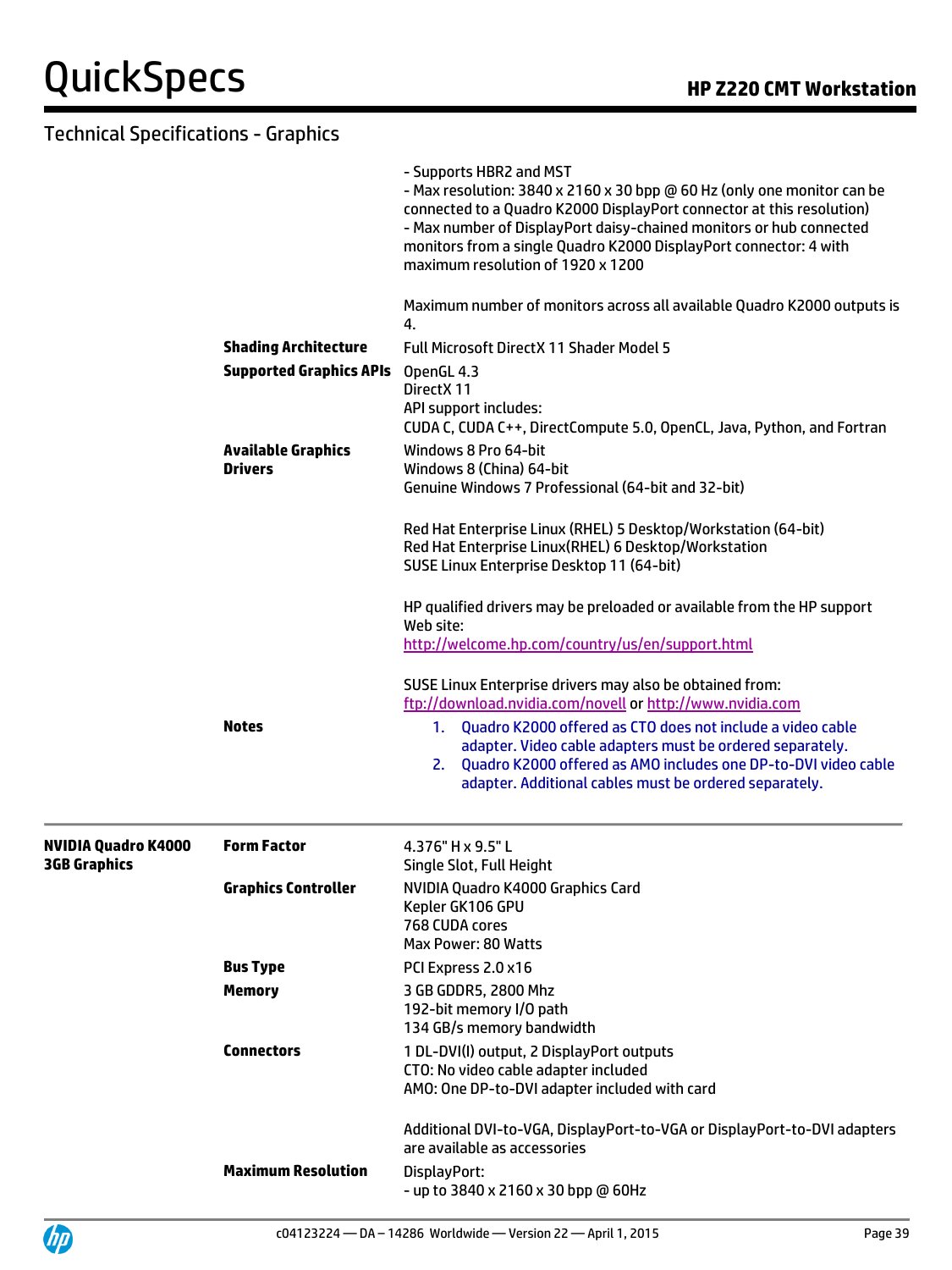|                                                               | - supports High Bit Rate 2 (HBR2) and Multi-Stream Transport (MST)                                                                                                                                                                                                                                                                                                           |
|---------------------------------------------------------------|------------------------------------------------------------------------------------------------------------------------------------------------------------------------------------------------------------------------------------------------------------------------------------------------------------------------------------------------------------------------------|
| <b>Image Quality Features</b>                                 | DL-DVI(I) output:<br>- up to 2560 x 1600 x 32 bpp @ 60Hz<br>10-bit internal display processing pipeline<br>$\bullet$<br>10-bit scan-out support<br>$\bullet$                                                                                                                                                                                                                 |
| <b>Display Output</b>                                         | VGA:<br>- requires use of DVI-to-VGA and/or DP-to-VGA video cable adapters<br>-400 Mhz integrated RAMDAC<br>- Max resolution: 2048 x 1536 x 32 bpp @ 85 Hz                                                                                                                                                                                                                   |
|                                                               | DL-DVI(I):<br>- Max resolution: 2560 x 1600 x 32 bpp @ 60 Hz                                                                                                                                                                                                                                                                                                                 |
|                                                               | <b>SL-DVI(I):</b><br>- Max resolution: 1920 x 1200 x 32 bpp @ 60 Hz                                                                                                                                                                                                                                                                                                          |
|                                                               | DisplayPort:<br>- Supports HBR2 and MST<br>- Max resolution: 3840 x 2160 x 30 bpp @ 60 Hz (only one monitor can be<br>connected to a Quadro K4000 DisplayPort connector at this resolution)<br>- Max number of DisplayPort daisy-chained monitors or hub connected<br>monitors from a single Quadro K4000 DisplayPort connector: 4 with<br>maximum resolution of 1920 x 1200 |
|                                                               | HDMI:<br>- Requires use of DP-to-HDMI cable<br>- Max Resolution: 1920 x 1080 x 32 bpp @ 60Hz                                                                                                                                                                                                                                                                                 |
|                                                               | Maximum number of monitors across all available Quadro K4000 outputs is<br>4.                                                                                                                                                                                                                                                                                                |
| <b>Shading Architecture</b><br><b>Supported Graphics APIs</b> | <b>Full Microsoft DirectX 11 Shader Model 5.0</b><br>OpenGL 4.3<br>DirectX 11<br>API support includes:<br>CUDA C, CUDA C++, DirectCompute 5.0, OpenCL, Java, Python, and Fortran                                                                                                                                                                                             |
| <b>Available Graphics</b><br><b>Drivers</b>                   | Windows 8 Pro 64-bit<br>Windows 8 (China) 64-bit<br>Genuine Windows 7 Professional (64-bit and 32-bit)                                                                                                                                                                                                                                                                       |
|                                                               | Red Hat Enterprise Linux (RHEL) 5 Desktop/Workstation (64-bit)<br>Red Hat Enterprise Linux(RHEL) 6 Desktop/Workstation<br>SUSE Linux Enterprise Desktop 11 (64-bit)                                                                                                                                                                                                          |
|                                                               | HP qualified drivers may be preloaded or available from the HP support<br>Web site:<br>http://welcome.hp.com/country/us/en/support.html                                                                                                                                                                                                                                      |
|                                                               | SUSE Linux Enterprise drivers may also be obtained from:<br>ftp://download.nvidia.com/novell or http://www.nvidia.com                                                                                                                                                                                                                                                        |
| <b>Notes</b>                                                  | Quadro K4000 offered as CTO does not include a video cable<br>1.                                                                                                                                                                                                                                                                                                             |

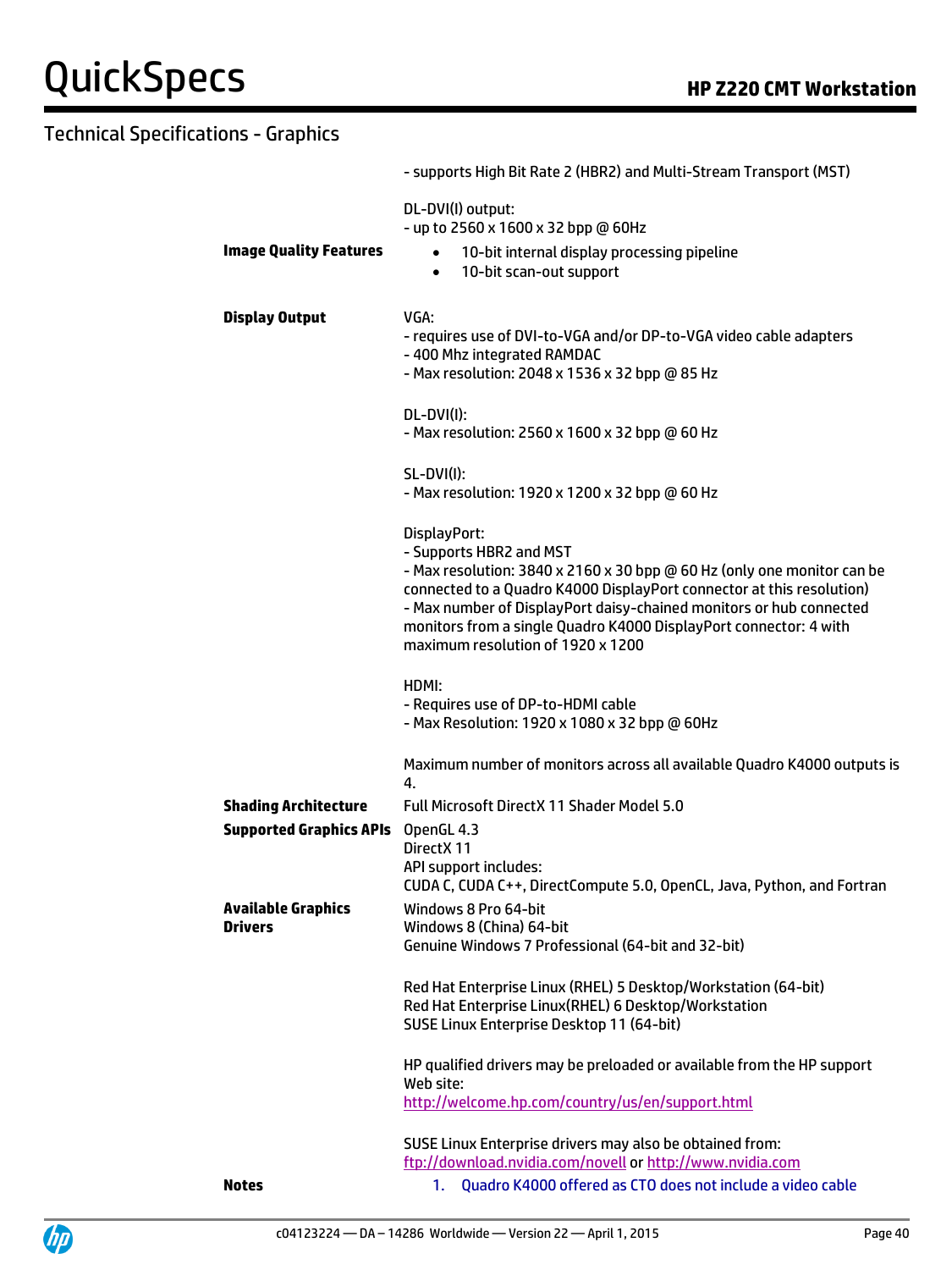adapter. Video cable adapters must be ordered separately.

- 2. Quadro K4000 offered as AMO includes one DP-to-DVI video cable adapter. Additional cables must be ordered separately.
- 3. Quadro K4000 is Windows 8 Compliant.
- 4. A total maximum of 4 active monitors are supported across all display output types. To get 4 monitors, at least one monitor must be daisy chained on a DisplayPort output.
- 5. A DisplayPort hub device may be used to connect multiple DisplayPort monitors to a single Quadro K4000 DisplayPort output.

| AMD FirePro W7000 4GB | <b>Form Factor</b>             | Full height, full length, single slot                                                                                                                                                                                                                                                                                                                                              |
|-----------------------|--------------------------------|------------------------------------------------------------------------------------------------------------------------------------------------------------------------------------------------------------------------------------------------------------------------------------------------------------------------------------------------------------------------------------|
| Graphics              | <b>Graphics Controller</b>     | AMD FirePro™ W7000 Professional Graphics<br>Max Power: <150 Watts                                                                                                                                                                                                                                                                                                                  |
|                       | <b>Bus Type</b>                | PCI Express™ x16, Generation 3.0                                                                                                                                                                                                                                                                                                                                                   |
|                       | <b>Memory</b>                  | 4GB GDDR5, 153.6 GB/s bandwidth, ECC support                                                                                                                                                                                                                                                                                                                                       |
|                       | <b>Connectors</b>              | 4 x DisplayPort with HBR2 and MST support.                                                                                                                                                                                                                                                                                                                                         |
|                       | <b>Maximum Resolution</b>      | DisplayPort: 4096x2160 @24bpp 60Hz<br>Dual Link DVI: 2560x1600 (requires DP to DL-DVI adapter)<br>Single Link DVI: 1920x1200 (requires DP to DVI adapter)<br>VGA: 1920x1200 (requires DP to VGA adapter)                                                                                                                                                                           |
|                       | <b>Image Quality Features</b>  | Advanced support for 8-bit, 10-bit, and 16-bit per RGB color component                                                                                                                                                                                                                                                                                                             |
|                       | <b>Display Output</b>          | Max number of monitors supported using DisplayPort: 6                                                                                                                                                                                                                                                                                                                              |
|                       |                                | Monitor chaining from a single DisplayPort options(subject to a max of 6<br>total monitors across all outputs, requires use of DisplayPort Monitors<br>supporting MST or the use of DisplayPort hubs):                                                                                                                                                                             |
|                       |                                | 1 4096x2169 display<br>$\bullet$                                                                                                                                                                                                                                                                                                                                                   |
|                       |                                | 2 2560x1600 displays<br>$\bullet$                                                                                                                                                                                                                                                                                                                                                  |
|                       |                                | 4 1920x1200 displays                                                                                                                                                                                                                                                                                                                                                               |
|                       | <b>Shading Architecture</b>    | Shader Model 5.0                                                                                                                                                                                                                                                                                                                                                                   |
|                       | <b>Supported Graphics APIs</b> | OpenGL® 4.2 with OpenGL Shading Language<br>OpenCL 1.1<br>Microsoft <sup>®</sup> DirectX <sup>®</sup> 11.1                                                                                                                                                                                                                                                                         |
|                       | <b>Available Graphics</b>      | Windows 8                                                                                                                                                                                                                                                                                                                                                                          |
|                       | <b>Drivers</b>                 | Windows 7 Professional (64-bit and 32-bit)                                                                                                                                                                                                                                                                                                                                         |
|                       |                                | Windows 8 (64bit and 32-bit)                                                                                                                                                                                                                                                                                                                                                       |
|                       |                                | Red Hat Enterprise Linux(RHEL)<br>SUSE Linux Enterprise Desktop 11 (64-bit and 32-bit)                                                                                                                                                                                                                                                                                             |
|                       |                                |                                                                                                                                                                                                                                                                                                                                                                                    |
|                       |                                | HP qualified drivers may be preloaded or available from the HP support<br>Web site:                                                                                                                                                                                                                                                                                                |
|                       |                                | http://welcome.hp.com/country/us/en/support.html                                                                                                                                                                                                                                                                                                                                   |
|                       | <b>Note</b>                    | 1. AMD Eyefinity technology can support multiple displays using a single<br>enabled AMD FirePro™ professional graphics card; the number of<br>supported displays varies by card model. Microsoft <sup>®</sup> Windows® 7, Windows<br>Vista®, or Linux® is required in order to support more than 2 displays.<br>Depending on the card model, native DisplayPort™ connectors and/or |

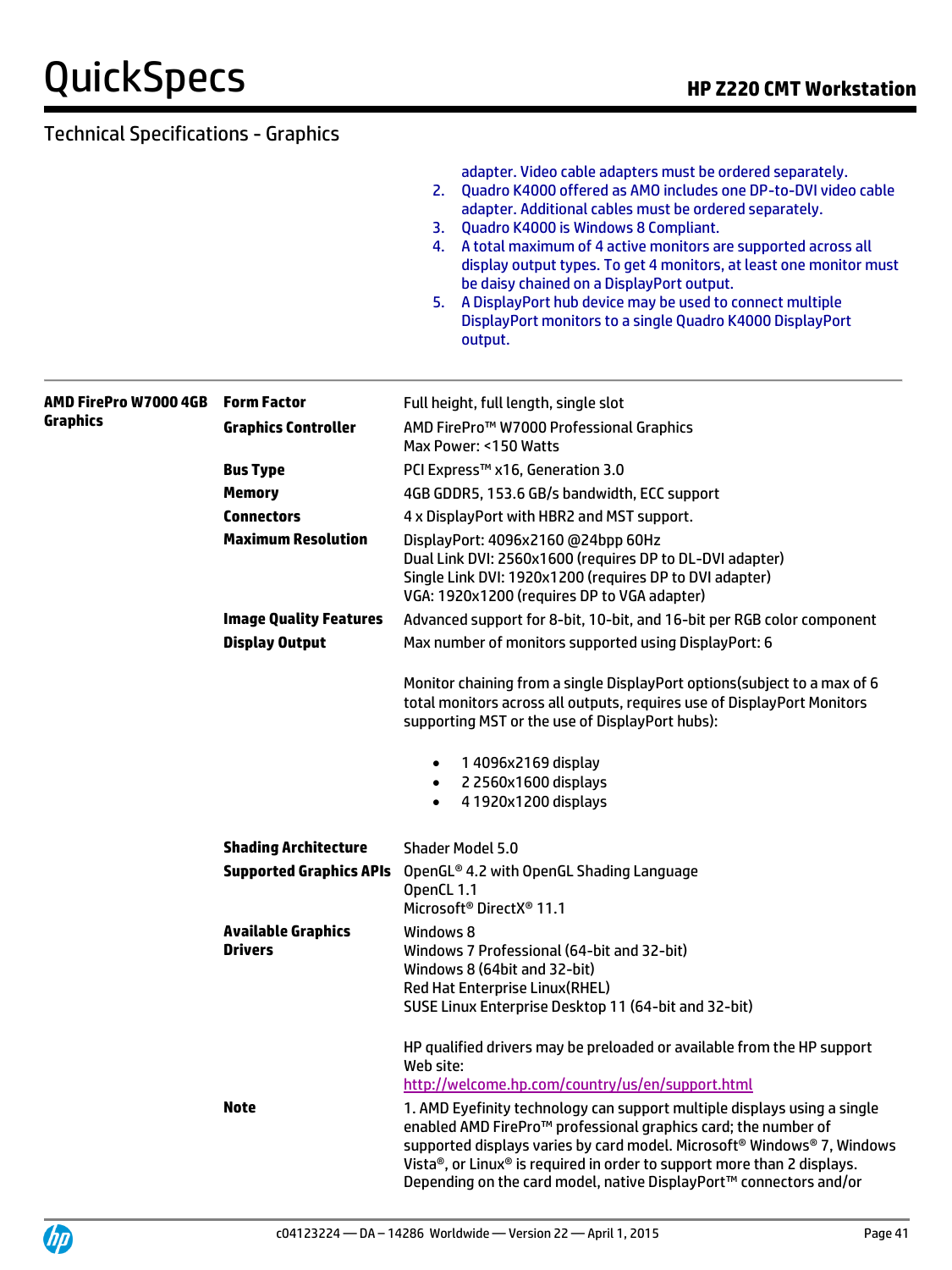certified DisplayPort™ active or passive adapters to convert your monitor's native input to your card's DisplayPort™ or Mini-DisplayPort™ connector(s) may be required. Se[e www.amd.com/firepro](http://www.amd.com/firepro) for details.

2. Factory configured FirePro W7000 graphics card does not include any video adapter cables. Adapters must be ordered separately.

3. Option Kit FirePro W7000 graphics card does not include any video cable adapters. Adapters must be ordered seperately.

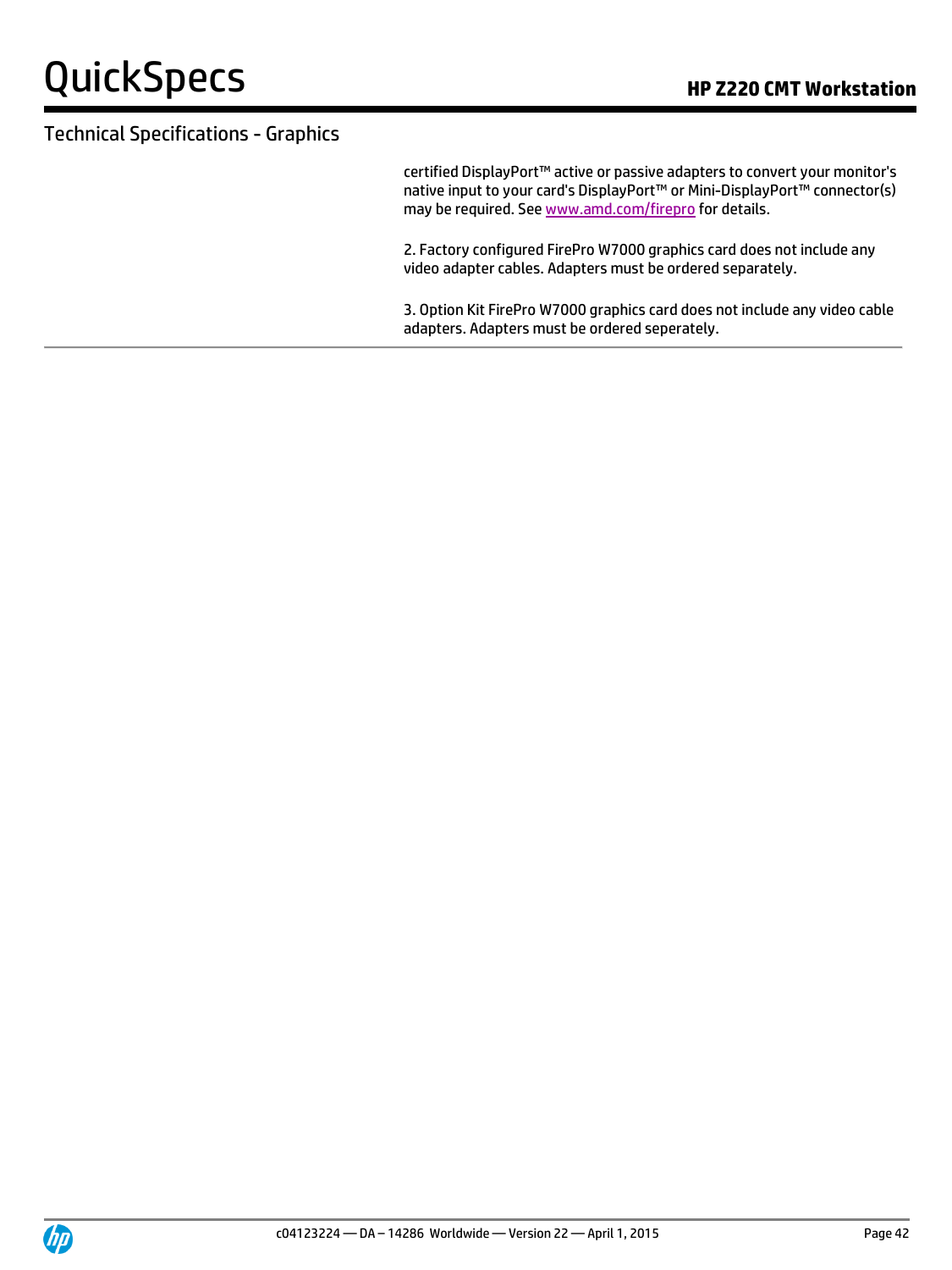### Technical Specifications - Multimedia and Audio Devices

**HP Thin USB Powered Speakers Frequency Response** (- 3dB, 24-bit/96kHz input) FO to 20kHz **Dimensions** (H x W x D) Speakers: 14.52 x 9.50 x 2.45 cm (5.72 x 3.74 x 0.96 in) per speaker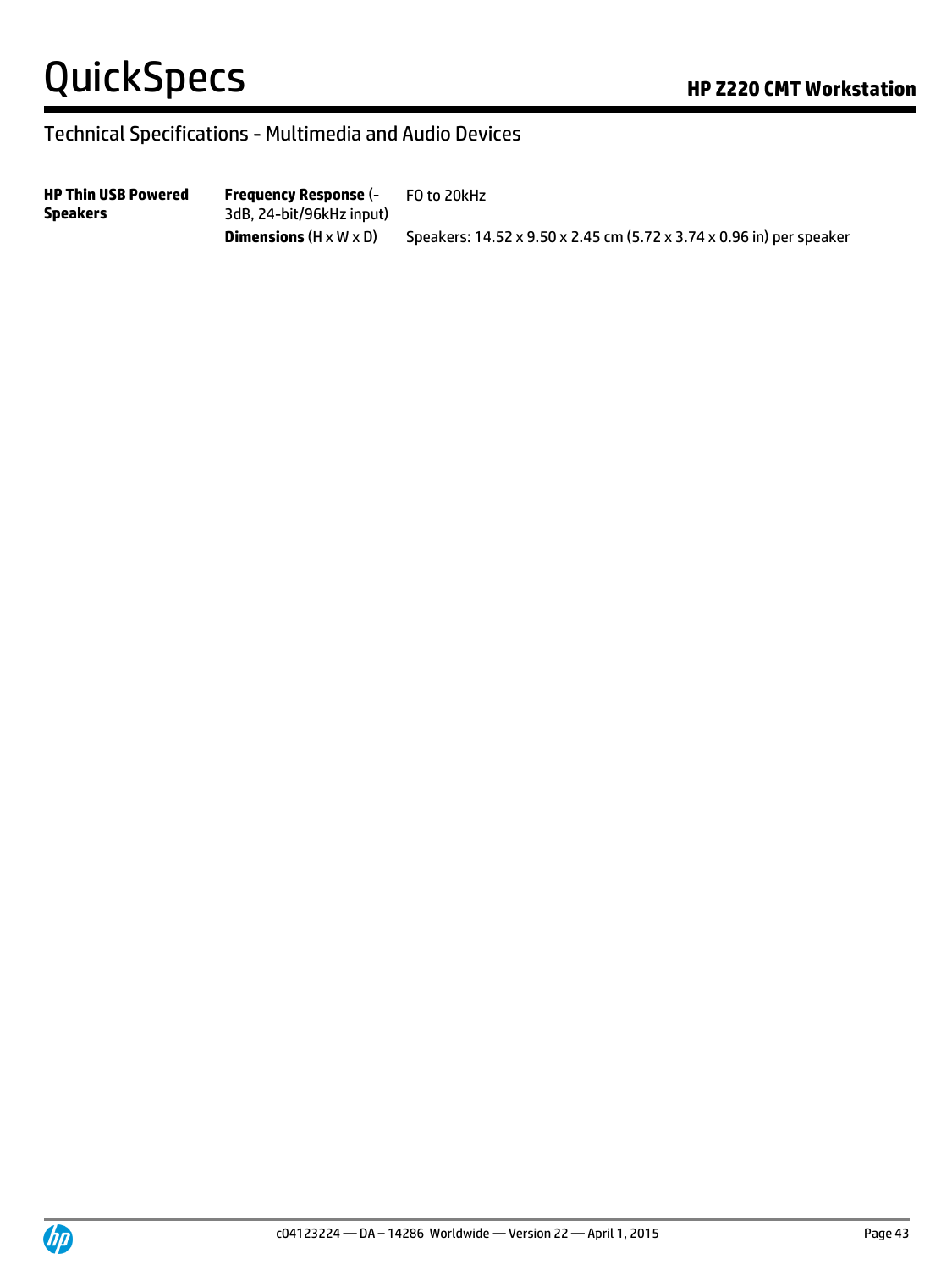| HP DVD-ROM Drive | <b>Description</b><br>5.25-inch, half-height, tray-load                           |                                               |                                                                                                                                                                                                                                                                                                                                                                                                                                                                                                                          |  |
|------------------|-----------------------------------------------------------------------------------|-----------------------------------------------|--------------------------------------------------------------------------------------------------------------------------------------------------------------------------------------------------------------------------------------------------------------------------------------------------------------------------------------------------------------------------------------------------------------------------------------------------------------------------------------------------------------------------|--|
|                  | <b>Mounting Orientation</b>                                                       | Either horizontal or vertical                 |                                                                                                                                                                                                                                                                                                                                                                                                                                                                                                                          |  |
|                  | <b>Interface Type</b>                                                             | SATA/ATAPI                                    |                                                                                                                                                                                                                                                                                                                                                                                                                                                                                                                          |  |
|                  | <b>Dimensions (WxHxD)</b>                                                         | 15.0 x 4.4 x 20.3 cm (5.9 x 1.7 x 8.0 in)     |                                                                                                                                                                                                                                                                                                                                                                                                                                                                                                                          |  |
|                  | <b>Disc Capacity</b>                                                              | <b>DVD-ROM</b>                                | Single layer: Up to 4.7 GB Double layer: Up to<br>8.5 GB                                                                                                                                                                                                                                                                                                                                                                                                                                                                 |  |
|                  | <b>Access Times</b>                                                               | <b>DVD-ROM Single Layer</b>                   | < 140 ms (typical)                                                                                                                                                                                                                                                                                                                                                                                                                                                                                                       |  |
|                  |                                                                                   | <b>CD-ROM Mode 1</b>                          | < 125 ms (typical)                                                                                                                                                                                                                                                                                                                                                                                                                                                                                                       |  |
|                  |                                                                                   | <b>Full Stroke DVD</b>                        | < 250 ms (seek)                                                                                                                                                                                                                                                                                                                                                                                                                                                                                                          |  |
|                  |                                                                                   | <b>Full Stroke CD</b>                         | < 210 ms (seek)                                                                                                                                                                                                                                                                                                                                                                                                                                                                                                          |  |
|                  | <b>Power</b>                                                                      | <b>Source</b>                                 | SATA DC power receptacle                                                                                                                                                                                                                                                                                                                                                                                                                                                                                                 |  |
|                  |                                                                                   | <b>DC Power Requirements</b>                  | 5 VDC $\pm$ 5%-100 mV ripple p-p<br>12 VDC $\pm$ 5%-200 mV ripple p-p                                                                                                                                                                                                                                                                                                                                                                                                                                                    |  |
|                  |                                                                                   | <b>DC Current</b>                             | 5 VDC - < 1000 mA typical, < 1600 mA maximum<br>12 VDC - < 600 mA typical, < 1400 mA<br>maximum                                                                                                                                                                                                                                                                                                                                                                                                                          |  |
|                  | <b>Operating Environmental Temperature</b><br>(all conditions non-<br>condensing) |                                               | 41° to 122° F (5° to 50° C)                                                                                                                                                                                                                                                                                                                                                                                                                                                                                              |  |
|                  |                                                                                   | <b>Relative Humidity</b>                      | 10% to 90%                                                                                                                                                                                                                                                                                                                                                                                                                                                                                                               |  |
|                  |                                                                                   | <b>Maximum Wet Bulb</b><br><b>Temperature</b> | 86°F (30°C)                                                                                                                                                                                                                                                                                                                                                                                                                                                                                                              |  |
|                  |                                                                                   | <b>Operating Systems</b><br><b>Supported</b>  | Windows 7 Professional 32-bit and 64-bit.<br>Windows Vista Business 64*, Windows Vista<br>Business 32*, Windows Vista Home Basic 32*,<br>Windows 2000, Windows XP Professional or<br>Windows XP Home 32*.<br>Red Hat Enterprise Linux(RHEL) WS4**, 5, 6<br>Desktop/Workstation,<br>Removed reference to "Novell" because of<br>acquisition and changed product reference to<br>"SUSE Linux Enterprise Desktop 10 & 11",<br>No driver is required for this device. Native<br>support is provided by the operating system. |  |

| <b>HP DVD+/-RW Drive</b> | <b>Description</b>          | 5.25-inch, half-height, tray-load                                                        |                              |  |
|--------------------------|-----------------------------|------------------------------------------------------------------------------------------|------------------------------|--|
|                          | <b>Mounting Orientation</b> | Either horizontal or vertical                                                            |                              |  |
|                          | Interface Type              | SATA/ATAPI                                                                               |                              |  |
|                          | <b>Dimensions</b> (WxHxD)   | $15.0 \times 4.4 \times 20.3$ cm $(5.9 \times 1.7 \times 8.0$ in)                        |                              |  |
|                          | <b>Disc Formats</b>         | DVD-RAM<br>$DVD+R$<br>DVD+RW<br>DVD+R DL<br>DVD-R DL<br>DVD-R<br>DVD-RW<br>CD-R<br>CD-RW |                              |  |
|                          | <b>Disc Capacity</b>        | <b>DVD-ROM</b>                                                                           | 8.5 GB DL or 4.7 GB standard |  |
|                          |                             | <b>Full Stroke DVD</b>                                                                   | < 250 ms (seek)              |  |
|                          |                             | <b>Full Stroke CD</b>                                                                    | < 210 ms (seek)              |  |

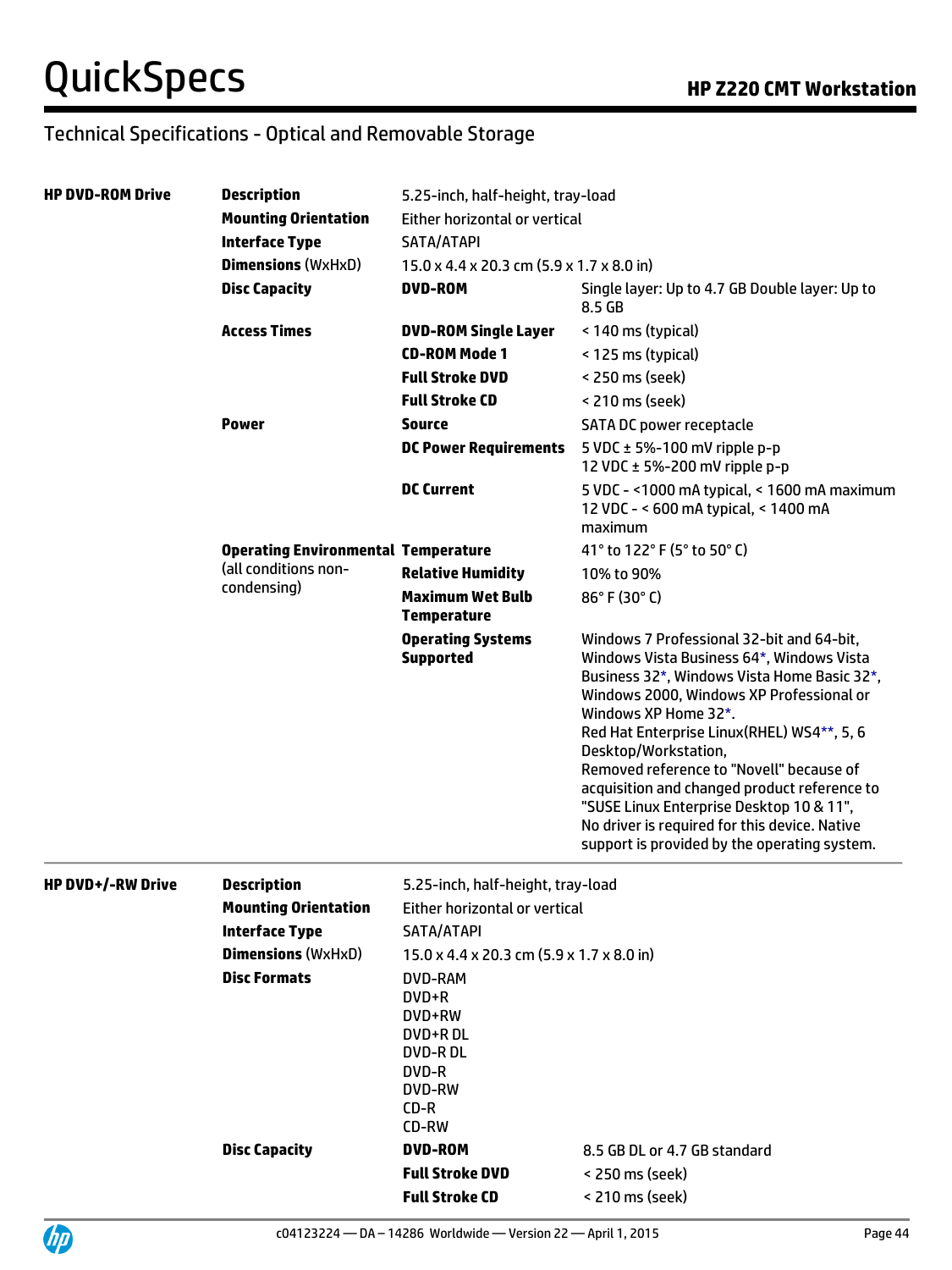|                          | <b>Maximum Data Transfer CD ROM Read</b><br><b>Rates</b> |                                                                                                               | CD-ROM, CD-R Up to 40X<br>CD-RW Up to 32X                                                                                                                                                                                                                                                                               |           |
|--------------------------|----------------------------------------------------------|---------------------------------------------------------------------------------------------------------------|-------------------------------------------------------------------------------------------------------------------------------------------------------------------------------------------------------------------------------------------------------------------------------------------------------------------------|-----------|
|                          |                                                          | <b>DVD ROM Read</b>                                                                                           | DVD-RAM                                                                                                                                                                                                                                                                                                                 | Up to 12X |
|                          |                                                          |                                                                                                               | DVD+RW                                                                                                                                                                                                                                                                                                                  | Up to 8X  |
|                          |                                                          |                                                                                                               | <b>DVD-RW</b>                                                                                                                                                                                                                                                                                                           | Up to 8X  |
|                          |                                                          |                                                                                                               | DVD+R DL                                                                                                                                                                                                                                                                                                                | Up to 8X  |
|                          |                                                          |                                                                                                               | <b>DVD-RDL</b>                                                                                                                                                                                                                                                                                                          | Up to 8X  |
|                          |                                                          |                                                                                                               | DVD-ROM                                                                                                                                                                                                                                                                                                                 | Up to 16X |
|                          |                                                          |                                                                                                               | <b>DVD-ROM DL</b>                                                                                                                                                                                                                                                                                                       | Up to 8X  |
|                          |                                                          |                                                                                                               | DVD+R                                                                                                                                                                                                                                                                                                                   | Up to 16X |
|                          |                                                          |                                                                                                               | DVD-R                                                                                                                                                                                                                                                                                                                   | Up to 16X |
|                          | <b>Power</b>                                             | <b>Source</b>                                                                                                 | SATA DC power receptacle                                                                                                                                                                                                                                                                                                |           |
|                          |                                                          | <b>DC Power Requirements</b>                                                                                  | 5 VDC $\pm$ 5%-100 mV ripple p-p<br>12 VDC $\pm$ 5%-200 mV ripple p-p                                                                                                                                                                                                                                                   |           |
|                          |                                                          | <b>DC Current</b>                                                                                             | 5 VDC -1000 mA typical, 1600 mA maximum<br>12 VDC -600 mA typical, 1400 mA maximum                                                                                                                                                                                                                                      |           |
|                          | <b>Operating Environmental Temperature</b>               |                                                                                                               | 41° to 122° F (5° to 50° C)                                                                                                                                                                                                                                                                                             |           |
|                          | (all conditions non-                                     | <b>Relative Humidity</b>                                                                                      | 10% to 90%                                                                                                                                                                                                                                                                                                              |           |
|                          | condensing)                                              | <b>Maximum Wet Bulb</b><br><b>Temperature</b>                                                                 | 86°F (30°C)                                                                                                                                                                                                                                                                                                             |           |
|                          |                                                          | <b>Operating Systems</b><br><b>Supported</b>                                                                  | Windows 7 Professional 32-bit and 64-bit,<br>Windows Vista Business 64*, Windows Vista<br>Business 32*, Windows Vista Home Basic 32*,<br>Windows 2000, Windows XP Professional or<br>Windows XP Home 32*.<br>Red Hat Enterprise Linux(RHEL) WS4**, 5, 6<br>Desktop/Workstation<br>SUSE Linux Enterprise Desktop 10 & 11 |           |
|                          |                                                          |                                                                                                               | No driver is required for this device. Native<br>support is provided by the operating system.                                                                                                                                                                                                                           |           |
|                          |                                                          | <b>Kit Contents</b>                                                                                           | HP SATA SuperMulti DVD Writer Drive, Roxio<br>Easy Media Creator software, Intervideo<br>WinDVD Software, installation guide, and<br>DVD+R media.                                                                                                                                                                       |           |
| <b>HP Blu-Ray Writer</b> | <b>Description</b>                                       | 5.25-inch, half-height, tray-load                                                                             |                                                                                                                                                                                                                                                                                                                         |           |
|                          | <b>Mounting Orientation</b>                              | Either horizontal or vertical                                                                                 |                                                                                                                                                                                                                                                                                                                         |           |
|                          | <b>Interface Type</b>                                    | <b>SATA</b>                                                                                                   |                                                                                                                                                                                                                                                                                                                         |           |
|                          | <b>Dimensions (WxHxD)</b>                                | 15.0 x 4.4 x 20.3 cm (5.9 x 1.7 x 8.0 in)                                                                     |                                                                                                                                                                                                                                                                                                                         |           |
|                          | <b>Disc Formats</b>                                      | BD-ROM<br>BD-R<br><b>BD-RE</b><br>DVD-RAM<br>DVD+R<br>DVD+RW<br>DVD+R DL<br><b>DVD-RDL</b><br>DVD-R<br>DVD-RW |                                                                                                                                                                                                                                                                                                                         |           |

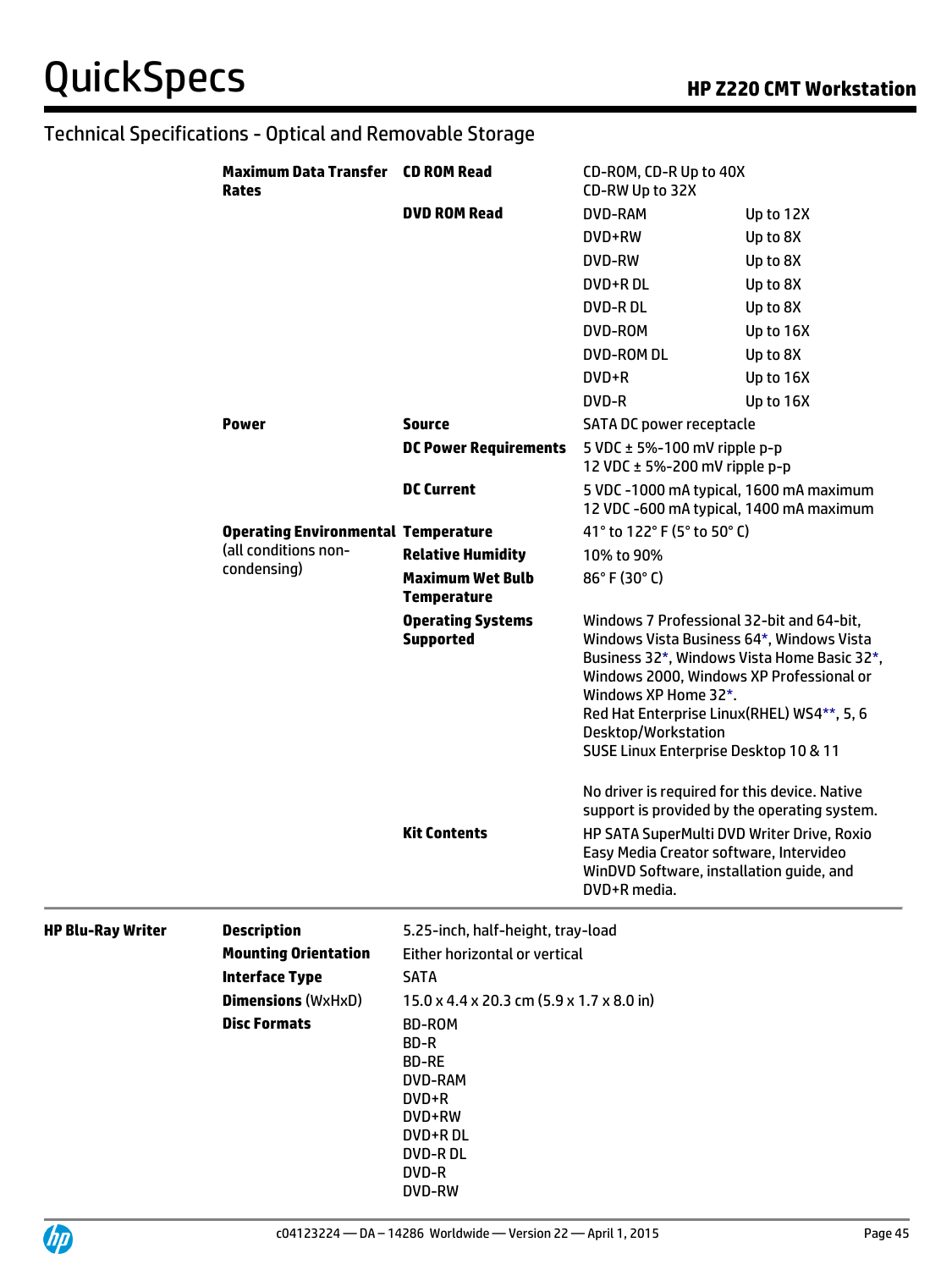|                                            | CD-R<br>CD-RW                                 |                                                                                        |            |
|--------------------------------------------|-----------------------------------------------|----------------------------------------------------------------------------------------|------------|
| <b>Disc Capacity</b>                       | DVD-ROM                                       | 8.5 GB DL or 4.7 GB standard                                                           |            |
|                                            | Blu-ray                                       | 50 GB DL or 25 GB standard                                                             |            |
|                                            | <b>Full Stroke DVD</b>                        | < 250 ms (seek)                                                                        |            |
|                                            | <b>Full Stroke CD</b>                         | < 210 ms (seek)                                                                        |            |
|                                            | <b>Blu-ray</b>                                | Blu-ray                                                                                |            |
|                                            | <b>Startup Time (Time to</b>                  | BD-ROM (SL/DL)                                                                         | 25S / 28S  |
|                                            | drive ready from tray                         | BD-R (SL/DL)                                                                           | 25S / 28S  |
|                                            | loading)                                      | BD-RE (SL/DL)                                                                          | 25S / 28S  |
|                                            |                                               | DVD-ROM (SL/DL)                                                                        | 18S/18S    |
|                                            |                                               | DVD-R (SL/DL)                                                                          | 25S/25S    |
|                                            |                                               | DVD-RW                                                                                 | <b>25S</b> |
|                                            |                                               | DVD+R (SL/DL)                                                                          | 25S / 25S  |
|                                            |                                               | DVD+RW                                                                                 | 255        |
|                                            |                                               | DVD-RAM                                                                                | 45S        |
|                                            |                                               | CD-ROM                                                                                 | 45S        |
| <b>Maximum Data Transfer CD ROM Read</b>   |                                               | CD-ROM                                                                                 | Up to 40X  |
| Rates                                      |                                               | $CD-R$                                                                                 | Up to 40X  |
|                                            |                                               | CD-RW                                                                                  | Up to 40X  |
|                                            | <b>DVD ROM Read</b>                           | DVD-RAM                                                                                | Up to 5X   |
|                                            |                                               | DVD+RW                                                                                 | Up to 10X  |
|                                            |                                               | DVD-RW                                                                                 | Up to 10X  |
|                                            |                                               | DVD+R DL                                                                               | Up to 8X   |
|                                            |                                               | <b>DVD-RDL</b>                                                                         | Up to 8X   |
|                                            |                                               | DVD-ROM                                                                                | Up to 16X  |
|                                            |                                               | <b>DVD-ROM DL</b>                                                                      | Up to 8X   |
|                                            |                                               | $DVD+R$                                                                                | Up to 12X  |
|                                            |                                               | DVD-R                                                                                  | Up to 12X  |
|                                            | <b>Blu-Ray</b>                                | <b>BD-ROM</b>                                                                          | Up to 6X   |
|                                            |                                               | <b>BD-ROM DL</b>                                                                       | Up to 4.8X |
|                                            |                                               | BD-R                                                                                   | Up to 6X   |
|                                            |                                               | <b>BD-RDL</b>                                                                          | Up to 4.8X |
|                                            |                                               | BD-R                                                                                   | Up to 6X   |
|                                            |                                               | <b>BD-RE SL/DL</b>                                                                     | Up to 4.8X |
| <b>Power</b>                               | <b>Source</b>                                 | SATA DC power receptacle                                                               |            |
|                                            | <b>DC Power Requirements</b>                  | 5 VDC $\pm$ 5%-100 mV ripple p-p<br>12 VDC ± 10%-100 mV ripple p-p                     |            |
|                                            | <b>DC Current</b>                             | 5 VDC -900 mA typical, 1200 mA maximum<br>12 VDC -1000 mA typical, 1600 mA maximum     |            |
| <b>Operating Environmental Temperature</b> |                                               | 41° to 122° F (5° to 50° C)                                                            |            |
| (all conditions non-                       | <b>Relative Humidity</b>                      | 15% to 80%                                                                             |            |
| condensing)                                | <b>Maximum Wet Bulb</b><br><b>Temperature</b> | 86°F (30°C)                                                                            |            |
|                                            | <b>Operating Systems</b><br><b>Supported</b>  | Windows 7 Professional 32-bit and 64-bit,<br>Windows Vista Business 64*, Windows Vista |            |

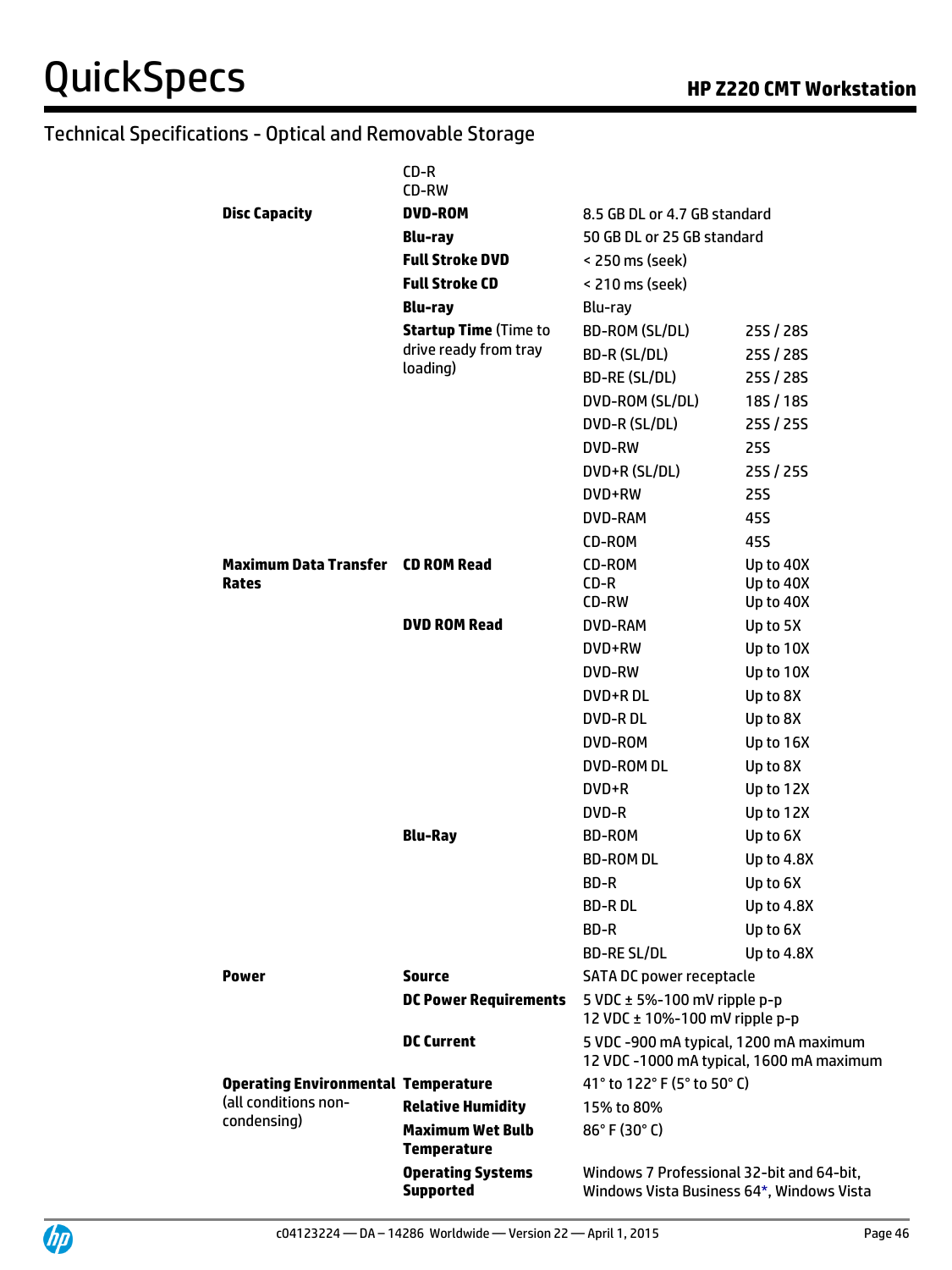|                                               |                             |                                                                                                                                                                                                                                                                                                                                                        | Business 32*, Windows Vista Home Basic 32*,<br>Windows 2000, Windows XP Professional or<br>Windows XP Home 32*.<br>Red Hat Enterprise Linux(RHEL) WS4**, 5, 6<br>Desktop/Workstation,                                                                                                                                                                                                                                                                    |  |
|-----------------------------------------------|-----------------------------|--------------------------------------------------------------------------------------------------------------------------------------------------------------------------------------------------------------------------------------------------------------------------------------------------------------------------------------------------------|----------------------------------------------------------------------------------------------------------------------------------------------------------------------------------------------------------------------------------------------------------------------------------------------------------------------------------------------------------------------------------------------------------------------------------------------------------|--|
|                                               |                             |                                                                                                                                                                                                                                                                                                                                                        | SUSE Linux Enterprise Desktop 10 & 11<br>* No driver is required for this device. Native<br>support is provided by the operating system.                                                                                                                                                                                                                                                                                                                 |  |
|                                               |                             |                                                                                                                                                                                                                                                                                                                                                        | ** RHEL WS4 not supported on Z200/Z200SFF                                                                                                                                                                                                                                                                                                                                                                                                                |  |
|                                               |                             | <b>Kit Contents</b>                                                                                                                                                                                                                                                                                                                                    | HP Blue Laser RW Drive, Roxio Easy Media<br>Creator software, Intervideo WinDVD Software,<br>installation guide.                                                                                                                                                                                                                                                                                                                                         |  |
|                                               | <b>Disclaimer</b>           |                                                                                                                                                                                                                                                                                                                                                        | As Blu-Ray is a new format containing new technologies, certain disc,<br>digital connection, compatibility and/or performance issues may arise, and<br>do not constitute defects in the product. Flawless playback on all systems<br>is not guaranteed. In order for some Blu-Ray titles to play, they may require<br>a DVI or HDMI digital connection and your display may require HDCP<br>support. HD-DVD movies cannot be played on this workstation. |  |
| <b>HP 22-in-1 Media Card</b><br><b>Reader</b> | <b>Description</b>          | The Media Card Reader device uses the same physical form factor and<br>mounting as a Floppy Disk Drive. The device connects to a 2x5 two-channel<br>USB header on the motherboard of the system. There is no USB controller<br>card provided. Please see the Disc Formats section below for a list of flash<br>memory card formats that are supported. |                                                                                                                                                                                                                                                                                                                                                                                                                                                          |  |
|                                               | <b>Mounting Orientation</b> | The Media Card Reader can be mounted in a dedicated Floppy Drive bay (if<br>the chassis provides one) or in an appropriate Optical Bay adapter. It will<br>operate in any orientation.                                                                                                                                                                 |                                                                                                                                                                                                                                                                                                                                                                                                                                                          |  |
|                                               | <b>Interface Type</b>       | dedicated to the flash memory card slots)                                                                                                                                                                                                                                                                                                              | USB 2.0 (one channel dedicated to the separate USB port; one channel                                                                                                                                                                                                                                                                                                                                                                                     |  |
|                                               | <b>Dimensions (WxHxD)</b>   |                                                                                                                                                                                                                                                                                                                                                        | 124.5 x 101.6 x 25.4 mm (4.9 x 4.0 x 1.0 in)                                                                                                                                                                                                                                                                                                                                                                                                             |  |
|                                               | <b>Disc Formats</b>         | Picture<br>Micro SD<br>Micro SDHC<br><b>SD</b><br><b>SDHC</b><br><b>SDXC</b><br>Mini SD<br>Mini SDHC<br>MultiMediaCard<br>HC)                                                                                                                                                                                                                          | Reduced Size MultiMediaCard (RS MultiMediaCard)<br>MultiMedia Card 4.2 (MultiMediaCard Plus, including MultiMediaCard Plus<br>Reduced Size MultiMedia Card 4.2 (MultiMediaCard Mobile, including                                                                                                                                                                                                                                                         |  |
|                                               |                             | MultiMediaCard Mobile HC)<br>CompactFlash Card Type I<br>CompactFlash Card Type II<br><b>MicroDrive</b><br>Memory Stick (MS)<br>MagicGate Memory Stick (MG)<br><b>MagicGate Memory Stick Duo</b><br><b>Memory Stick Select</b><br>Memory Stick Duo (MS Duo)                                                                                            |                                                                                                                                                                                                                                                                                                                                                                                                                                                          |  |

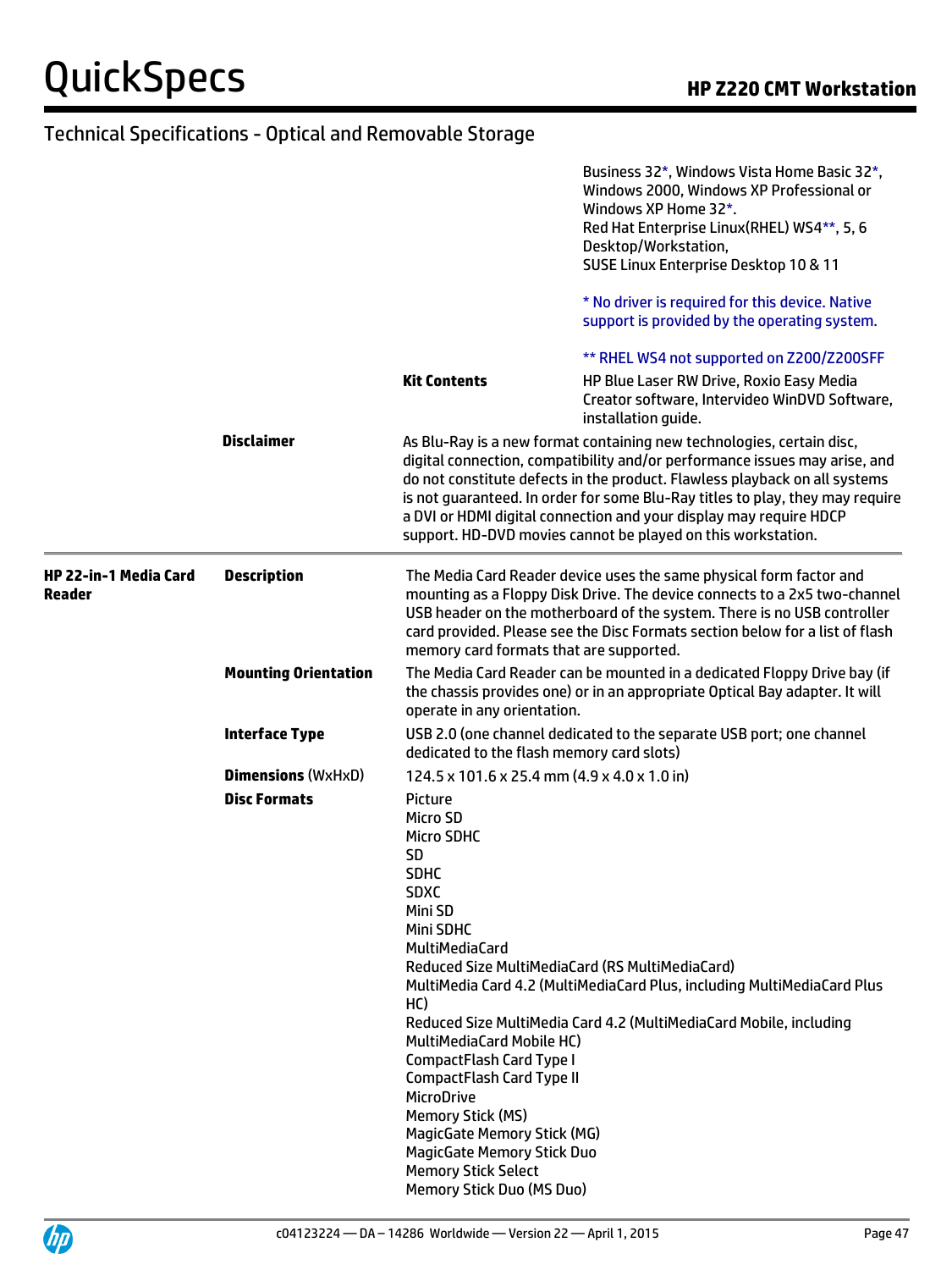Memory Stick PRO (MS PRO) Memory Stick PRO Duo (MS PRO Duo) Memory Stick PRO-HG Duo

Two additional formats are usable with adapters (not supplied): MultiMediaCard Micro Memory Stick Micro (M2)

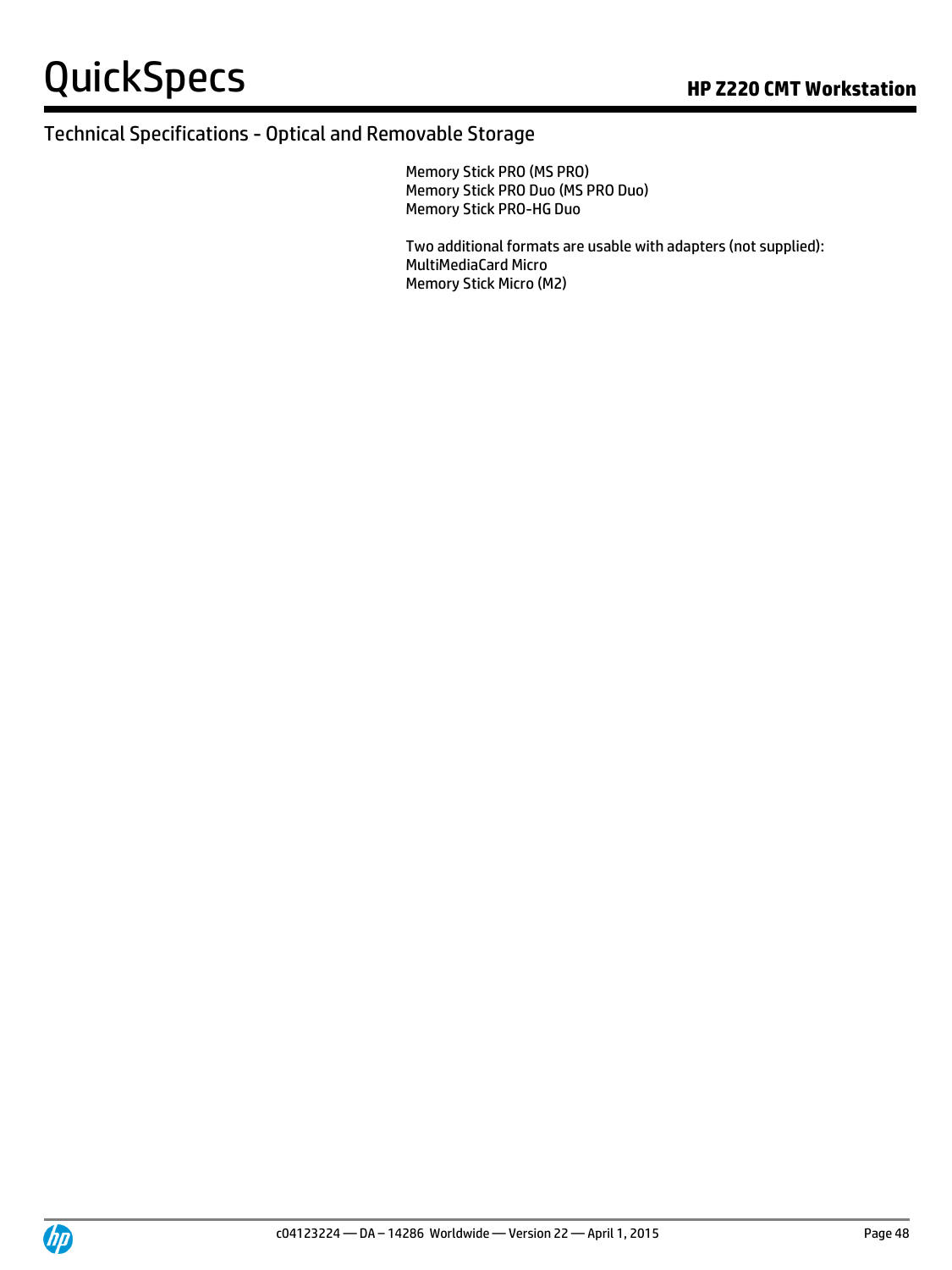# Technical Specifications - Controller Cards

| <b>HP IEEE 1394b FireWire</b>  | <b>Data Transfer Rate</b>                        | Supports up to 800 Mbps                                                                                                                                                                                                                                                                                                                                                                                                                                                                                                                    |  |  |
|--------------------------------|--------------------------------------------------|--------------------------------------------------------------------------------------------------------------------------------------------------------------------------------------------------------------------------------------------------------------------------------------------------------------------------------------------------------------------------------------------------------------------------------------------------------------------------------------------------------------------------------------------|--|--|
| <b>PCIe Card</b>               | <b>Devices Supported</b>                         | IEEE-1394 compliant devices                                                                                                                                                                                                                                                                                                                                                                                                                                                                                                                |  |  |
|                                | <b>Bus Type</b>                                  | PCIe card full height PCIe slots                                                                                                                                                                                                                                                                                                                                                                                                                                                                                                           |  |  |
|                                | <b>Ports</b>                                     | Two IEEE-1394b bilingual 9-Pin Connector (Rear)                                                                                                                                                                                                                                                                                                                                                                                                                                                                                            |  |  |
|                                | <b>Internal Connectors</b>                       | One 10-Pin header Custom Connector<br>Windows 7 Professional 32-bit and 64-bit, Microsoft <sup>®</sup> Windows <sup>®</sup> XP<br>Professional, Windows XP Home, Windows Vista, SLED 11 and RHEL 6. Intel<br>Pentium® G series or higher processor, 128-MB RAM, 1-GB Hard Drive, CD-<br>ROM drive, built in sound system, Available PCIe slot.                                                                                                                                                                                             |  |  |
|                                | <b>System Requirements</b>                       |                                                                                                                                                                                                                                                                                                                                                                                                                                                                                                                                            |  |  |
|                                |                                                  | Temperature - Operating 50° to 131° F (10° to 55° C)                                                                                                                                                                                                                                                                                                                                                                                                                                                                                       |  |  |
|                                | <b>Temperature – Storage</b>                     | $-22^{\circ}$ to 140° F (-30° to 60° C)                                                                                                                                                                                                                                                                                                                                                                                                                                                                                                    |  |  |
|                                | <b>Relative Humidity -</b><br><b>Operating</b>   | 20% to 80%                                                                                                                                                                                                                                                                                                                                                                                                                                                                                                                                 |  |  |
|                                | <b>Compliances</b>                               | FCC Part 15B, cULus 60950, CE Mark EN55022B(1995)/EN55024-1998 STD,<br>Taiwan BSMI CNS13438, Korea MIC                                                                                                                                                                                                                                                                                                                                                                                                                                     |  |  |
|                                | <b>Operating Systems</b><br><b>Supported</b>     | Windows 7 Professional 32-bit and 64-bit, Windows Vista® Business 32-bit<br>and 64-bit, Windows® XP Professional, XP Professional 64-bit, RHEL 6 and<br><b>SLED 11.</b>                                                                                                                                                                                                                                                                                                                                                                    |  |  |
| HP USB 3.0 2x2 Port            | <b>Dimensions (HxD)</b>                          | <b>TBD</b>                                                                                                                                                                                                                                                                                                                                                                                                                                                                                                                                 |  |  |
| <b>SuperSpeed PCIe x1 Card</b> | <b>Ports</b>                                     | 2 External, 2 internal                                                                                                                                                                                                                                                                                                                                                                                                                                                                                                                     |  |  |
|                                | <b>Operating Systems</b><br><b>Supported</b>     | Microsoft Windows 7, Windows Vista*, Windows XP Professional (32-bit<br>and 64-bit); Red Hat Enterprise Linux 6, SUSE Linux Enterprise Desktop 11<br>Certain Windows Vista product features require advanced or additional<br>hardware. Windows Vista Upgrade Advisor can help you determine which<br>features of Windows Vista will run on your computer. To download the tool,<br>visit: http://www.windowsvista.com/upgradeadvisor. For Windows Vista<br>system requirements, visit:<br>http://www.windowsvista.com/systemrequirements. |  |  |
|                                | <b>Kit Contents</b>                              | I/O and Security Software and Documentation CD with software drivers and<br>documentation, HP SuperSpeed USB 3.0 PCIe x1 card (with full-height<br>expansion bracket attached), SATA to SATA split power extension cable,<br>Low profile expansion bracket to replace the full-height expansion bracket<br>required on some computer models and HP SuperSpeed USB 3.0 PCIe x1<br>Card Quick Setup.                                                                                                                                         |  |  |
|                                | <b>Regulatory Approvals</b><br>and registrations | FCC 15B, CE EN55022+ EN55024, VCCI, CISPR 22 AS/NZS CISPR 22, LCIE CB<br>service(ITE/AV) IEC 60950-1, Korea EMC, UL USB-IF                                                                                                                                                                                                                                                                                                                                                                                                                 |  |  |
|                                | Weight                                           | $0.21$ lb (95.0 q)                                                                                                                                                                                                                                                                                                                                                                                                                                                                                                                         |  |  |
|                                | <b>Warranty</b>                                  | The HP USB 3.0 2x2 Port Super Speed PCIe x1 Card has either a one-year<br>limited warranty or the remainder of the warranty of the HP product in<br>which it is installed. Technical support is available seven days a week, 24<br>hours a day, by phone, as well as online support forums. Certain<br>restrictions and exclusions apply.                                                                                                                                                                                                  |  |  |

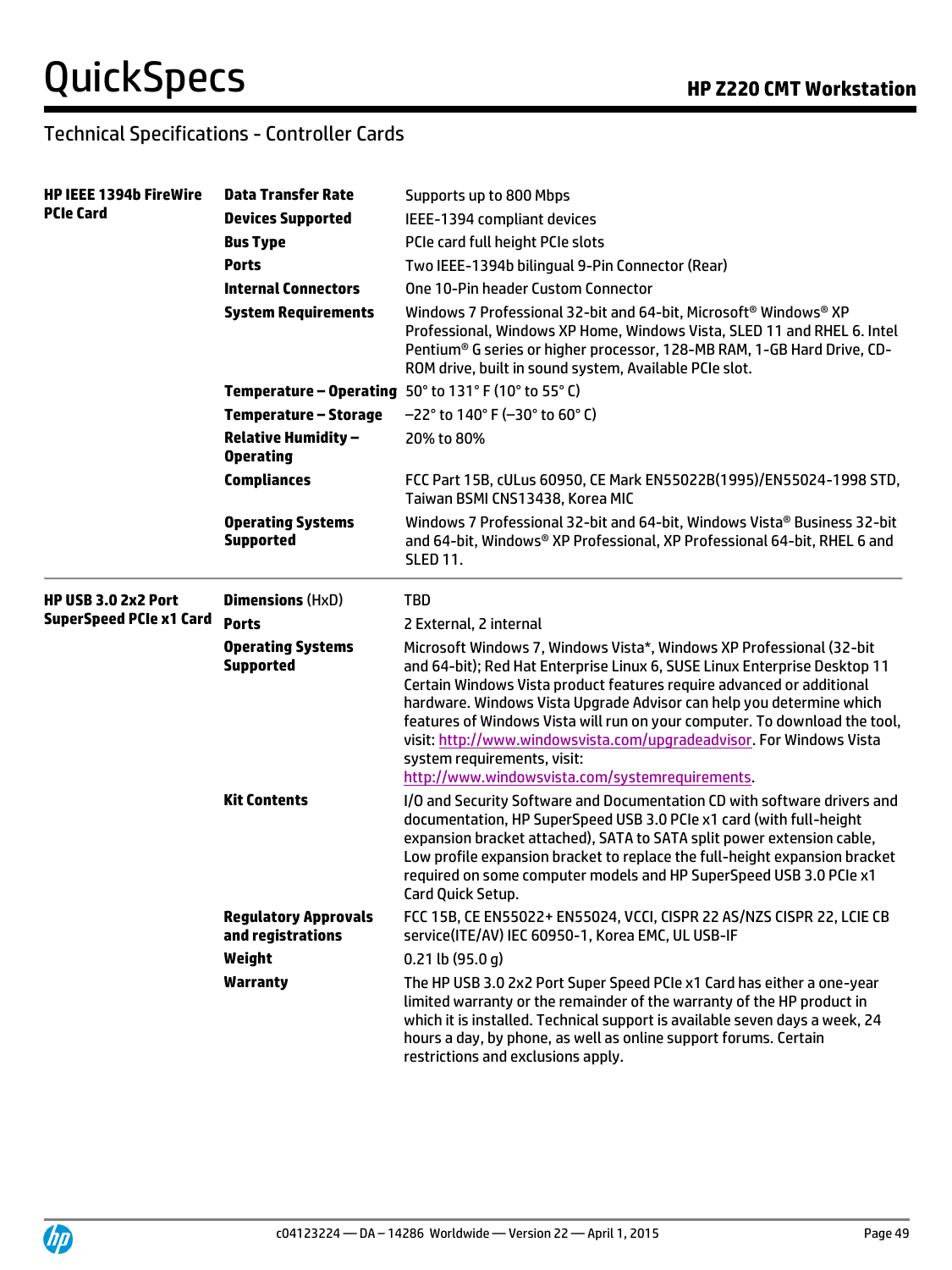# Technical Specifications - Networking and Communications

| Integrated Intel 82579LM Connector |                                                  | <b>RJ-45</b>                                                                                                                                                                                                                                                                                                            |
|------------------------------------|--------------------------------------------------|-------------------------------------------------------------------------------------------------------------------------------------------------------------------------------------------------------------------------------------------------------------------------------------------------------------------------|
| <b>PCIe GbE Controller</b>         | <b>Controller</b>                                | Intel 82579LM GbE platform LAN connect networking controller                                                                                                                                                                                                                                                            |
|                                    | <b>Memory</b>                                    | 24 KB FIFO packet buffer memory                                                                                                                                                                                                                                                                                         |
|                                    | <b>Data Rates Supported</b>                      | 10/100/1000 Mbps                                                                                                                                                                                                                                                                                                        |
|                                    | <b>Compliance</b>                                | 802.1P, 802.1Q, 802.2, 802.3, 802.3ab, 802.3az, 802.3u                                                                                                                                                                                                                                                                  |
|                                    | <b>Bus Architecture</b>                          | <b>PCI Express and SMBus</b>                                                                                                                                                                                                                                                                                            |
|                                    | <b>Data Transfer Mode</b>                        | PCIe-based interface for active state operation (SO state) and SMBus for<br>host and management traffic (Sx low power state)                                                                                                                                                                                            |
|                                    | <b>Power Requirement</b>                         | Requires 3.3V and 1.05V or just 3.3V with integrated regulators                                                                                                                                                                                                                                                         |
|                                    | <b>Boot ROM Support</b>                          | Yes                                                                                                                                                                                                                                                                                                                     |
|                                    | <b>Network Transfer Mode</b>                     | Full-duplex; Half-duplex (not supported for the 1000BASE-T transceiver)                                                                                                                                                                                                                                                 |
|                                    | <b>Network Transfer Rate</b>                     | 10BASE-T (half-duplex) 10 Mbps<br>10BASE-T (full-duplex) 20 Mbps<br>100BASE-TX (half-duplex) 100 Mbps<br>100BASE-TX (full-duplex) 200 Mbps<br>1000BASE-T (full-duplex) 2000 Mbps                                                                                                                                        |
|                                    |                                                  | Management Capabilities WOL, auto MDI crossover, PXE, Muti-port teaming, RSS, Advanced cable<br>diagnostic.<br>AMT 7.0 support                                                                                                                                                                                          |
| <b>Intel Gigabit CT Desktop</b>    | <b>Connector</b>                                 | <b>RJ-45</b>                                                                                                                                                                                                                                                                                                            |
| NIC.                               | <b>Controller</b>                                | Intel WG82574L Gigabit Ethernet Controller                                                                                                                                                                                                                                                                              |
|                                    | <b>Memory</b>                                    | Integrated Dual 48K configurable transmit receive FIFO Buffers                                                                                                                                                                                                                                                          |
|                                    | <b>Data Rates Supported</b>                      | 10/100/1000 Mbps                                                                                                                                                                                                                                                                                                        |
|                                    | <b>Compliance</b>                                | IEEE 802.1P, 802,1Q, 802.2, 802.3, 802.3AB and 802.3u compliant, 802.3x<br>flow control                                                                                                                                                                                                                                 |
|                                    | <b>Bus Architecture</b>                          | <b>PCI-E 1.0a</b>                                                                                                                                                                                                                                                                                                       |
|                                    | <b>Data Path Width</b>                           | X1, 250 MB/s, Bi-directional interface                                                                                                                                                                                                                                                                                  |
|                                    | <b>Data Transfer Mode</b>                        | <b>Bus-master DMA</b>                                                                                                                                                                                                                                                                                                   |
|                                    | <b>Hardware Certifications</b>                   | FCC, B, CE, TUV- cTUVus Mark Canada and United States, TUV- GS Mark for<br><b>European Union</b>                                                                                                                                                                                                                        |
|                                    | <b>Power Requirement</b>                         | Aux 3.3V, 3.0 Watts in 1000base-T and 2.0 Watts in 100Base-T                                                                                                                                                                                                                                                            |
|                                    | <b>Boot ROM Support</b>                          | Yes                                                                                                                                                                                                                                                                                                                     |
|                                    | <b>Network Transfer Rate</b>                     | 10BASE-T (half-duplex) 10 Mbps<br>10BASE-T (full-duplex) 20 Mbps<br>100BASE-TX (half-duplex) 100 Mbps<br>100BASE-TX (full-duplex) 200 Mbps<br>1000BASE-T (full-duplex) 2000 Mbps                                                                                                                                        |
|                                    | <b>Operating Temperature</b>                     | 32° to 131°F (0° to 55° C)                                                                                                                                                                                                                                                                                              |
|                                    | <b>Operating Humidity</b>                        | 85% at 131° F (55° C)                                                                                                                                                                                                                                                                                                   |
|                                    | <b>Dimensions</b>                                | $12.1 \times 5.7 \times 2.0$ cm (4.75 x 2.25 x 0.8 in)                                                                                                                                                                                                                                                                  |
|                                    | <b>Operating System Driver</b><br><b>Support</b> | Windows 7 Professional 32-bit and 64-bit, Windows Vista Business 64,<br>Windows Vista Business 32, Windows XP Professional, Windows XP x64.<br>Red Hat Enterprise Linux 4 (RHEL4.8 or newer)*, Red Hat Enterprise Linux 5<br>(RHEL5.3 or newer), Red Hat Enterprise Linux 6, SUSE Linux Enterprise<br>Desktop (SLED) 11 |

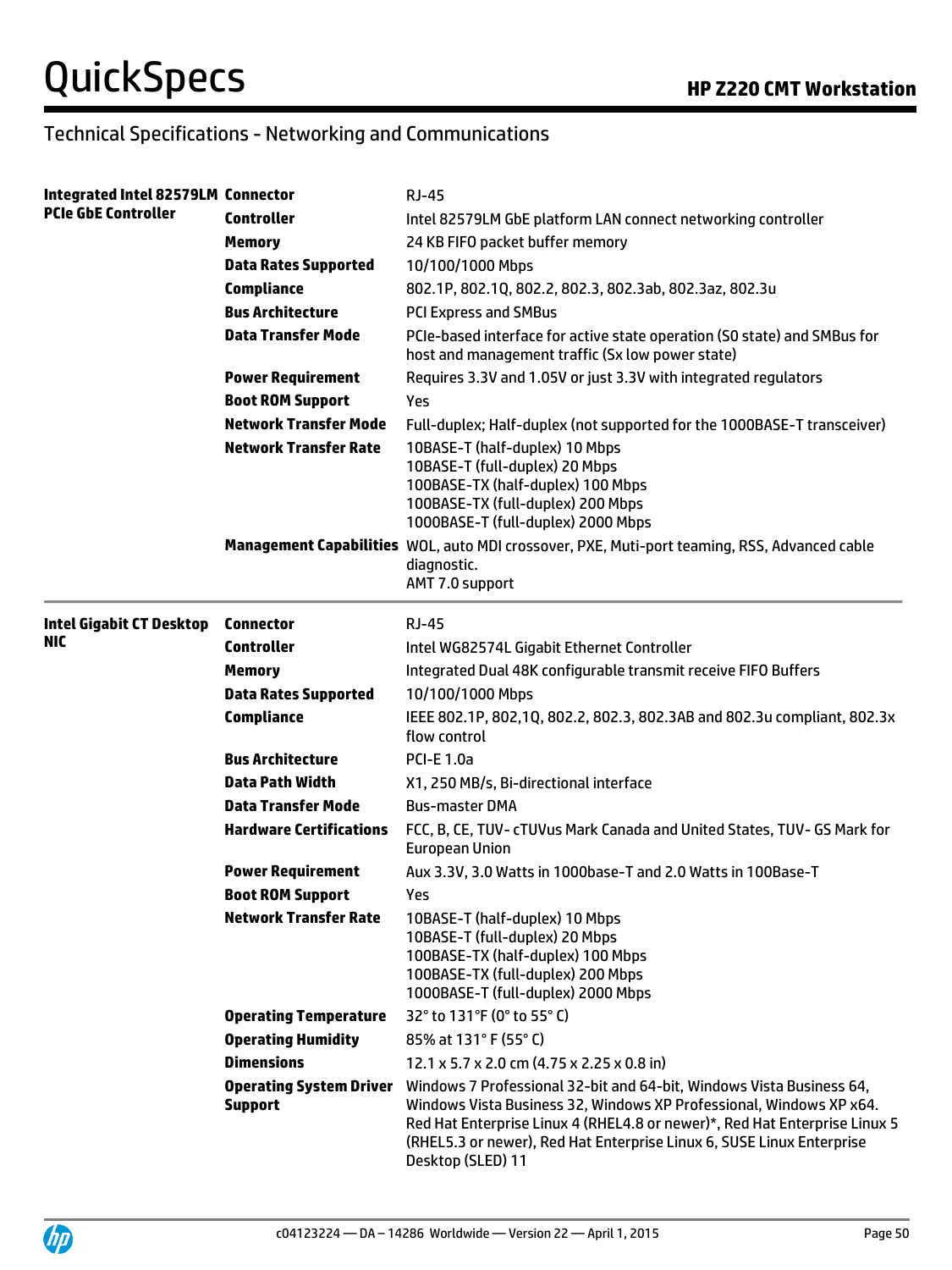# Technical Specifications - Networking and Communications

|                                                                   |                                                  | RHEL 4 and 5, SLED 10, are not supported on the Z220 CMT/SFF                                                                                                                                              |
|-------------------------------------------------------------------|--------------------------------------------------|-----------------------------------------------------------------------------------------------------------------------------------------------------------------------------------------------------------|
|                                                                   | Management Capabilities WOL, PXE, DMI, WFM 2.0   |                                                                                                                                                                                                           |
|                                                                   | <b>Kit Contents</b>                              | Intel Gigabit CT Desktop NIC, low profile bracket, CD containing Intel<br>PROset II NIC drivers, quick install guide, product warranty statement                                                          |
| Broadcom (5761)                                                   | <b>Connector</b>                                 | $RJ-45$                                                                                                                                                                                                   |
| <b>NetXtreme Gigabit</b><br><b>Ethernet Plus NIC</b>              | <b>Controller</b>                                | Broadcom 5761 PCI-Express LAN Controller                                                                                                                                                                  |
|                                                                   | <b>Memory</b>                                    | 8 MB NVRAM serial Flash                                                                                                                                                                                   |
|                                                                   | <b>Data Rates Supported</b>                      | 10/100/1000 Mbps                                                                                                                                                                                          |
|                                                                   | <b>Compliance</b>                                | IEEE 802.1P, 802.1Q, 802.2, 802.3, 802.3AB, 802.3u, and 802.3x                                                                                                                                            |
|                                                                   | <b>Bus Architecture</b>                          | <b>PCI-Express</b>                                                                                                                                                                                        |
|                                                                   | <b>Data Path Width</b>                           | <b>Single Channel PCI-Express</b>                                                                                                                                                                         |
|                                                                   | <b>Data Transfer Mode</b>                        | <b>Bus Master DMA</b>                                                                                                                                                                                     |
|                                                                   | <b>Hardware Certifications</b>                   | FCC class B, Canada and US NRTL Mark, C-Tick for Australia, BSMI for<br>Taiwan, VCCI for Japan, MIC for Korea, GOST for Russia, UL listed<br>(E212044), European Union Notice (CE 0682)                   |
|                                                                   | <b>Power Requirement</b>                         | 1.8W @ 3.3V                                                                                                                                                                                               |
|                                                                   | <b>Boot ROM Support</b>                          | Yes                                                                                                                                                                                                       |
|                                                                   | <b>Network Transfer Mode</b>                     | Full-duplex<br>Half-duplex (not available for the 1000BASE-T transceiver)                                                                                                                                 |
|                                                                   | <b>Network Transfer Rate</b>                     | 10BASE-T (half-duplex) 10 Mbps<br>10BASE-T (full-duplex) 20 Mbps<br>100BASE-TX (half-duplex) 100 Mbps<br>100BASE-TX (full-duplex) 200 Mbps<br>1000BASE-T (full-duplex) 2000 Mbps                          |
|                                                                   | <b>Operating Temperature</b>                     | 32° to 131°F (0° to 55° C)                                                                                                                                                                                |
|                                                                   | <b>Operating Humidity</b>                        | 131° F (55° C) with 5% to 95% non-condensing humidity                                                                                                                                                     |
|                                                                   | <b>Dimensions</b>                                | 7 cm x 10.5 cm (2.75 in x 4.13 in), low profile compatible                                                                                                                                                |
|                                                                   | <b>Operating System Driver</b><br><b>Support</b> | Windows 7 Professional 32-bit and 64-bit, Windows Vista 32-bit SP1,<br>Windows Vista x64 SP1, Windows XP 32 bit professional, Windows XP x64<br>Red Hat Enterprise Linux (RHEL) 5, 6; Novell SLED 10 & 11 |
|                                                                   |                                                  | Management Capabilities ACPI, WOL and DMI 2.0, PXE 2.0, WfM 2.0, Broadcom mgmt utility, ASF2.0,<br>DASH 1.0 and DASH 1.1 profiles                                                                         |
|                                                                   | Kit Contents                                     | Broadcom NetXtreme Gigabit Ethernet Plus NIC, Broadcom NetXtreme<br>Gigabit Ethernet Plus NIC USB Cable Assembly, CD, drivers, quick install<br>guide, product warranty statement                         |
| <b>HP X520 10GbE Dual Port Hardware Certifications</b><br>Adapter |                                                  | FCC B, UL, CE, VCCI, BSMI, CTICK, KCC                                                                                                                                                                     |
| <b>HP 10GbE SFP+ SR</b>                                           | <b>Operating Temperature</b>                     | 0°C to 45°C (32°F to 113°F)                                                                                                                                                                               |
| <b>Transceiver</b>                                                | <b>Operating Humidity</b>                        | 0% to 85%, noncondensing                                                                                                                                                                                  |
|                                                                   | <b>Dimensions</b> $(H \times W \times D)$        | $0.47(h) \times 0.54(w) \times 2.19(d)$ inches<br>$(1.19 \times 1.38 \times 5.57$ cm)                                                                                                                     |

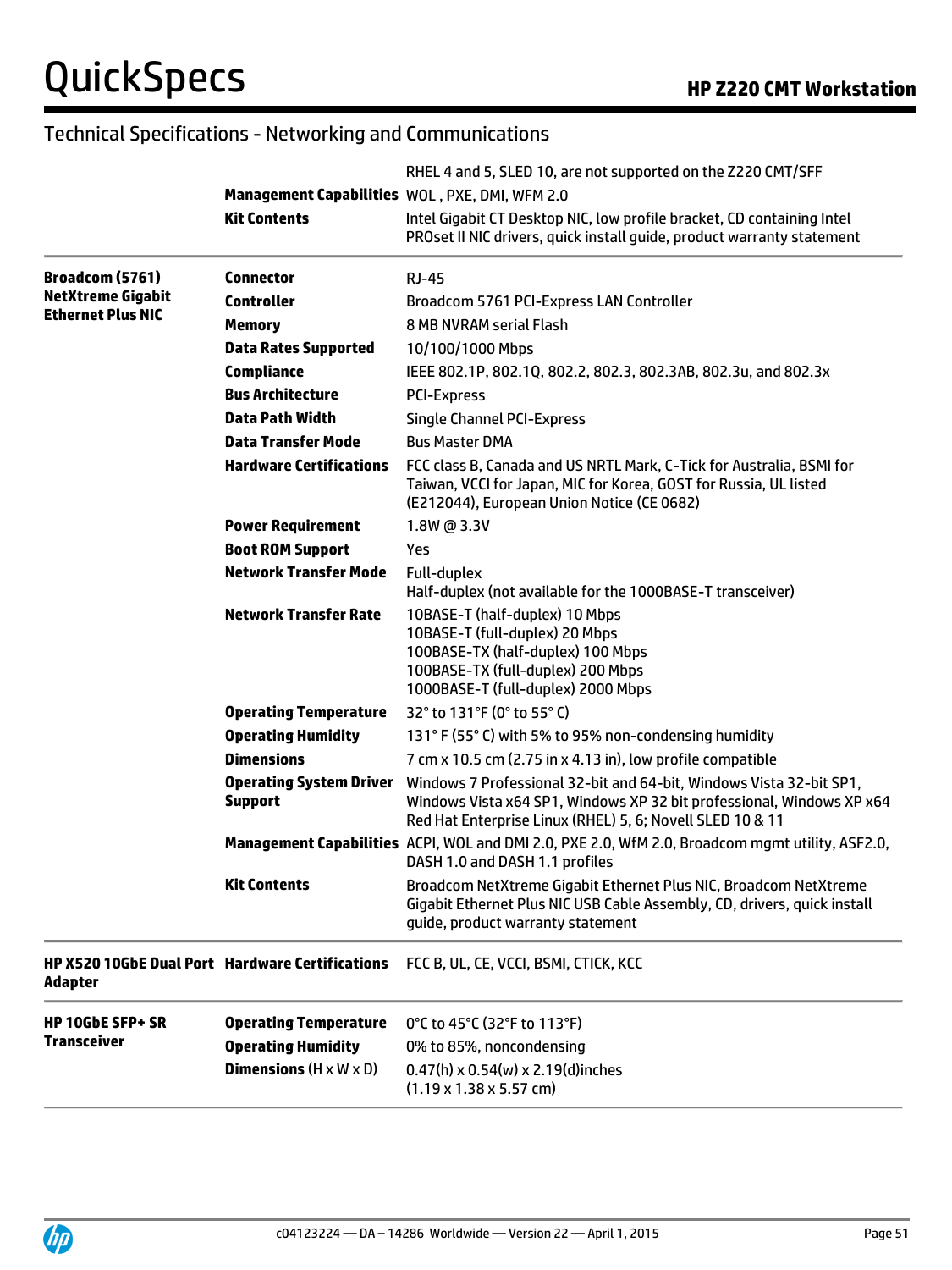### Summary of Changes

| <b>Date of change:</b> | <b>Version History:</b> |         | Description of change:                            |
|------------------------|-------------------------|---------|---------------------------------------------------|
| November 1, 2014       | From v20 to v21         | Removed | Windows 7 Home and Windows 7 Ultimate             |
| April 1, 2015          | From $v21$ to $v22$     | Changed | Memory Speed nomenclature throughout the document |